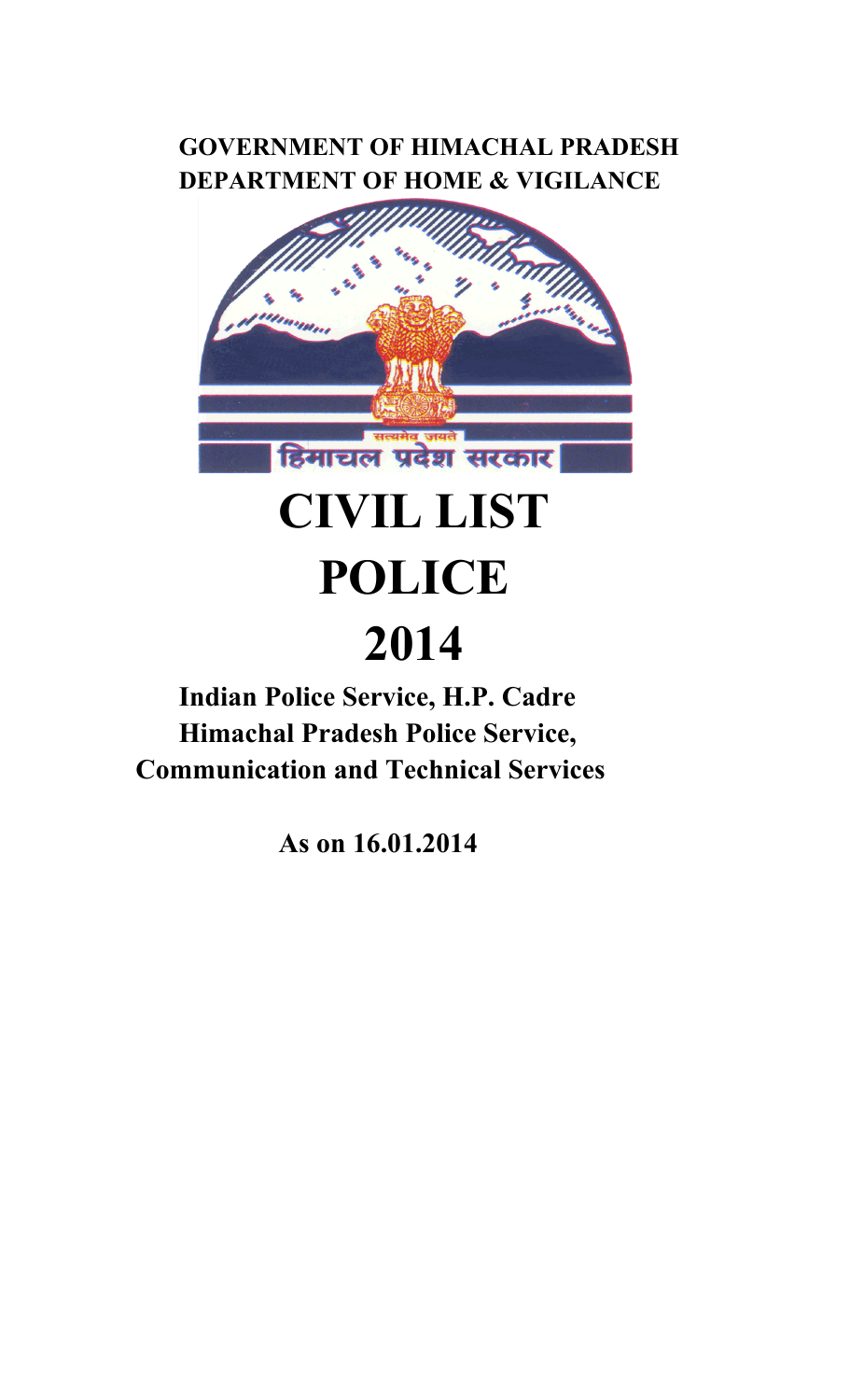### **PREFACE**

We are happy to bring out the Civil List of Police Service i.e. Indian Police Service, Himachal Pradesh Police Service and Communication and Technical Services for the year 2014. While updating Civil List, it has been our endeavour to incorporate the updated position regarding all the particulars of the officers. However, we request the officers to bring to our notice any error that may have crept in inadvertently.

It is a matter of great pleasure that many of the distinguished officers are holding key positions in the Central Organizations. Also a large number of members of the Service are on deputation with International Organizations. This is a matter of great pride for the State as well as the Cadres and is also a source of great inspiration to the young members of the Services.

This Civil List is meant only for use as a ready reference to some basic information about the officers and in case of any discrepancy between the official service record maintained by the competent authorities and this List, the former shall prevail.

Any suggestion to further improve the Civil List is welcome.

Parthasarathi Mitra, IAS Addl. Chief Secretary (Home) to the **Government of Himachal Pradesh** Department of Home & Vigilance.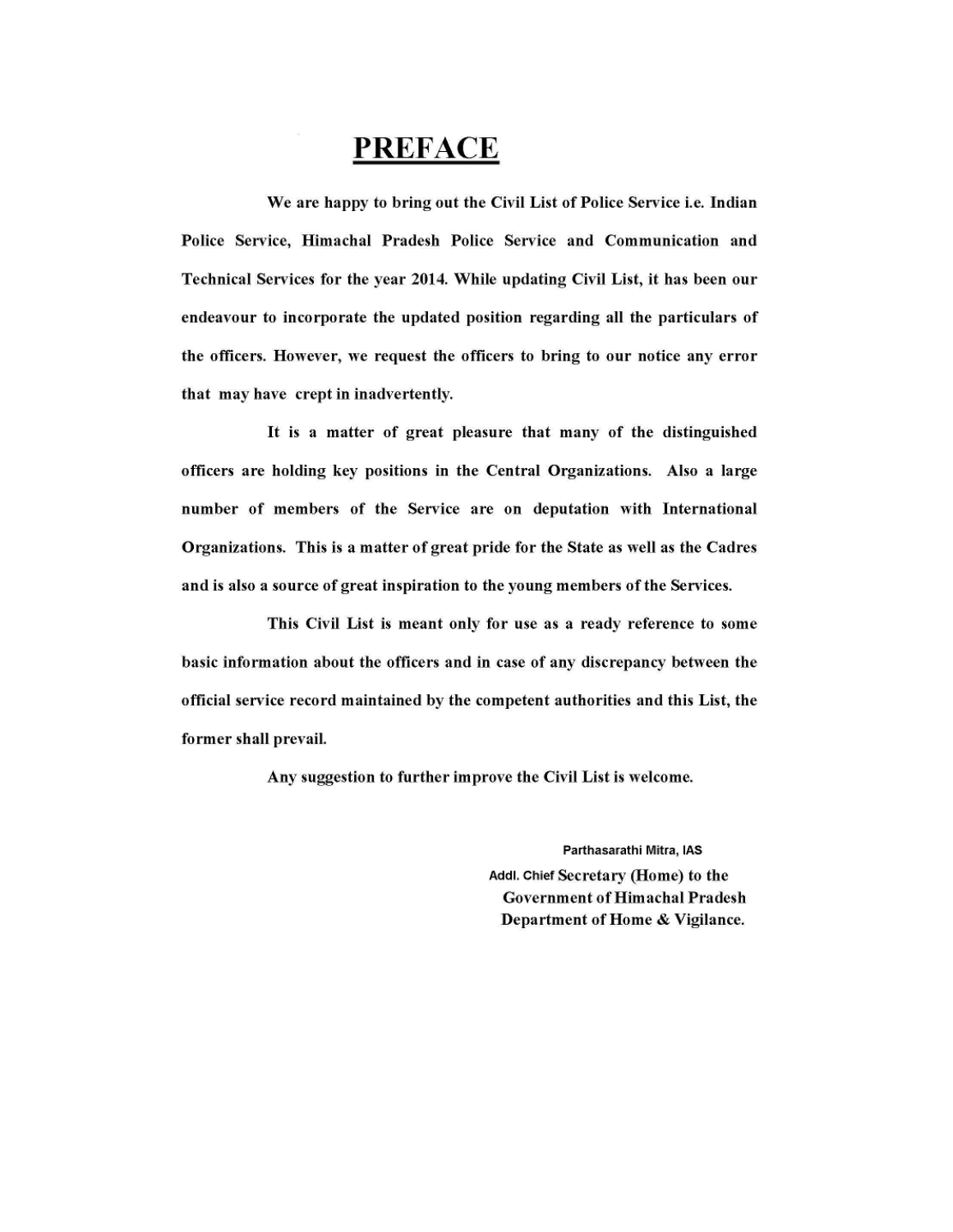# **SANCTIONED STRENGTH OF INDIAN POLICE SERVICES**

#### **Details of Sanctioned permanent posts:**

**Sl.** 

# **AS ON 16.01.2014 Designation** No. of Posts

| No. |                                                                         |    |
|-----|-------------------------------------------------------------------------|----|
| (1) | <b>Senior Post under the Government of Himachal Pradesh</b>             | 49 |
| 1.  | Director General of Police                                              | 01 |
| 2.  | Addl. Director General of Police (Vig. & Enforcement)                   | 01 |
| 3.  | Addl. Director General of Police, CID                                   | 01 |
| 4.  | Addl. Director General of Police, Law & Order                           | 01 |
| 5.  | Addl. Director General of Police, AP&T                                  | 01 |
| 6.  | Inspector General of Police-CID                                         | 01 |
| 7.  | Inspector General of Police- SV & ACB                                   | 01 |
| 8.  | Inspector General of Police-Law & Orders                                | 01 |
| 9.  | Inspector General of Police-Intelligence                                | 01 |
| 10. | Inspector General of Police, Police Academy, Training & Research        | 01 |
| 11. | Inspector General of Police-AP&T                                        | 01 |
| 12. | Inspector General of Police, Welfare & Admn.                            | 01 |
| 13. | Inspector General of Police-Ranges (Shimla, Mandi & D/Shala)            | 03 |
| 14. | Inspector General of Police-C & TS, Logistics                           | 01 |
| 15. | Principal PTC Daroh                                                     | 01 |
| 16. | Deputy Inspector General of Police-SV & ACB                             | 01 |
| 17. | Deputy Inspector General of Police-CID                                  | 01 |
| 18. | Deputy Inspector General of Police-TT&R                                 | 01 |
| 19. | Deputy Inspector General of Police-CID (Security)                       | 01 |
| 20. | Deputy Inspector General of Police-NCB(CID)                             | 01 |
| 21. | Deputy Inspector General of Police-Cyber Crime (CID)                    | 01 |
| 22. | Assistant Inspector General of Police-Hqrs.                             | 01 |
| 23. | Superintendent of Police-CID/Crime Branch                               | 01 |
| 24. | Superintendent of Police-CID (Spl.Br.)                                  | 01 |
| 25. | Superintendent of Police – SV & ACB, Zones (Shimla, Mandi & D/Shala)    | 03 |
| 26. | Superintendent of Police-Districts                                      | 12 |
| 27. | Commandants of Bn. /I.R.Bns.                                            | 07 |
| 28. | Superintendent of Police, Baddi                                         | 01 |
|     | <b>TOTAL SENIOR DUTY POSTS</b>                                          | 49 |
| (2) | Central Deputation Reserve $(a)$ 40% of Item 1 above                    | 19 |
| (3) | State Deputation Reserve $\omega$ 25% of Item 1 above                   | 12 |
| (4) | Training Reserve $\omega$ 3.5 % of Item 1 above                         | 01 |
| (5) | Leave Reserve and Junior Posts Reserved $\omega$ 16.5 % of Item 1 above | 08 |
| (6) | Post to be filled in by promotion under Rule 9 of the IPS (Recruitment) | 27 |
|     | Rules, 1954 not exceeding 33 $\cdot$ 3 % of Item 1,2,3 & 4 above.       |    |
| (7) | Post to be filled up by Direct Recruitment (Items $1+2+3+4+5-6$ )       | 62 |
|     | <b>Total Authorized Strength</b>                                        | 89 |
|     |                                                                         |    |

**Note:- The Cadre Strength of IPS officers of H.P.State has been notified vide Notification No.11052/ 16/2010-AIS-II-A, dated 16th June, 2010 by Deptt. of Pers.&Trg., Govt. of India**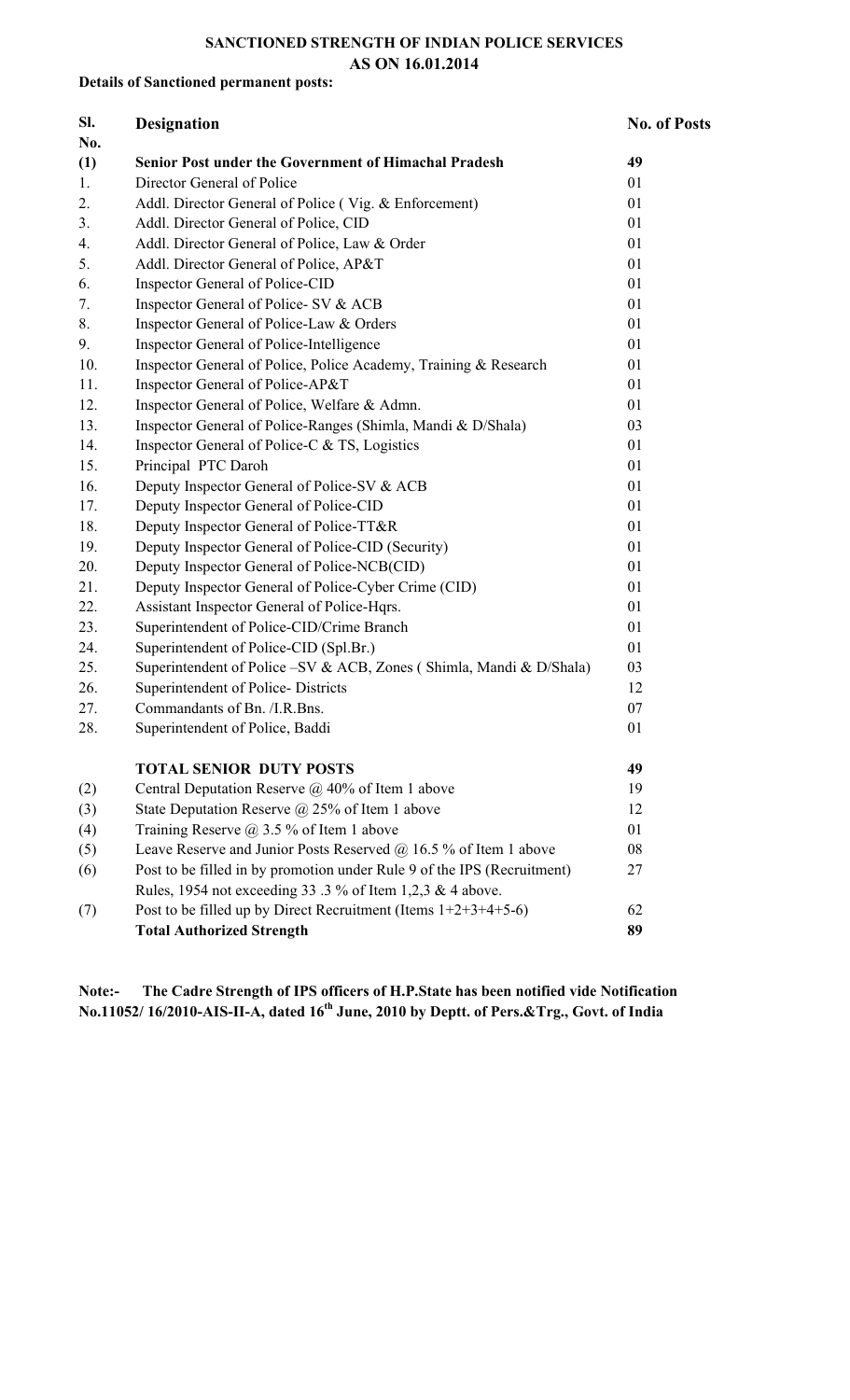# **INDIAN POLICE SERVICES**

#### **HIMACHAL PRADESH CADRE**

| SI. | Name /          |    | Id. Qualification | Date of  | Present post/ | Pav          | Police     | <b>Remarks</b> |
|-----|-----------------|----|-------------------|----------|---------------|--------------|------------|----------------|
| No. | <b>No. Date</b> |    | of (Subject)      | Birth /  | Date of       | <b>Scale</b> | Medals, if |                |
|     | Apptt.          |    |                   | Domicile | appointment   |              | anv        |                |
|     | /Source         | оf |                   |          | to present    |              |            |                |
|     | recruitment     |    |                   |          | post          |              |            |                |
|     | Z.              |    | (3)               |          | [5]           | (6)          |            | (8)            |

#### **Al llotment Y Year-1982**

|  | Sh.        | 1. | D.         | $B.A.$ (Hons) $&$ | 11-04-54        | Director Gen. - | Apex        | PM-1998         | Ex-Cadre |
|--|------------|----|------------|-------------------|-----------------|-----------------|-------------|-----------------|----------|
|  | Bhandari   |    |            | M.A.              | Himachal        | cum-Comdt.      | Scale-      | <b>PPM 2006</b> | post.    |
|  | 19821022   |    |            | (Geography)       | Pradesh         | Gen., Home      | $80,000/$ - |                 |          |
|  | $01-09-82$ |    |            | MBA, PG Dip. In   | <b>Bilaspur</b> | Guard, FS&CD,   | (fixed)     |                 |          |
|  | (RR)       |    |            | Journalism and    |                 | H.P.Shimla      |             |                 |          |
|  |            |    |            | Mass              |                 | 19.2.13         |             |                 |          |
|  |            |    |            | Communication     |                 |                 |             |                 |          |
|  |            |    |            | Certificate in    |                 |                 |             |                 |          |
|  |            |    |            | Disaster          |                 |                 |             |                 |          |
|  |            |    | Management |                   |                 |                 |             |                 |          |

#### **Al llotment Y Year-1984**

| 2 | Sh.<br>Somesh | M.A. (English) | $26-04-61$ | IG. SSB.       | $PB-4$         | PM-2001         | CD |
|---|---------------|----------------|------------|----------------|----------------|-----------------|----|
|   | Goel          |                | Harvana    | Frontier Hars. | $\tau_{67000}$ | <b>PPM-2008</b> |    |
|   | 19841021      |                |            | Gohati         | 79000/-        |                 |    |
|   | 21-08-84      |                |            | 3.2.12         |                |                 |    |
|   | (RR)          |                |            |                |                |                 |    |

#### **Al llotment Y Year-1985**

| Sanjay<br>Sh.<br>Kumar<br>19851027<br>26-08-85 | M.Sc. (Physics) | $01-01-59$<br>Bihar | DGP. HP | $PB-4$<br>$\bar{\tau}_{67000}$<br>79000/- | PM-2002 | Cadre Post |
|------------------------------------------------|-----------------|---------------------|---------|-------------------------------------------|---------|------------|
| (RR)                                           |                 |                     |         |                                           |         |            |

#### **Al llotment Y Year-1986**

| 4 | Sh. Sita Ram | $M.Sc.$ (Stat.) | $31 - 05 - 60$ | ADGP, Prisons | $PB-4$         | PM-2002  | Cadre Post |
|---|--------------|-----------------|----------------|---------------|----------------|----------|------------|
|   | Mardi        |                 | Karanatak      | $+$ CID. H.P. | $\tau_{67000}$ | PPM-2010 |            |
|   | 19861037     |                 | a              | Shimla        | 79000/-        |          |            |
|   | 26-08-86     |                 |                | 10.6.13       |                |          |            |
|   | (RR)         |                 |                |               |                |          |            |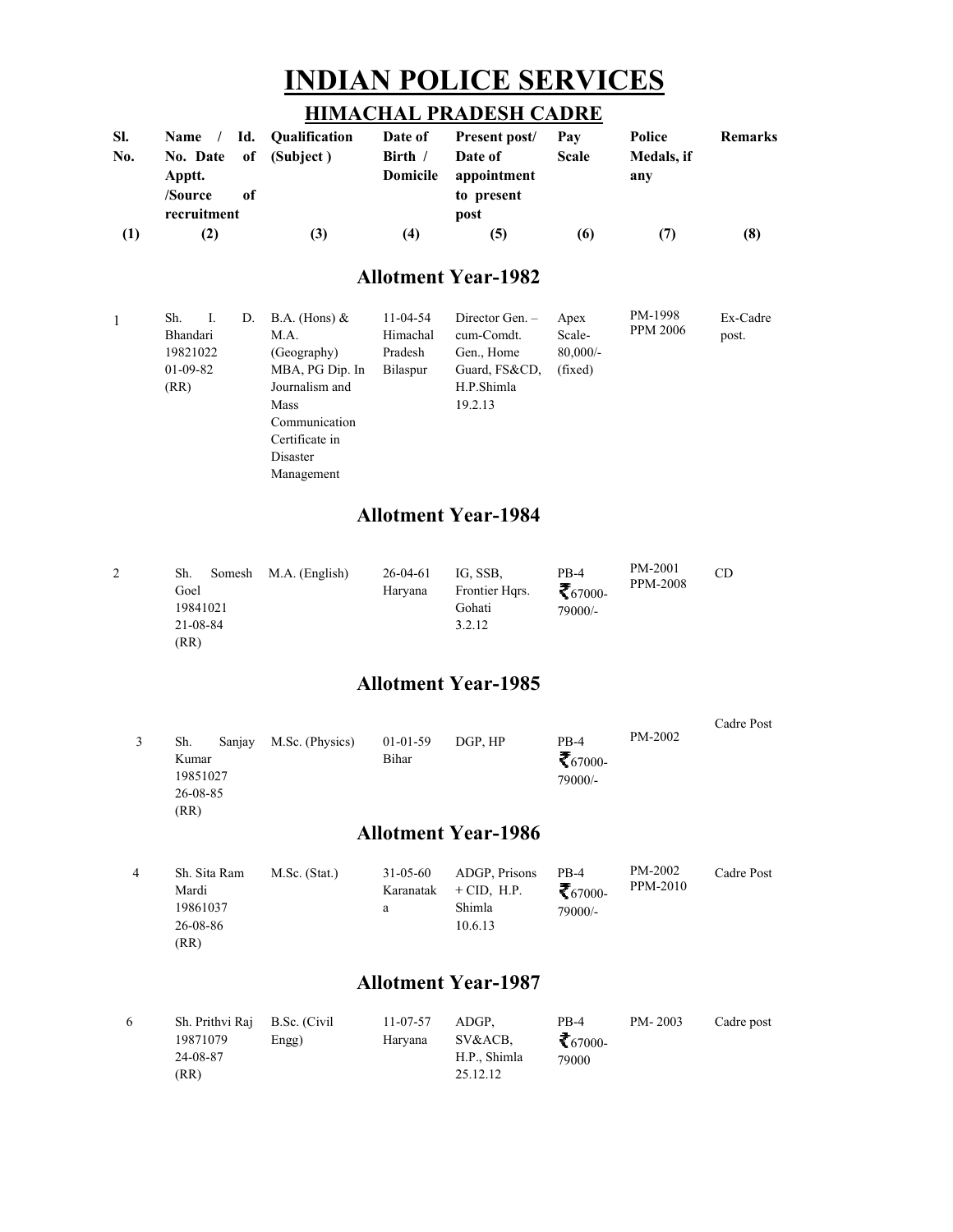| SI.<br>No.      | Id.<br>$\sqrt{ }$<br><b>Name</b><br>of<br>No. Date<br>Apptt.<br>/Source<br>of<br>recruitment | Qualification<br>(Subject) | Date of<br>Birth /<br><b>Domicile</b>             | <b>Present post/</b><br>Date of<br>appointment<br>to present<br>post                                                    | Pay<br><b>Scale</b>                                        | Police<br>Medals, if<br>any | Remarks                                     |
|-----------------|----------------------------------------------------------------------------------------------|----------------------------|---------------------------------------------------|-------------------------------------------------------------------------------------------------------------------------|------------------------------------------------------------|-----------------------------|---------------------------------------------|
|                 |                                                                                              |                            |                                                   | <b>Allotment Year-1988</b>                                                                                              |                                                            |                             |                                             |
| $7\phantom{.0}$ | Sh.<br>Tapan<br>Kumar Deka<br>19881053<br>25-08-88<br>(RR)                                   | M. Sc. (Physics)           | $25 - 02 - 63$<br>Assam                           | Joint Director,<br>IB, New Delhi<br>6.07.12                                                                             | $PB-4$<br>$\zeta_{67000}$<br>79,000/-                      |                             | On depu. to<br>GOI<br>For 3yrs.             |
| 8               | Sh.<br>B.N.S.<br>Negi<br>19881079<br>25-08-88<br>(RR)                                        | B.A.                       | $15 - 11 - 56$<br>Himachal<br>Pradesh             | Chief Vigilance<br>Officer,<br>SJVNL, H.P.,<br>Shimla<br>27.1.2011                                                      | $PB-4$<br>$\zeta_{67000}$ .<br>79000/-                     | PM-2004                     | On depu. to<br>GOI                          |
|                 |                                                                                              |                            |                                                   | <b>Allotment Year-1989</b>                                                                                              |                                                            |                             |                                             |
| 9               | Sh.<br>Sanjay<br>Kundu<br>19891001<br>21-08-89<br>(RR)                                       | <b>DEMT</b><br>Graduate    | 18-04-64<br>Haryana                               | Deputy Police<br>Commissioner<br>(D-1 level), at<br>Republic of<br>South Sudan<br>1.7.13                                | $PB-4$<br>$\xi_{67000}$ .<br>79000/-                       | PM-1994                     | On UN<br>Mission on<br>Secondmen<br>t basis |
| 10              | Sh.<br>Sanjiv<br>Ranjan Ojha<br>19891034<br>21-08-89<br>(RR)                                 | B.A. (Hons.)               | 03-05-65<br>Bihar                                 | ADGP,<br>AP&T, HP,<br>Shimla                                                                                            | $PB-4$<br>$67000$ .<br>79000/-                             | PM 2006<br>PM 2007          | Cadre post                                  |
|                 |                                                                                              |                            |                                                   | <b>Allotment Year-1990</b>                                                                                              |                                                            |                             |                                             |
| 11              | Sh. Shyam<br><b>Bhagat Negi</b><br>19901073<br>16-09-91<br>(RR)                              | MBA,                       | 15-03-66 Addl.<br>Himacha<br>1 Pradesh<br>Kinnaur | Director,<br>Wildlife<br>Crime Central<br>Bureau,<br>Ministry of<br>Environment<br>& Forests,<br>New Delhi.<br>2.2.2009 | $PB-4$<br>$\tau_{37400}$<br>$67000 +$<br>$10000/-$<br>(GP) | PM-2007                     | On depu.<br>to GOI.                         |
|                 |                                                                                              |                            |                                                   | <b>Allotment Year-1991</b>                                                                                              |                                                            |                             |                                             |
| 12              | Ahmed<br>Sh.<br>Payam<br>Siddique<br>19911041                                                | LLM                        | 11-02-61<br>Uttar<br>Pradesh                      | IGP, AP&T,<br>Shimla<br>29.4.13                                                                                         | $PB-4$<br>$\xi$ 37400-<br>$67000 +$<br>$10,000/-$          |                             | Cadre post                                  |

(GP)

15-09 9-91 (RR)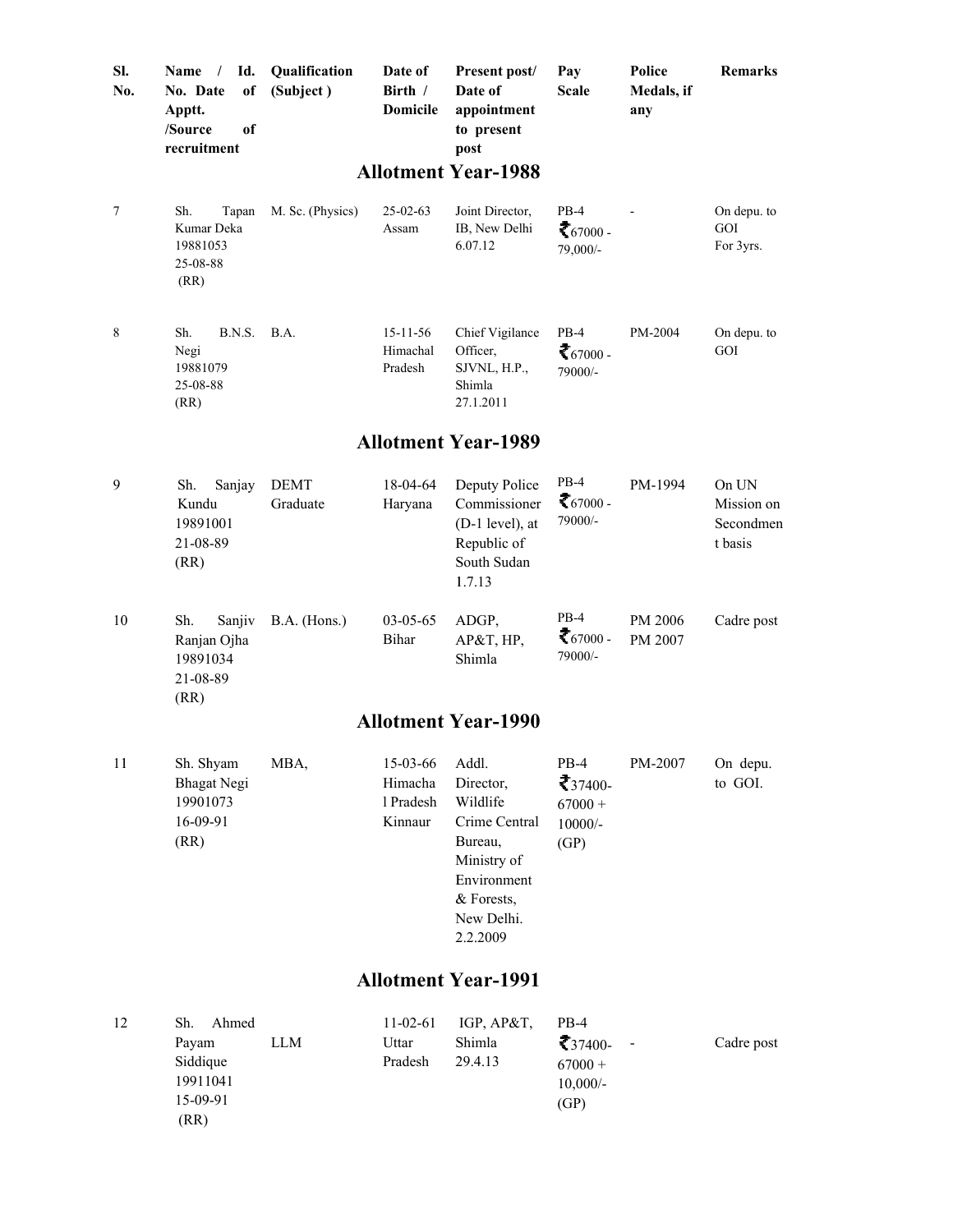| SI.<br>No. | Id.<br>Name /<br>No. Date<br><sub>of</sub><br>Apptt.<br>/Source<br><sub>of</sub><br>recruitment | <b>Oualification</b><br>(Subject)                              | Date of<br>Birth /<br>Domicile             | Present post/<br>Date of<br>appointment<br>to present<br>post               | Pay<br><b>Scale</b>                                                 | Police<br>Medals, if<br>any | <b>Remarks</b>           |
|------------|-------------------------------------------------------------------------------------------------|----------------------------------------------------------------|--------------------------------------------|-----------------------------------------------------------------------------|---------------------------------------------------------------------|-----------------------------|--------------------------|
| 13         | Dr. Atul<br>Verma<br>19911058<br>$11 - 10 - 92$<br>(RR)                                         | <b>MBBS</b>                                                    | $06 - 05 - 65$<br>Bihar                    | Director,<br>Forward Market<br>Commission.<br>Mumbai<br>25.4.13             | $PB-4$<br>$\zeta_{37400}$<br>$67000 +$<br>$10000/-$<br>(GP)         |                             | On Central<br>Dep.       |
|            |                                                                                                 |                                                                |                                            | <b>Allotment Year-1992</b>                                                  |                                                                     |                             |                          |
| 14         | Ashok<br>Sh.<br>Kumar<br>Sharma<br>19922109<br>08-12-97<br>(SPS)                                | M.A.                                                           | 05-04-54<br>Himacha<br>1 Pradesh           | IGP, TT&R,<br>HP, Shimla<br>18.2.13                                         | $PB-4$<br>$\bar{\zeta}_{37400}$<br>$67000 +$<br>$10,000/-$<br>(GP)  | PM-2003<br>PPM-2010         | Ex-Cadre<br>Post         |
| 15         | Sh.<br>P.L.<br>Thakur<br>19922122<br>12-11-98<br>(SPS)                                          | M.A. English                                                   | 06-06-55<br>Himacha<br>1 Pradesh<br>Chamba | IGP, CR/<br>Mandi<br>10.4.13                                                | $PB-4$<br>$\bar{\zeta}_{37400}$<br>$67000 +$<br>$10,000/$ -<br>(GP) |                             | Cadre Post               |
|            |                                                                                                 |                                                                |                                            | <b>Allotment Year-1993</b>                                                  |                                                                     |                             |                          |
| 16         | Sh.<br>Anurag<br>Garg<br>19931030<br>05-09-93<br>(RR)                                           | B.Tech. (Elec.<br>Engg.)                                       | 13-07-67<br>Uttar<br>Pradesh               | DIG, CBI,<br>New Delhi,<br>19.12.2011                                       | $PB-4$<br>$\sum$ 37400-<br>$67000 +$<br>$10,000/-$<br>(GP)          | $\overline{\phantom{a}}$    | On Central<br>Deputation |
| 17         | Sh.<br>Ashok<br>Tiwari<br>19931067<br>05-09-93<br>(RR)                                          | M.Tech.<br>(W.Hons.)<br><b>WPLM</b><br>(Osmania<br>University) | 26-11-69<br>Uttar<br>Pradesh               | DIG(CBI), SC<br>-II, N.Delhi<br>24.12.2009                                  | $PB-4$<br>$\bar{z}_{37400}$<br>$67000 +$<br>$10,000/$ -<br>(GP)     |                             | On Central<br>Deputation |
| 18         | Sh. Rithwik<br>Rudra<br>19931002<br>04-09-94<br>(RR)                                            | BA(Hons.)                                                      | 05-07-69<br>Delhi                          | Counsoller<br>(Per. )<br>Embassy of<br>India,<br>Washington,<br>USA 11.6.12 | $PB-4$<br>$\zeta$ 37400-<br>$67000 +$<br>$10000/-$<br>(GP)          |                             | On Central<br>Deputation |

| 19 | Sh.<br>Rakesh AMIE | $05-08-68$ IGP. |             | PB-4                |            |
|----|--------------------|-----------------|-------------|---------------------|------------|
|    | Aggarwal           | Harvana         | NR/D/Shala  | $\bar{z}_{37400}$ - | Cadre post |
|    | 19941002           |                 | $15.5.12 +$ | $67000 +$           |            |
|    | $04 - 09 - 94$     |                 | DIGP, PTC,  | $10.000/-$          |            |
|    | (RR)               |                 | Daroh.      | (GP)                |            |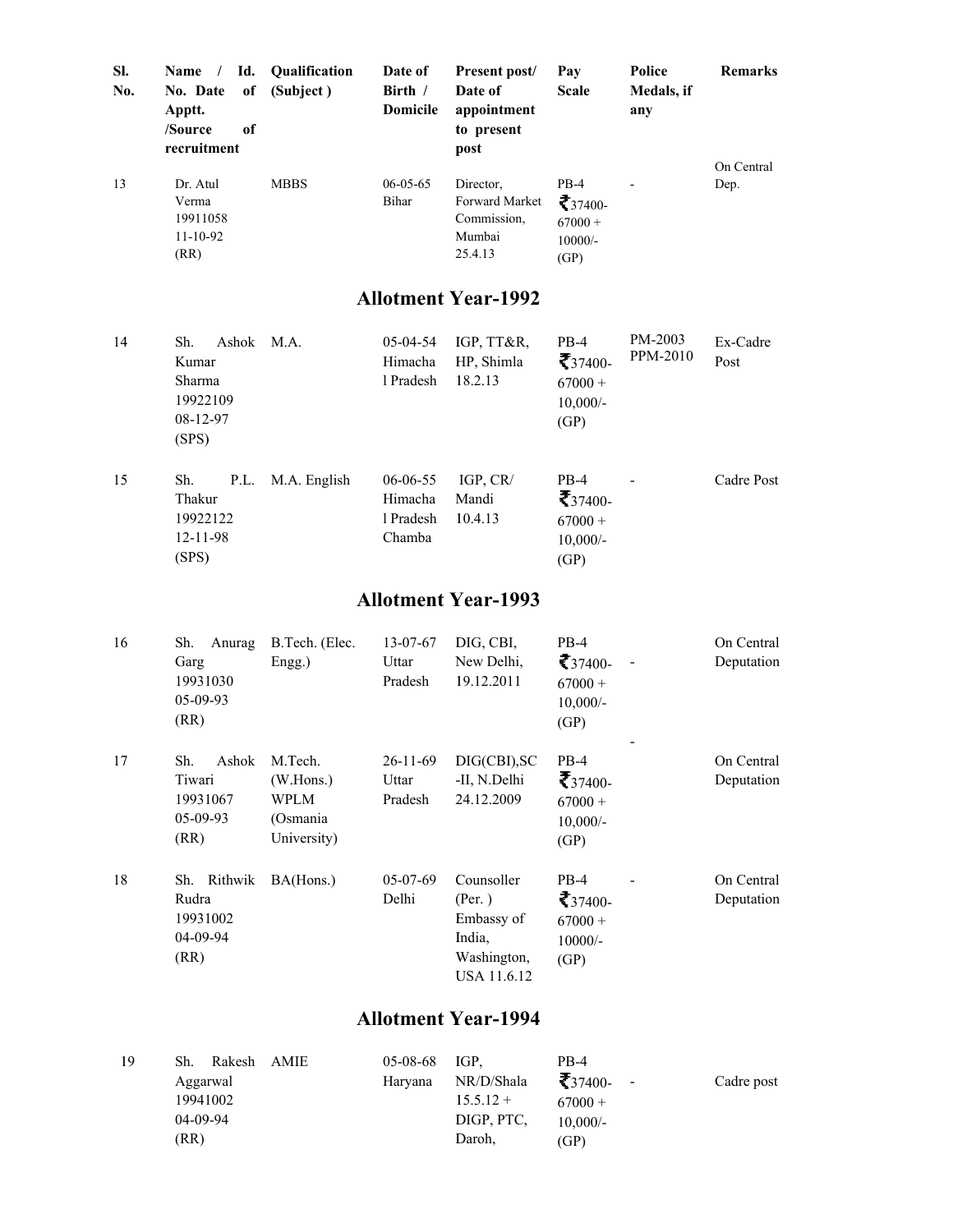| Sl. No. | Name / Id.<br>No. Date of<br>Apptt.<br>/Source<br>of<br>recruitment | Qualification<br>(Subject) | Date of<br>Birth /<br>Domicile           | Present post/<br>Date of<br>appointment<br>to present<br>post                    | Pay<br><b>Scale</b>                                                | Police<br>Medals, if<br>any | <b>Remarks</b>           |  |  |  |
|---------|---------------------------------------------------------------------|----------------------------|------------------------------------------|----------------------------------------------------------------------------------|--------------------------------------------------------------------|-----------------------------|--------------------------|--|--|--|
| 20      | S.Zahur<br>Sh.<br>Haidar Zaidi<br>19941008<br>04-09-94<br>(RR)      | B.Sc.                      | $9 - 12 - 68$<br>Rajastha<br>$\mathbf n$ | Director,<br>JNICC, Embas<br>sy of India in<br>Jakarta<br>(Indonesia)<br>19.8.11 | $PB-4$<br>$\bar{z}_{37400}$<br>$67000 +$<br>8900/-<br>(GP)         |                             | On Central<br>Deputation |  |  |  |
|         | <b>Allotment Year-1995</b>                                          |                            |                                          |                                                                                  |                                                                    |                             |                          |  |  |  |
| 21      | Satinder<br>Sh.<br>Pal Singh<br>19951009<br>03-09-95<br>(RR)        | B.E. Engg.                 | $05-07-68$<br>Punjab                     | IGP, Law &<br>Order, HP                                                          | $PB-4$<br>$\tau_{37400}$<br>$67000 +$<br>$10,000/-$<br>(GP)        |                             | Cadre post               |  |  |  |
| 22      | Sh.<br>N.<br>Venugopal<br>19951069<br>03-09-95<br>(RR)              | M.Sc. Geology              | $14 - 12 - 67$<br>Tamil<br>Nadu          | DIG, CISF,<br>New Delhi<br>2.1.2012                                              | $PB-4$<br>$\bar{z}_{37400}$<br>$67000 +$<br>$10,000/-$<br>(GP)     |                             | On Central<br>Deputation |  |  |  |
| 23      | G.D.<br>Sh.<br>Bhargava<br>19952089<br>10-09-99<br>(SPS)            | M.Sc.                      | 30-01-57<br>Himacha<br>1 Pradesh         | IGP, SR/<br>Shimla<br>20.4.13                                                    | $PB-4$<br>$\mathcal{F}_{37400}$<br>$67000 +$<br>$10,000/-$<br>(GP) |                             | Cadre Post               |  |  |  |

| 24 | Mrs. Satwant<br>Atwal<br>Trivedi<br>19961011<br>04-09-96<br>(RR) | M.A.<br>(Psychology),<br>Advance<br>Course in<br>German<br>language | 16-08-71<br>Himacha<br>1 Pradesh | DIGP, CID<br>(Cyber)<br>Crime), $H.P.,$<br>Shimla<br>30.1.12 | $PB-4$<br>$\sum$ 37400-<br>$67000 +$<br>$8900/-$<br>(GP)         | Cadre post               |
|----|------------------------------------------------------------------|---------------------------------------------------------------------|----------------------------------|--------------------------------------------------------------|------------------------------------------------------------------|--------------------------|
| 25 | Sh.<br>Ajay<br>Kumar<br>Yadav<br>19961053<br>07-09-97<br>(RR)    | B.E. (Elec. $&$<br>Com.)                                            | $26 - 09 - 70$<br>Delhi          | OSD to<br>Hon'ble<br>Union<br>Finance<br>Minister<br>6.7.13  | $PB-4$<br>$\bar{\zeta}_{37400}$<br>$67000 +$<br>$8900/-$<br>(GP) | On Central<br>Deputation |
| 26 | Sh. Abhishek<br>Trivedi<br>19961032<br>05-09-96<br>(RR)          | MA, LLB                                                             | 27-08-71<br>Bihar                | IGP, CID<br>(Security),<br>HP, Shimla<br>06.12.13            | $PB-4$<br>$\zeta$ 37400-<br>$67000 +$<br>$10,000/-$<br>(GP)      | Cadre post               |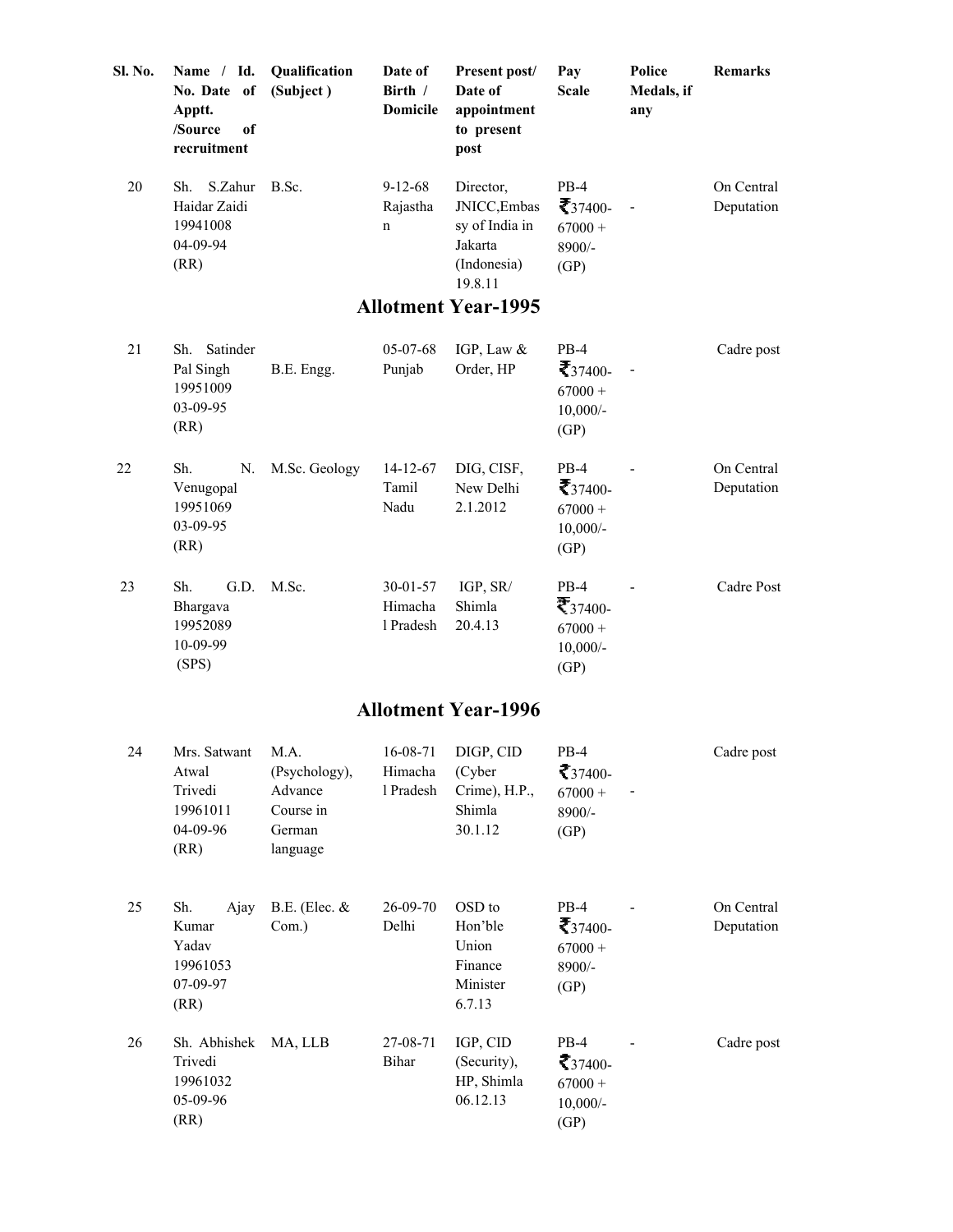| Sl. No. | Name / Id.<br>No. Date of<br>Apptt.<br>/Source<br>of<br>recruitment | Date of<br>Qualification<br>(Subject)<br>Birth /<br><b>Domicile</b>                                                               |                              | Present post/<br>Date of<br>appointment<br>to present<br>post                                                                          | Pay<br><b>Scale</b>                                     | Police<br>Medals, if<br>any | <b>Remarks</b>           |  |
|---------|---------------------------------------------------------------------|-----------------------------------------------------------------------------------------------------------------------------------|------------------------------|----------------------------------------------------------------------------------------------------------------------------------------|---------------------------------------------------------|-----------------------------|--------------------------|--|
|         |                                                                     |                                                                                                                                   |                              | <b>Allotment Year-1997</b>                                                                                                             |                                                         |                             |                          |  |
| 27      | Sh.<br>Anand<br>Pratap Singh<br>1991009<br>25-08-97<br>(RR)         | B.E.                                                                                                                              | 05-05-71<br>Uttar<br>Pradesh | Addl. Pr.<br>Resident<br>Commissioner<br>, Himachal<br>Bhawan,<br>N/Delhi<br>$12.4.13,+$<br>DIGP, CID $&$<br>SV&ACB,<br>Shimla         | $PB-4$<br>₹<br>37,400-<br>$67,000 +$<br>8,900/-<br>(GP) |                             | Cadre post               |  |
|         |                                                                     |                                                                                                                                   |                              | <b>Allotment Year-1998</b>                                                                                                             |                                                         |                             |                          |  |
| 28.     | Sh.<br>Dinesh<br>Kumar<br>Yadav<br>19981045<br>28-12-98<br>(RR)     | BSc.(PCM)                                                                                                                         | 01.7.72<br>Uttar<br>Pradesh  | $ADG(Dy)$ .<br>Secy. Level)<br>Unique<br>Identification<br>Authority of<br>India,<br>Regional<br>Office Delhi<br>20.4.11               | $PB-3$<br>₹<br>37400-<br>67000/-<br>$+8900/-$<br>(GP)   |                             | On Central<br>Deputation |  |
| 29.     | Sh.<br>Himanshu<br>Misra, SPS                                       | M.B.A                                                                                                                             | 1.06.62<br>U.P               | On<br>secondment<br>(UNAMA) in<br>Afghanistan<br>26.9.12                                                                               | $PB-4$<br>₹<br>37,400-<br>$67,000 +$<br>8900/-<br>(GP)  |                             | <b>SDR</b>               |  |
|         |                                                                     |                                                                                                                                   |                              | <b>Allotment Year-1999</b>                                                                                                             |                                                         |                             |                          |  |
| 30.     | Sh.<br>Gyaneshwar<br>Singh<br>19991017<br>20.9.99<br>(RR)           | <b>MPA</b>                                                                                                                        | 22.2.71<br>Uttar<br>Pradesh  | PS to MOS<br>(Parl. Affairs),<br>New Delhi<br>17.11.11                                                                                 | $PB-3$<br>₹<br>37400-<br>$67000/-$<br>$+8900/-$<br>(GP) |                             | On Central<br>Deputation |  |
|         |                                                                     |                                                                                                                                   |                              | <b>Allotment Year-2000</b>                                                                                                             |                                                         |                             |                          |  |
| 31.     | Sh.<br>Jai<br>Prakash<br>Singh<br>20001011<br>4.9.2000<br>(RR)      | BA, LLB,<br>Master in Police<br>Management,<br>Post Graduate<br>Diploma in<br>Industrial<br>Relations &<br>Personal<br>Management | 10.7.67<br>Bihar             | Joint Director<br>(Investigation<br>), Serious<br>Fraud<br>Investigation<br>Officer,<br>Ministry of<br>Co-op Affairs,<br>Delhi 18.4.13 | $PB-3$<br>₹<br>37400-<br>67000/-<br>$+8900/-$<br>(GP)   |                             | On Central<br>Deputation |  |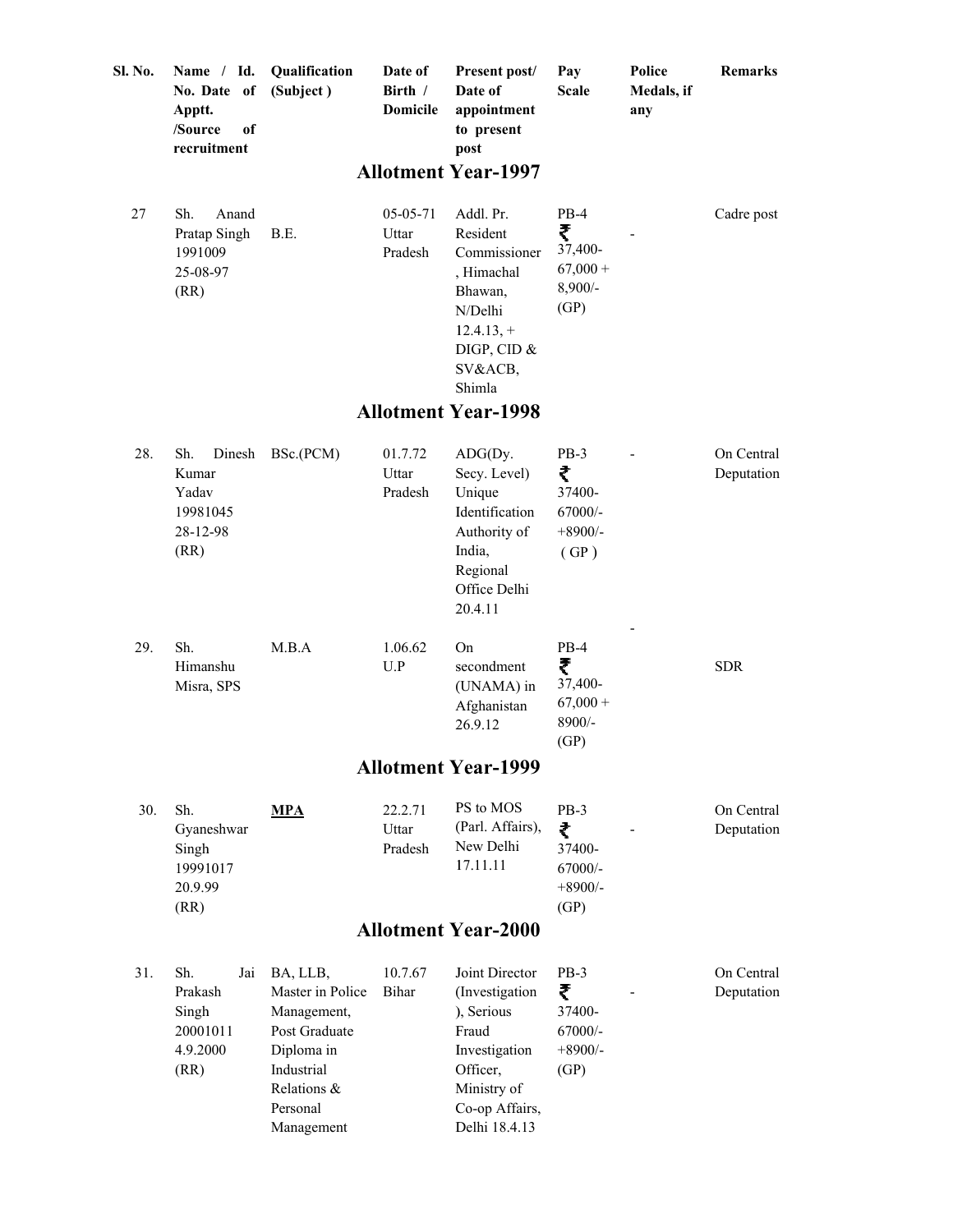| SI.<br>No. | Name $/$<br>No. Date<br>of<br>Apptt.<br>of<br>/Source<br>recruitment | Id. Qualification<br>(Subject) | Date of<br>Birth $/$<br><b>Domicile</b> | Present post/<br>Date of<br>appointment<br>to present<br>post | Pay<br><b>Scale</b>                                            | Police<br>Medals, if<br>any | <b>Remarks</b> |
|------------|----------------------------------------------------------------------|--------------------------------|-----------------------------------------|---------------------------------------------------------------|----------------------------------------------------------------|-----------------------------|----------------|
| 32.        | Sh. Arvind<br>Sharda, SPS                                            | M.A                            | 23.2.59<br>Una, $H.P$                   | DIGP,<br>SV&ACB<br>(SZ), Shimla<br>6.12.13                    | PB-4<br>$\mathcal{F}_{37400}$<br>$67000 +$<br>$8900/-$<br>(GP) |                             | Cadre post     |
| 33.        | Sh.<br>K.K.Indoria,<br><b>SPS</b>                                    | M.A (Eng.<br>Liter)            | 18.3.56<br>Kangra,<br>HP                | SP, (LR),<br>PHQ, Shimla<br>3.5.13                            | $PB-4$<br>$\zeta_{37400}$<br>$67000 +$<br>$8700/-$<br>(GP)     |                             | Cadre post     |

| 34. | Dr. Atul<br>Kumar<br>Digambar<br>Fulzele<br>20011029<br>26.12.01<br>(RR) | <b>MBBS</b>                | 29.6.73<br>Maharast<br>ra             | S.P. CBI,<br>New Delhi<br>24.09.2010    | $PB-3$<br>$\tau$ 15600-<br>$39100 +$<br>GP ₹<br>7600/-            | Centre<br>Deputatio<br>n |
|-----|--------------------------------------------------------------------------|----------------------------|---------------------------------------|-----------------------------------------|-------------------------------------------------------------------|--------------------------|
| 35  | Sh. Daljeet<br>Kumar Thakur<br>(SPS)                                     | B.A. (Hons),<br><b>LLB</b> | 04.04.62<br>Distt<br>Kullu<br>(HP)    | S.P., CID,<br>(Security), HP<br>24.1.13 | 37400-<br>67000<br>$+8700$<br>(GP)                                | Ex-Cadre<br>Post         |
| 36  | Sh. Rattan<br>Singh Negi<br>(SPS)                                        | B.A.                       | 05.06.54<br>Distt.<br>Kinnaur<br>(HP) | SP, Mandi<br>9.1.13                     | 37400-<br>67000<br>$+8700$<br>(GP)                                | Cadre<br>Post            |
|     |                                                                          |                            |                                       | <b>Allotment Year-2002</b>              |                                                                   |                          |
| 37. | Sh. Asif Jalal<br>20021021<br>2.9.2002<br>(RR)                           | MA, M.Phil                 | 2.8.74<br>Bihar                       | S.P. CBI,<br>New Delhi<br>5.4.2010      | $PB-3$<br>$\bar{\tau}_{15600}$<br>$39100 +$<br>$GP$ ₹<br>$7600/-$ | On central<br>deputation |
| 38  | Sh. Brij<br>Mohan Sharma<br>(SPS)                                        | MA (English)               | 25.09.58<br>Panchkul<br>a,<br>Haryana | Principal,<br>CDTS,<br>Chandigarh       | 37400-<br>67000<br>$+8700$<br>(GP)                                | On central<br>deputation |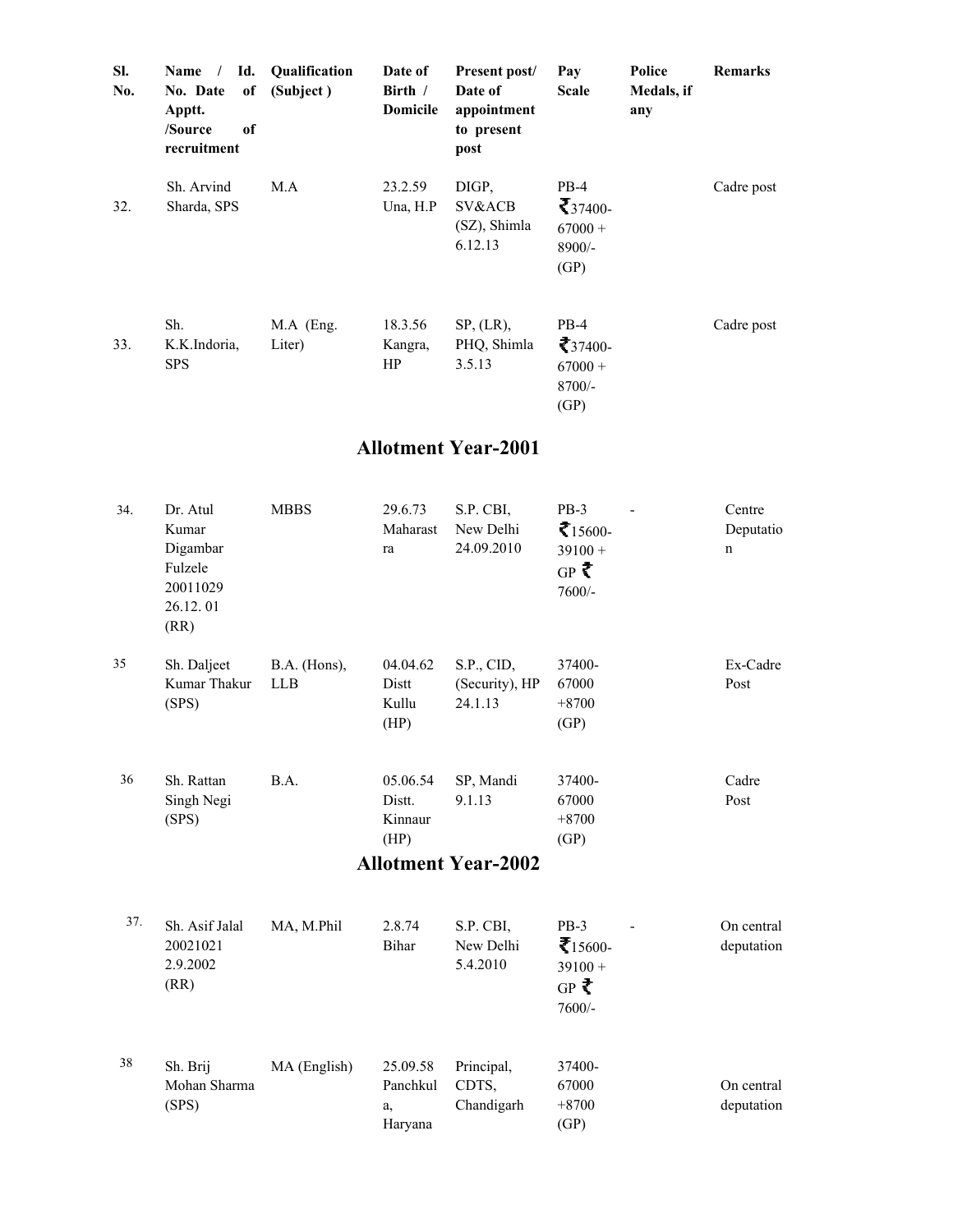| SI.<br>No. | Id.<br>Name<br>$\sqrt{2}$<br>No. Date<br>of<br>Apptt.<br>/Source<br><sub>of</sub><br>recruitment | Qualification<br>(Subject)                                                                                                                                                                                                         | Date of<br>Birth /<br><b>Domicile</b> | Present post/<br>Date of<br>appointment<br>to present<br>post | Pay<br><b>Scale</b>                                                | Police<br>Medals, if<br>any | Remarks                         |
|------------|--------------------------------------------------------------------------------------------------|------------------------------------------------------------------------------------------------------------------------------------------------------------------------------------------------------------------------------------|---------------------------------------|---------------------------------------------------------------|--------------------------------------------------------------------|-----------------------------|---------------------------------|
| 39         | Mrs. Puneeta<br>Bhardwaj<br>(SPS)<br>20022249                                                    | M.Phil                                                                                                                                                                                                                             | 18.12.60<br>U.P                       | S.P.,<br>CID(Crime),<br>H.P., Shimla<br>18.2.12               | 37400-<br>67000<br>$+8700$<br>(GP)                                 |                             | Cadre<br>Post                   |
|            |                                                                                                  |                                                                                                                                                                                                                                    |                                       | <b>Allotment Year-2003</b>                                    |                                                                    |                             |                                 |
| 40.        | Sh.<br>Pupul<br>Dutta Prasad<br>20031015<br>01.09.03<br>(RR)                                     | M.A<br>M.Sc (Human<br>Rights)                                                                                                                                                                                                      | 01.03.80<br><b>Bihar</b>              | Sr. S.P.<br>NHRC, New<br>Delhi<br>4.1.12                      | $PB-3$<br>$\sum 15600 -$<br>$39100 +$<br>GP ₹<br>$7,600/-$         |                             | On<br>Central<br>Deputatio<br>n |
| 41         | Sh. Jagat Ram<br>(SPS)<br>20032084                                                               | M.A., M.Phil.,<br>(Pub. Admn),<br>MBA(HR), PG<br>PM & LW                                                                                                                                                                           | 9.06.55<br>Distt.<br>Mandi.           | SP, Chamba<br>17.1.13                                         | 37400-<br>67000<br>$+8700$<br>(GP)                                 |                             | Cadre post                      |
| 42         | Dr. Vinod<br>Kumar<br>Dhawan (SPS)<br>20032085                                                   | MA(Pub.<br>Admn.),<br>M.Phil.(Police<br>Admn, HRD),<br>Post Graduate<br>Certificate in<br>Management of<br>Resettlement<br>and<br>Rehabilitation<br>of Development<br>Command<br>Displacement<br>(PGCMRR),<br>Ph.D.(Pub.<br>Admn.) | 11.03.58<br>Distt.<br>Shimla          | SP, Kullu<br>6.5.13                                           | 37400-<br>67000<br>$+8700$<br>(GP)                                 |                             | Cadre<br>Post                   |
|            |                                                                                                  |                                                                                                                                                                                                                                    |                                       | <b>Allotment Year-2004</b>                                    |                                                                    |                             |                                 |
| 43         | Sh.<br>Sonal<br>Mohan<br>Aganihotri<br>20041015<br>6.9.2004<br>(RR)                              | B.E.                                                                                                                                                                                                                               | 17.1.77<br>Maharas<br>htra            | SP, CBI,<br>N/Delhi<br>SCB, Kolkatta<br>31.5.12               | $PB-3$<br>$\bar{\tau}_{15600}$<br>$39100 +$<br>$GP \leq$<br>7600/- | $\overline{\phantom{a}}$    | On<br>Central<br>Deputatio<br>n |
| 44         | Sh. Kapil<br>Sharma (SPS)                                                                        | M.Phil<br>(English)                                                                                                                                                                                                                | 21.03.61<br>Distt.                    | S.P., Bilaspur<br>4.10.12                                     | 37400-<br>67000                                                    |                             | Cadre post                      |

Kullu (HP)

+8700(G P)

200421 10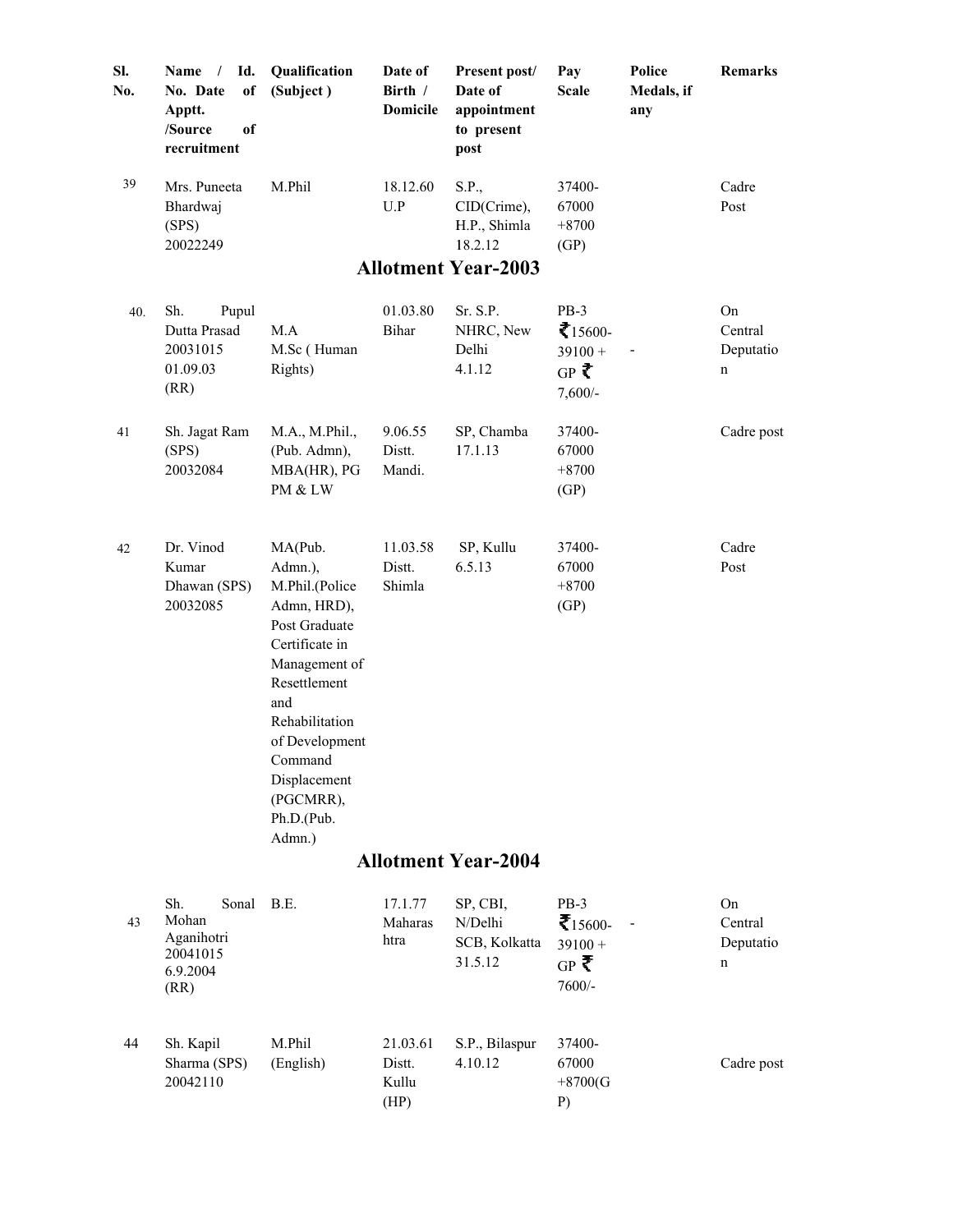| SI.<br>No. | Id.<br>Name<br>$\sqrt{ }$<br>No. Date<br>of<br>Apptt.<br>/Source<br>of<br>recruitment | Qualification<br>(Subject) | Date of<br>Birth /<br><b>Domicile</b>     | Present post/<br>Date of<br>appointment<br>to present<br>post                      | Pay<br><b>Scale</b>                                                   | Police<br>Medals, if<br>any | Remarks                          |
|------------|---------------------------------------------------------------------------------------|----------------------------|-------------------------------------------|------------------------------------------------------------------------------------|-----------------------------------------------------------------------|-----------------------------|----------------------------------|
|            |                                                                                       |                            |                                           | <b>Allotment Year-2005</b>                                                         |                                                                       |                             |                                  |
| 45.        | Ms Sumedha<br>20051004<br>22.8.2005<br>(RR)                                           | M.Com.                     | 26.11.78<br>Punjab                        | S.P. Sirmour<br>8.1.13                                                             | $PB-3$<br>$\bar{\zeta}_{15600}$<br>$39100 +$<br>$GP \leq$<br>$6600/-$ | $\overline{\phantom{a}}$    | cadre post                       |
|            |                                                                                       |                            |                                           | <b>Allotment Year-2006</b>                                                         |                                                                       |                             |                                  |
| 46.        | Sh.<br>Ashok<br>Kumar<br>20061149<br>29.8.2006<br>(RR)                                | B.Sc.                      | 2.7.1977<br>Uttar<br>Pradesh              | AIGP, PHQ,<br>Shimla<br>18.5.13                                                    | $PB-3$<br>$\tau$ 15600-<br>$39100 +$<br>GP ₹<br>$6,600/-$             |                             | Cadre<br>Post                    |
| 47.        | Abhishek<br>Sh.<br>Dullar<br>20061292<br>30.8.2006<br>(RR)                            | B.Tech.                    | 22.3.80<br>Rajastha<br>$\mathbf n$        | SP, Shimla<br>11.1.13                                                              | $PB-3$<br>$\tau$ 15600-<br>$39100 +$<br>$GP \leq$<br>$6,600/-$        |                             | Cadre<br>Post.                   |
| 48         | Sh.<br>Rameshwar<br>Singh Thakur<br>(SPS)<br>20062494                                 | B.A. (Hons)                | 12.09.64<br>Distt.<br>Shimla<br>(HP)      | Deputy<br>Director, Wild<br>Life Crime<br>Control<br>Bureau,<br>N/Delhi<br>28.1.13 | 37400-<br>67000<br>$+8700(G$<br>P)                                    |                             | On<br>Central<br>Deputatio<br>n. |
| 49.        | Sh. Balbir<br>Thakur (SPS)                                                            | B.A.(LLB)                  | 26.01.56<br>Distt.<br>Shimla              | SP, Kangra                                                                         | $\mathbf{\bar{5}}_{37400}$<br>67000<br>$+8600(G$<br>$P$ )             |                             | Cadre<br>Post.                   |
| 50         | Sh. Prem<br>Kumar<br>Thakur, (SPS)<br>20062498                                        | B.Com., LLB                | 28.02.66<br>Distt.<br>Kullu,<br>H.P       | Commdt. $3rd$<br>IRBn.<br>Pandoh,<br>Mandi<br>18.3.13                              | 37,400-<br>67000+<br>$8,700/-$<br>(GP)                                |                             | Cadre<br>Post                    |
| 51         | Sh. Santosh<br>Patial (SPS)<br>20062495                                               | BE(Civil),<br>MBA(HR)      | 26-02-68<br>Distt.<br>Hamirpu<br>$r$ (HP) | Commdt. 4 <sup>th</sup><br>IRBn.<br>Jangleberi,<br>Hamirpur                        | 37400-<br>67000<br>$+8700(G$<br>P)                                    |                             | Cadre<br>Post                    |
| 52         | Sh. Sunil<br>Kumar (SPS)<br>20062496                                                  | M.Com.                     | 27-02-62<br>Distt.<br>Kangra<br>(HP)      | Commdt. 1st<br>HPAP, Junga,<br>Shimla                                              | 37400-<br>67000<br>$+8700$<br>(GP)                                    |                             | Cadre<br>Post                    |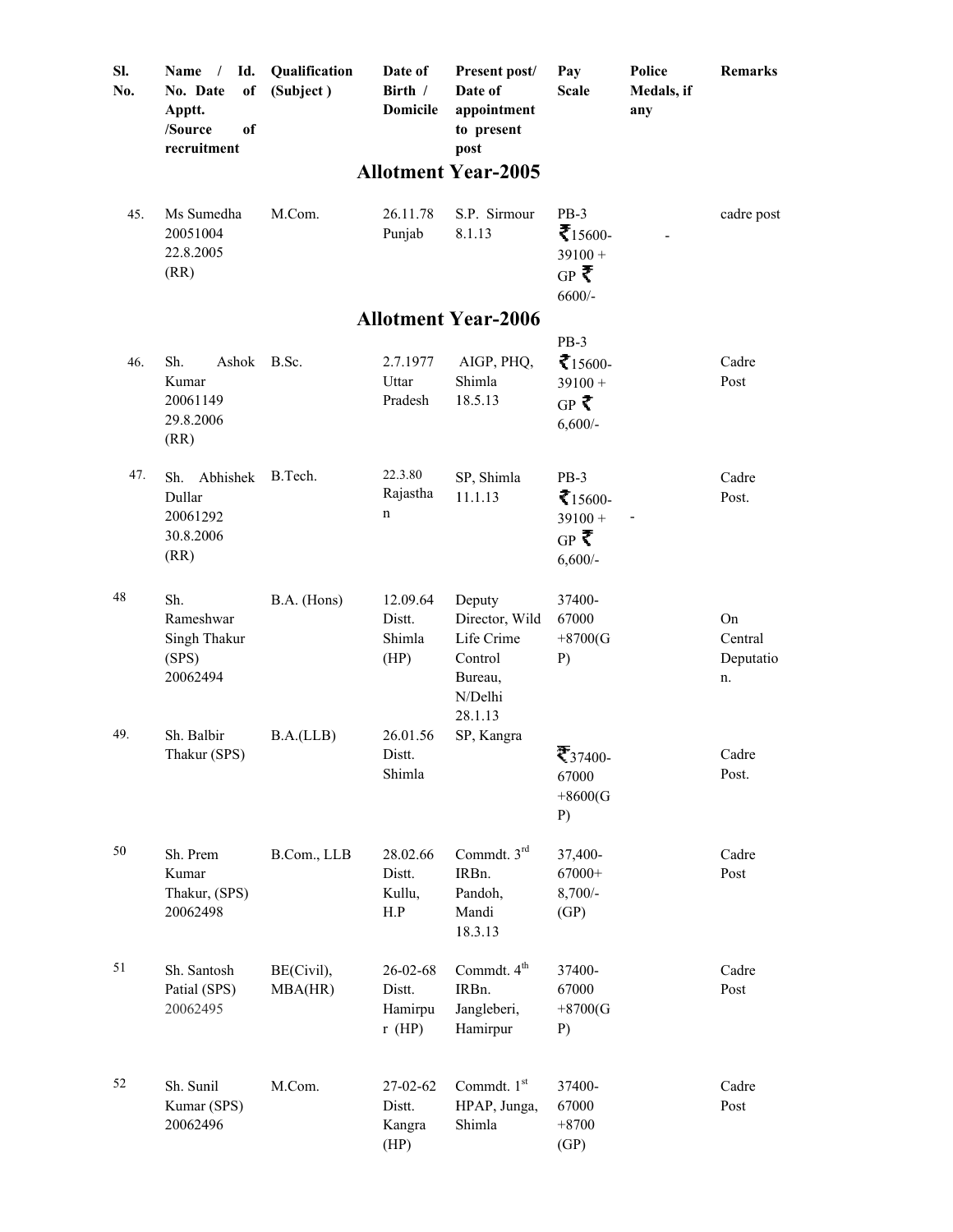| SI.<br>No. | $/$ Id.<br>Name<br>of<br>No. Date<br>Apptt.<br>/Source<br>of<br>recruitment | Qualification<br>(Subject)     | Date of<br>Birth /<br><b>Domicile</b>       | <b>Present post/</b><br>Date of<br>appointment<br>to present<br>post | Pay<br><b>Scale</b>                                               | Police<br>Medals, if<br>any | <b>Remarks</b>   |
|------------|-----------------------------------------------------------------------------|--------------------------------|---------------------------------------------|----------------------------------------------------------------------|-------------------------------------------------------------------|-----------------------------|------------------|
| 53         | Sh. Chander<br>Shekhar (SPS)<br>20062497                                    | B.A., LLB                      | $14 - 11 - 57$<br>Distt<br>Bilaspur<br>(HP) | SP, PTC,<br>Daroh                                                    | 37400-<br>67000<br>$+8700$<br>(GP)                                |                             | Ex-Cadre<br>Post |
| 54.        | <b>Bimal Gupta</b><br>(SPS)                                                 | M.A.(Police<br>Administration) | 26.10.72,<br>New<br>Delhi                   | S.P,<br>SV&ACB,<br>(NR), D/shala                                     | 37400-<br>67000<br>$+8600$<br>(GP)                                |                             | Cadre<br>Post    |
|            |                                                                             |                                |                                             | <b>Allotment Year-2007</b>                                           |                                                                   |                             |                  |
| 55.        | Ms Veena<br>Bharti<br>20071103<br>18.8.2007<br>(RR)                         | <b>MBA</b>                     | 24.08.78<br>Delhi                           | SP, Hamirpur                                                         | $PB-3$<br>$\bar{\tau}_{15600}$<br>$39100 +$<br>GP ₹.<br>$6,600/-$ |                             | Cadre<br>Post.   |
| 56         | Sh. Madhu<br>Sudan (SPS)<br>20072464                                        | B.A.                           | $27 - 11 - 63$<br>Distt<br>Kangra           | Commdt. 5 <sup>th</sup><br>IRBn. Bassi at<br>Bilaspur                | 37400-<br>67000<br>$+8700$<br>(GP)                                |                             | Cadre<br>Post    |
| 57         | Mrs. Rani<br>Bindu (SPS)<br>20072465                                        | M.Phil.(Econo<br>mics)         | $27-01-68$<br>Panchkul<br>a<br>(Haryana     | Commandant,<br>$6^{th}$ IRB,<br>Kollar at<br>Nahan 9.8.12            | 37400-<br>67000<br>$+8700$<br>(GP)                                |                             | Cadre<br>Post    |
|            |                                                                             |                                |                                             | <b>Allotment Year-2008</b>                                           |                                                                   |                             |                  |
| 58.        | Sh. S.Arul<br>Kumar<br>(RR)<br>20081095                                     |                                | 29.1.82.<br>Coimbator<br>$e$ , $T.N$        | SP., Distt.<br>Police Baddi<br>8.10.12                               | $PB-3$<br>$\zeta$ 15600-<br>$39100 +$<br>$GP$ ₹<br>$6600/-$       |                             | Cadre<br>Post    |
| 59.        | Sh.<br>G.Sivakumar<br>(RR)<br>20081203                                      |                                | 29.1.1977<br>Coimbator<br>e, (T.N)          | SP, L&S                                                              | $PB-3$<br>$\sum 15600 -$<br>$39100 +$<br>$GP \leq$<br>$6600/-$    |                             | Cadre<br>Post    |
|            |                                                                             |                                |                                             | <b>Allotment Year-2010</b>                                           |                                                                   |                             |                  |
| 60.        | Ms. Soumya<br>Sambasivan<br>(RR)<br>20101132                                | B.Sc. Bio.<br>Tech. PGDBA      | 24.3.80<br>Palghat,<br>Kerala               | Asstt. SP,<br>Shimla<br>21.9.12                                      | PB-3<br>$\tau_{15600}$<br>$39100 +$<br>$GP \leq$                  |                             | Jr. Post         |

5400/-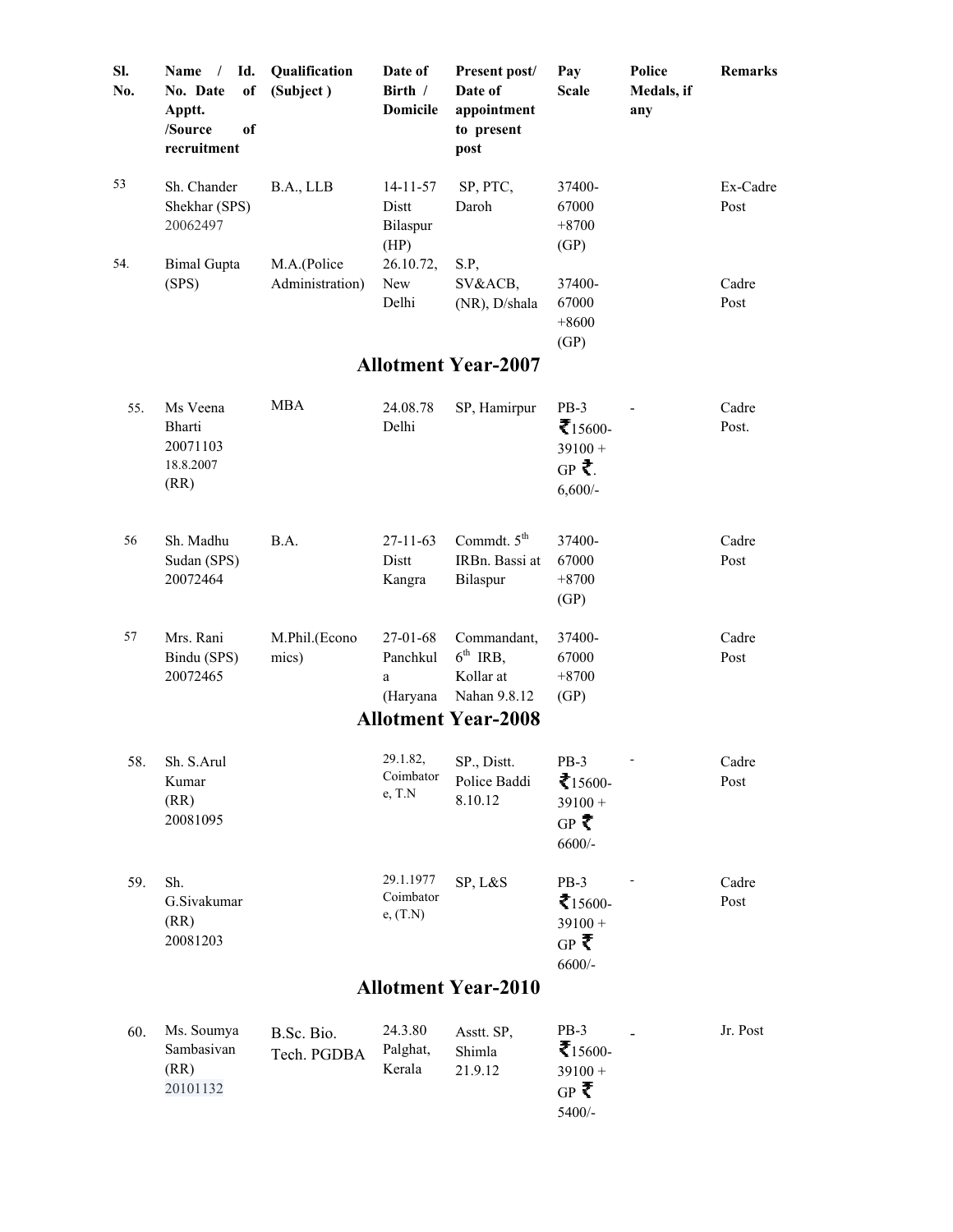| Sl.<br>No. | Id.<br>Name<br>$\sqrt{2}$<br>No. Date<br>of<br>Apptt.<br>/Source<br>of<br>recruitment | Qualification<br>(Subject)     | Date of<br>Birth /<br><b>Domicile</b>   | Present post/<br>Date of<br>appointment<br>to present<br>post | Pay<br><b>Scale</b>                                                 | Police<br>Medals, if<br>any | Remarks                  |
|------------|---------------------------------------------------------------------------------------|--------------------------------|-----------------------------------------|---------------------------------------------------------------|---------------------------------------------------------------------|-----------------------------|--------------------------|
| 61.        | Sh. Mohit<br>Chawla (RR)<br>20101110                                                  |                                | 13.1.82<br>Ambala,<br>Haryana           | Asstt. SP,<br>Kangra<br>20.09.12                              | $PB-3$<br>$\bar{\zeta}_{15600}$<br>$39100 +$<br>$GP \n\{$<br>5400/- |                             | Jr. Post                 |
| 62.        | Sh. Rahul<br>Nath, IPS<br>(Prob.)<br>20101776                                         | ASP, Shimla                    | 31.08.79,<br>Kullu,<br>H.P              | Attached with<br>SP Mandi                                     | $PB-3$<br>$\sum 15600 -$<br>$39100 +$<br>GP ₹<br>5400/-             |                             | Jr. Post                 |
|            |                                                                                       |                                |                                         | <b>Allotment Year - 2011</b>                                  |                                                                     |                             |                          |
| 63.        | Ms. Meshram<br>Swapna<br>Gautam, IPS<br>(Prob.)<br>20111689                           |                                | 10.10.83<br>Nagpur<br>(Maharas<br>htra) | Attached with<br>SP Office<br>Shimla                          | $PB-3$<br>$\tau$ 15600-<br>$39100 +$<br>GP ₹<br>5400/-              |                             | Jr. Post                 |
| 64.        | Sh. Raman<br>Kumar Meena,<br>IPS (Prob.)<br>20111681                                  |                                | 22.7.85<br>Alwar (<br>Rajsthan)         | Attached with<br>SP Office<br>Kullu                           | $PB-3$<br>$\zeta$ 15600-<br>$39100 +$<br>$GP \leq$<br>5400/-        |                             | Jr. Post                 |
| 65.        | Sh. Rohit<br>Malpani                                                                  |                                |                                         |                                                               | $PB-3$<br>$\bar{\tau}_{15600}$<br>$39100 +$<br>$GP$ ₹<br>5400/-     |                             | Jr. Post                 |
| 66.        | Ms Shalini<br>agnihotri                                                               |                                |                                         |                                                               | $PB-3$<br>$\tau$ 15600-<br>$39100 +$<br>GP ₹<br>5400/-              |                             | Jr. Post                 |
| 67         | Sh. Ajay<br>Krishan<br>Sharma                                                         | M.Sc.(Chemist<br>ry)           | 1.10.69<br>Hamirpu<br>r                 | IB, New Delhi                                                 | $\mathcal{F}_{37400}$<br>67000<br>$+3700$<br>(GP)                   |                             | On central<br>deputation |
| 68.        | Sh. D.K.<br>Chaudhary                                                                 | M.Sc., M.Phil,<br>Phd. Zoology | 12.12.<br>1967<br>Kangra                | Commandant,<br>$1st$ IRBn.<br>Bangarh, Una                    | $\mathbf{F}_{37400}$<br>67000<br>$+ 18700$<br>(GP)                  |                             | On cadre<br>post         |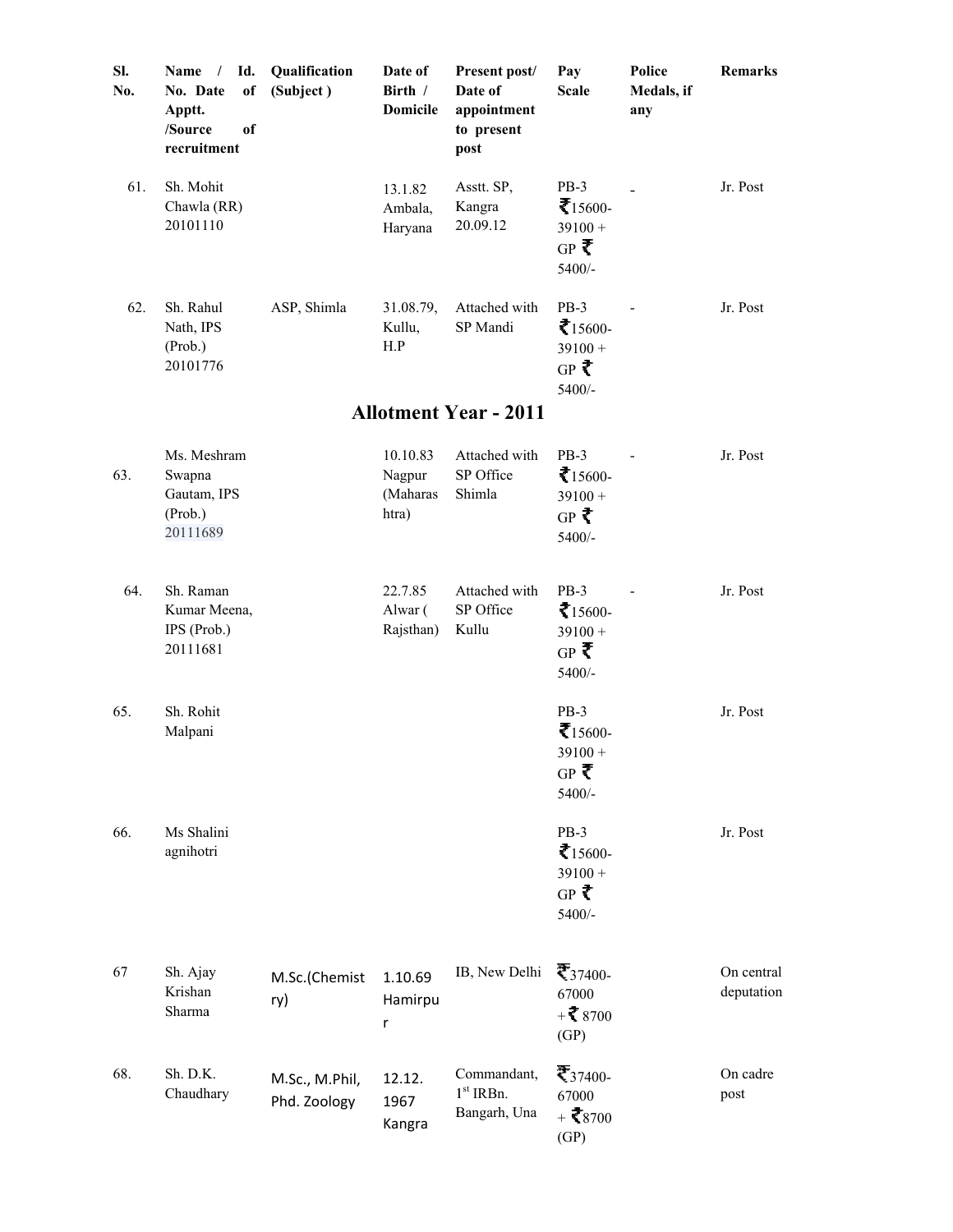#### **SANCTIONED STRENGTH OF HIMACHAL PRADESH POLICE SERVICE AS ON 16.01.2014 Details of Sanctioned Permanent Posts**

| Sr.            | <b>Designation of the Posts</b>                                                                                                                   |                     |
|----------------|---------------------------------------------------------------------------------------------------------------------------------------------------|---------------------|
| No.            |                                                                                                                                                   | <b>No. of Posts</b> |
| $\mathbf{1}$   | Police Welfare Officer                                                                                                                            | 01                  |
| $\overline{2}$ | Addl.S.P.(for Shimla-2,Dharamshala-2, and one each for Mandi,Solan,Sirmaur,Chamba,                                                                | 12                  |
|                | Kullu, Hamirpur, Una and Bilaspur)                                                                                                                |                     |
| $\overline{3}$ | Addl SP(R&T)/CID                                                                                                                                  | 02                  |
| $\overline{4}$ | Addl SP.s (3 each for $1st$ , $2nd$ , $3rd$ , $4th$ & $5th$ & $6th$ IRBns).                                                                       | 18                  |
| 5.             | Additional S.P. for H.P. Institute of Police Studies, Sakoh                                                                                       | 01                  |
| 6              | Dy.S.P.(One each for all Districts)                                                                                                               | 12                  |
| $\overline{7}$ | Dy.SP (City) Shimla                                                                                                                               | 01                  |
| 8              | S.D.P.Os (One each for Palampur, Sundernagar, Nalagarh, Nurpur, Paonta-Sahib, Rohru,                                                              | 21                  |
|                | Rampur, Ani, Dalhousie, Rajgarh, Dehra, Parwanoo, Salooni, Manali,, Theog,                                                                        |                     |
|                | Sarkaghat, Jawali, Amb, Ghumaarwin, Barsar & Baijnath                                                                                             |                     |
| 9              | Dy.SP (CID/Crime), Spl Branch, SCRB (Comp), Kangra & Mandi                                                                                        | 05                  |
| 10             | Dy.S.P CM Security                                                                                                                                | 01                  |
| 11             | Dy.S.PTC Daroh                                                                                                                                    | 03                  |
| 12             | Dy. SPs SV&ACB                                                                                                                                    | 03                  |
| 13             | Dy. SPs (Bn)(1 <sup>st</sup> , 2 <sup>nd</sup> & 3 <sup>rd,</sup> IRBns & HPAP Bn, Junga                                                          | 20                  |
| 14             | Dy.SP for Anti corruption Units (one each for Shimla, Mandi, Dharmashala, Solan,                                                                  | 12                  |
|                | Hamirpur, Kullu, Chamba, Nahan, Una and Bilaspur, Kinnaur & L&S).                                                                                 |                     |
| 15.            | Dy. S.P.s 7 each for $4^{\text{th}}$ , $5^{\text{th}}$ & $6^{\text{th}}$ IRBn                                                                     | 21                  |
| 16             | Dy. S.P. for HP Instituate Police Studies                                                                                                         | 03                  |
| 17.            | Dy. SP for Distt. Police BBN                                                                                                                      | 01                  |
|                | <b>Total Duty Posts</b>                                                                                                                           | 137                 |
|                | $\mathbf{i}$ .<br><b>Total Duty posts</b>                                                                                                         | 137                 |
|                | ii.<br>Deputation reserve                                                                                                                         | 12                  |
|                | Leave reserve<br>iii.                                                                                                                             |                     |
|                | Training reserve<br>iv.                                                                                                                           | 10                  |
|                |                                                                                                                                                   | 10                  |
|                |                                                                                                                                                   | 169                 |
|                | <b>Total Authorized Strength</b><br>The HDDS eadye has been vericed vide notification No. Home D $A(3)$ 1/2008<br>$N_{\alpha \star \alpha \star}$ |                     |

**Note:- The HPPS cadre has been revised vide notification No. Home-D-A(3)-1/2008,** 

**dated 19.5.2010 from 134 to 169.** 

**Direct recruitments posts** 68 **Promotion posts** 101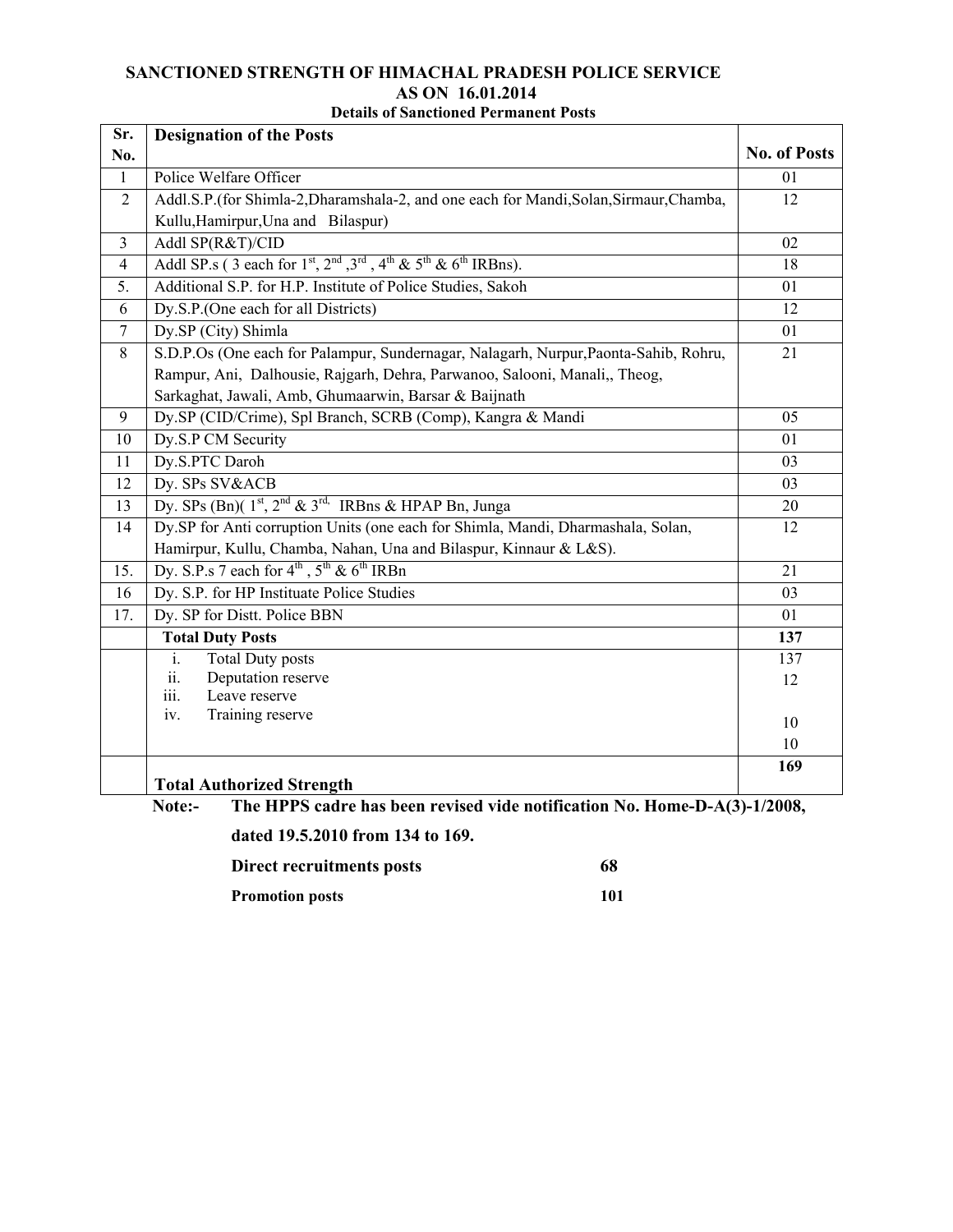| SI.<br>N <sub>0</sub> | Name of the<br>Officers/source of<br>recruitment/Edu.<br>Qualification     | Date of<br>birth | Date of<br>officiatin<br>g Apptt. | Date of<br>apptt. to<br><b>HPPS</b> | Permanent<br><b>Address</b>                                                                              | <b>Present place</b><br>of posting<br>with date                       | <b>Pay Scale</b>              |
|-----------------------|----------------------------------------------------------------------------|------------------|-----------------------------------|-------------------------------------|----------------------------------------------------------------------------------------------------------|-----------------------------------------------------------------------|-------------------------------|
| 1.                    | Gurdev Chand<br>Sharma (DT) M.Sc<br>(Forestry), M.Phil.<br>in Police Admn. | 31-01-1971       | ------                            | 31-01-1998                          | Village Ajnol,<br>PO-Bassi, Distt.<br>Bilaspur                                                           | S.P., (LR)<br>PHQ, Shimla<br>6.11.12                                  | 15600-39100<br>$+7600(GP)$    |
| 2.                    | Vimukt Ranjan<br>(DT) M.A., M.Phil                                         | 14-03-1971       | ------                            | 24-12-1997                          | House No. 163,<br>Village Goura<br>Kalan, Ward<br>No. 10,<br>Hamirpur (HP)                               | S.P., Spl.<br>Protection<br>Group,<br>N/Delhi                         | 37400-67000<br>$+8600(GP)$    |
| 3.                    | Anupam Sharma<br>$(DT)$ B,E.(Civil)                                        | 07-03-1972       | ------                            | 25-11-1998                          | Shimla View<br>Cottage,<br>Chakkar,<br>Shimla-5                                                          | SP, Una                                                               | 15600-39100<br>$+7600(GP)$    |
| 4.                    | Shubhra Tiwari<br>(DT) M.Phil.,<br>Bilaspur                                | 22-02-1969       | -----                             | 11-12-1998                          | Village<br>Hiulanga Patti<br>Malla Udaipur,<br>P.O- Paukhal,<br>Distt.- Pauri<br>Garhwal,<br>Uttrakhand. | SP, Lokayukta,<br>Shimla                                              | 15600-39100<br>$+7600(GP)$    |
| 5.                    | Virender Singh<br>Tomar (DT)<br>M.Sc., Ph.D., MBA                          | 05-05-1967       |                                   | 25.11.98                            | VPO-Gorar,<br>Distt. Sonipat<br>(Haryana)                                                                | SP, SV&ACB,<br>(SIU), Shimla<br>16.1.13                               | 15600-39100<br>$+7600(GP)$    |
| 6.                    | Ranjana Chauhan<br>$(DT)$ B.Sc.                                            | 13-02-1971       |                                   | 2.12.98                             | Vill. Badraine,<br>Teh. Kotkhai,<br>Shimla                                                               | On UN<br>Mission with<br>republic of<br>South Sudan<br>16.3.13        | 15600-39100<br>$+7600(GP)$    |
| 7.                    | Omapati Jamwal<br>(DT)<br>M.Sc.(Physics)                                   | 29-06-1970       |                                   | 15-12-1998                          | House No. 14,<br>Raura Sector-2,<br>Bilaspur                                                             | Commdt. HG,<br>Hamirpur with<br>the addl.<br>Charge of SIT<br>21.3.13 | 15600-39100<br>$+7600(GP)$    |
| 8.                    | Arvind Digvijay<br>Singh Negi (DT)<br><b>BA</b>                            | 28-05-1972       |                                   | 25-11-1998                          | P-7, Kelistan<br>Estate, Shimla-1                                                                        | On deputation<br>with NIA<br>09/2010                                  | 15600-39100<br>$+7600$ /-(GP) |
| 9.                    | Kushal Chand<br>Sharma (DT)<br>M.Phil., MBA                                | 14-03-1969       |                                   | 5.5.99                              | V.P.O. Pali,<br>Distt. Mandi,<br>115001                                                                  | SP, Human<br>Right<br>Commission,<br>Shimla                           | 15600-39100<br>$+7600$ /-(GP) |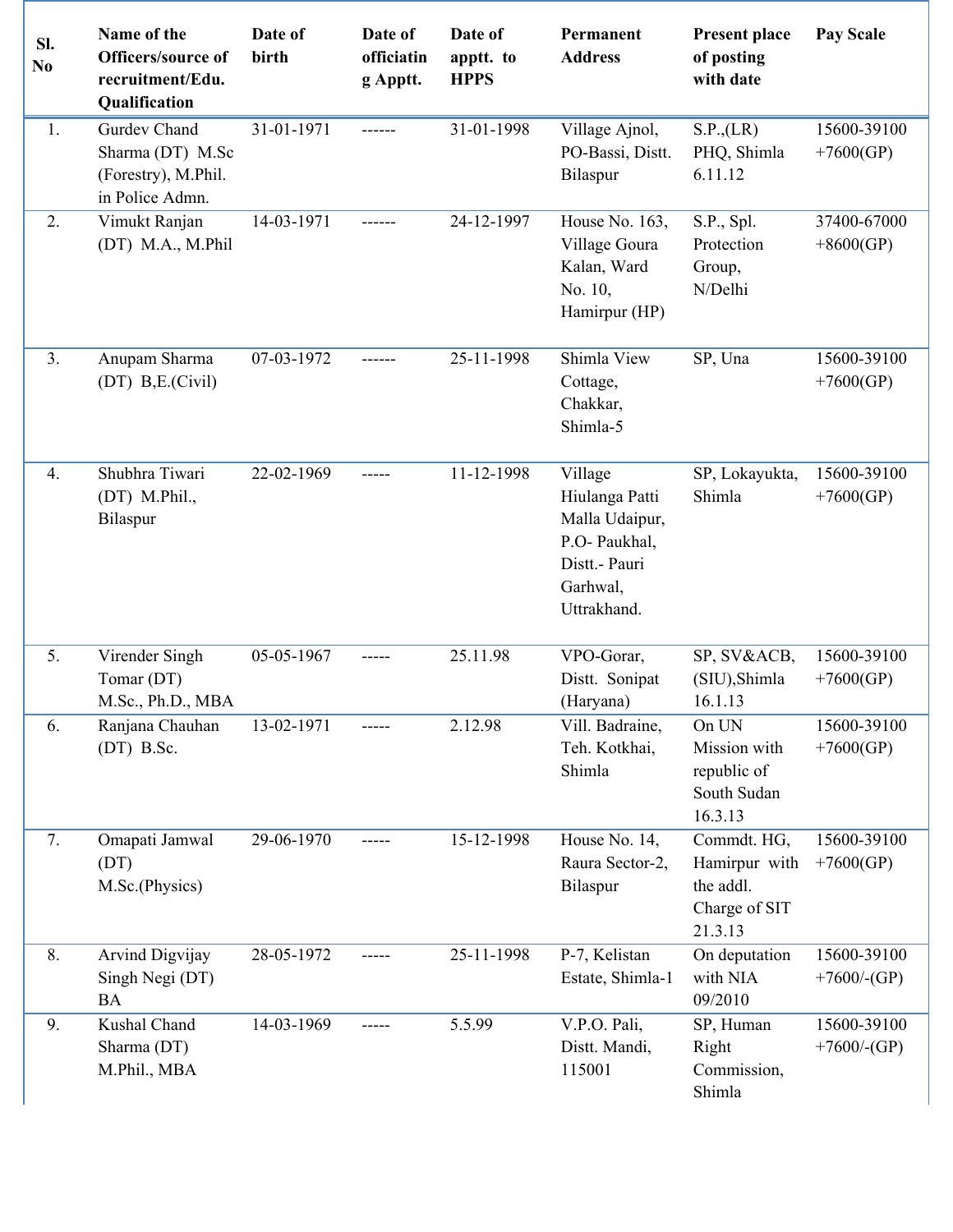| SI.<br>N <sub>0</sub> | Name of the<br>Officers/source of<br>recruitment/Edu.<br>Qualification                                                                                                                                              | Date of<br>birth | Date of<br>officiatin<br>g Apptt. | Date of<br>apptt. to<br><b>HPPS</b> | Permanent<br><b>Address</b>                                                                      | <b>Present place</b><br>of posting<br>with date                            | <b>Pay Scale</b>            |
|-----------------------|---------------------------------------------------------------------------------------------------------------------------------------------------------------------------------------------------------------------|------------------|-----------------------------------|-------------------------------------|--------------------------------------------------------------------------------------------------|----------------------------------------------------------------------------|-----------------------------|
| 10.                   | Sanjeev Kumar<br>Gandhi (DT) BA,<br><b>LLB</b>                                                                                                                                                                      | 24-05-1973       | -----                             | 31-05-1999                          | VPO-Bughar,<br>Tehsil Arki,<br>Distt. Solan                                                      | SP, SV&ACB,<br>Mandi<br>16.4.13                                            | 15600-39100<br>$+7600(GP)$  |
| 11.                   | Dr. Ramesh<br>Chander Chhajta<br>$(DT)$ L.L.M.                                                                                                                                                                      | 09-03-1968       | -----                             | 21-04-1999                          | Village Ghyan,<br>PO Kathasu via<br>Hatkoti, Tehsil<br>Jubbal, Distt.<br>Shimla                  | SP, Solan<br>8.2.13                                                        | 15600-39100<br>$+7600(GP)$  |
| 12.                   | Diwakar Sharma<br>(DT) B.Com.,<br><b>MTA</b>                                                                                                                                                                        | 21-09-1975       |                                   | 28-04-1999                          | VPO-Sidhpur,<br>Distt. Kangra                                                                    | Commdt. $2nd$<br>IRBn. Sakoh<br>with the addl.<br>Charge of SIT<br>25.3.13 | 15600-39100<br>$+7600(GP)$  |
| 13.                   | Hardesh Bisht (P)<br>B.A.                                                                                                                                                                                           | 10-12-1957       | 18.05.94                          | 26-07-2000                          | Resident of Gol-<br>Bagh, Near<br>Mahamaya<br>Temple,<br>Sundernagar,<br>Distt. Mandi<br>(HP)    | Commdt.<br>Home Guards,<br>Kinnaur<br>28.1.13                              | 37400-67000<br>$+8600$ (GP) |
| 14.                   | Rajesh Kumar<br>Dharmani (P)<br>B.Sc. (Non<br>Medical),<br>MA(Sociology),<br>One year diploma<br>in URDU language<br>from NCPUL, One<br>year Diploma in<br>Urdue language<br>from HYY Urdu<br>Academy<br>Panchkulla | 21-03-1963       | $16-09-$<br>1995                  | 26-07-2000                          | Village<br>Karangora, PO<br>Parwanoo, Distt.<br>Solan<br>Vill. Parwanoo,<br>Distt. Solan,<br>H.P | SP, TTR,<br>Shimla                                                         | 37400-67000<br>$+8600(GP)$  |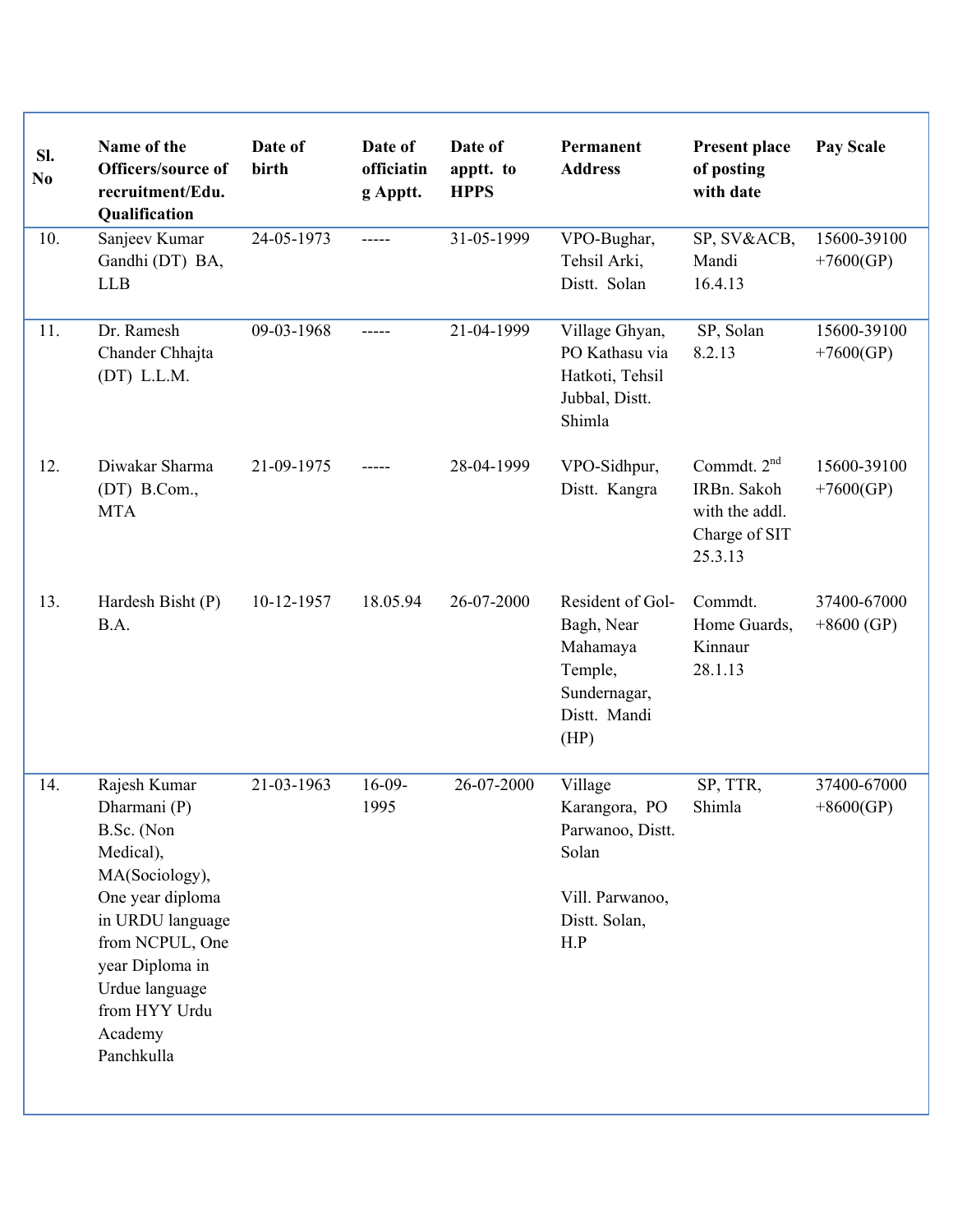| SI.<br>N <sub>0</sub> | Name of the<br>Officers/source of<br>recruitment/Edu.<br>Qualification | Date of<br>birth | Date of<br>officiatin<br>g Apptt. | Date of<br>apptt. to<br><b>HPPS</b> | Permanent<br><b>Address</b>                                        | <b>Present place</b><br>of posting<br>with date                    | Pay Scale                     |
|-----------------------|------------------------------------------------------------------------|------------------|-----------------------------------|-------------------------------------|--------------------------------------------------------------------|--------------------------------------------------------------------|-------------------------------|
| 15.                   | Kuldeep Sharma<br>$(P)$ M.A. (English)                                 | 12-05-1961       | 1.09.96                           | 26-07-2000                          | Village Bheler,<br>PO-Chachian,<br>Teh. Palampur,<br>Distt. Kangra | Commdt.<br>Home Guards,<br>$8th$ Bn.<br>Chamba<br>14.3.13          | 37400-67000<br>$+8600(GP)$    |
| 16.                   | Sajju Ram Rana (P)<br>M.Com.                                           | 13-05-1964       | 28-09-<br>1995                    | 26-07-2000                          | VPO-Dhawali,<br>Teh.Sarkaghat,<br>District Mandi                   | SP, PWO,<br>PHQ, Shimla<br>13.5.13                                 | 37400-67000<br>$+8600(GP)$    |
| 17.                   | Dandup Wangai<br>Negi $(P)$ B.A.                                       | 04-05-1962       | $12-09-$<br>1995                  | 26-07-2000                          | Vill. Rarang,<br>P.O. Rarang,<br>Kinnour.                          | SP, SV&ACB<br>+ Incharge of<br>CM Security<br>2.1.13               | 37400-67000<br>$+8600(GP)$    |
| 18.                   | Rajinder Singh<br>Bhatia(P) B.A.                                       | 10-03-1962       | 29-09-<br>1995                    | 29-09-1995                          | V.P.O Jalag,<br>Teh. Jai Singh<br>Pur, Distt.<br>Kangra.           | SP, (LR),<br>PHQ, Shimla<br>2.2.13                                 | 15600-39100<br>$+5400$ /-(GP) |
| 19.                   | Virender Sharma<br>$(P)$ MBA                                           | 25-06-1963       | $22-09-$<br>1995                  | 26-07-2000                          | Vill. Deot,<br>Chopal, Shimla                                      | SP, CT&S,<br>Shimla<br>13.5.13                                     | 37400-67000<br>$+8600(GP)$    |
| 20.                   | <b>Anand Kumar</b><br>Dhiman $(P)$ B.A.                                | 15-08-1959       | $15-07-$<br>1996                  | 26-07-2000                          | VPO-Tiara,<br>Tehsil &<br>Distt Kangra                             | S.P., (LR),<br>PTC, Daroh<br>Shimla 5.13                           | 15600-39100<br>$+7600(GP)$    |
| 21.                   | Madan Lal-I (P)<br>M.A. (Pol. Science)                                 | 26-06-1957       | $18-07-$<br>1996                  | 26-07-2000                          | Village Badhol,<br>PO Malera,<br>Tehsil Kasauli,<br>Distt Solan    | Commandant,<br>$2nd$ Bn. Home<br>Guards,<br>Shimla<br>15.10.2011   | 37400-67000<br>$+8600(GP)$    |
| 22.                   | Mohinder Singh<br>$(P)$ B.A.                                           | 18-10-1957       | $18-07-$<br>1996                  | 26-07-2000                          | Village Poona,<br>PO-Sanoli,<br>Tehsil & Distt<br>Una              | Addl. S.P., $5^{\text{th}}$<br>IRB (Mahila),<br>Bassi<br>22.6.2010 | 15600-39100<br>$+7600(GP)$    |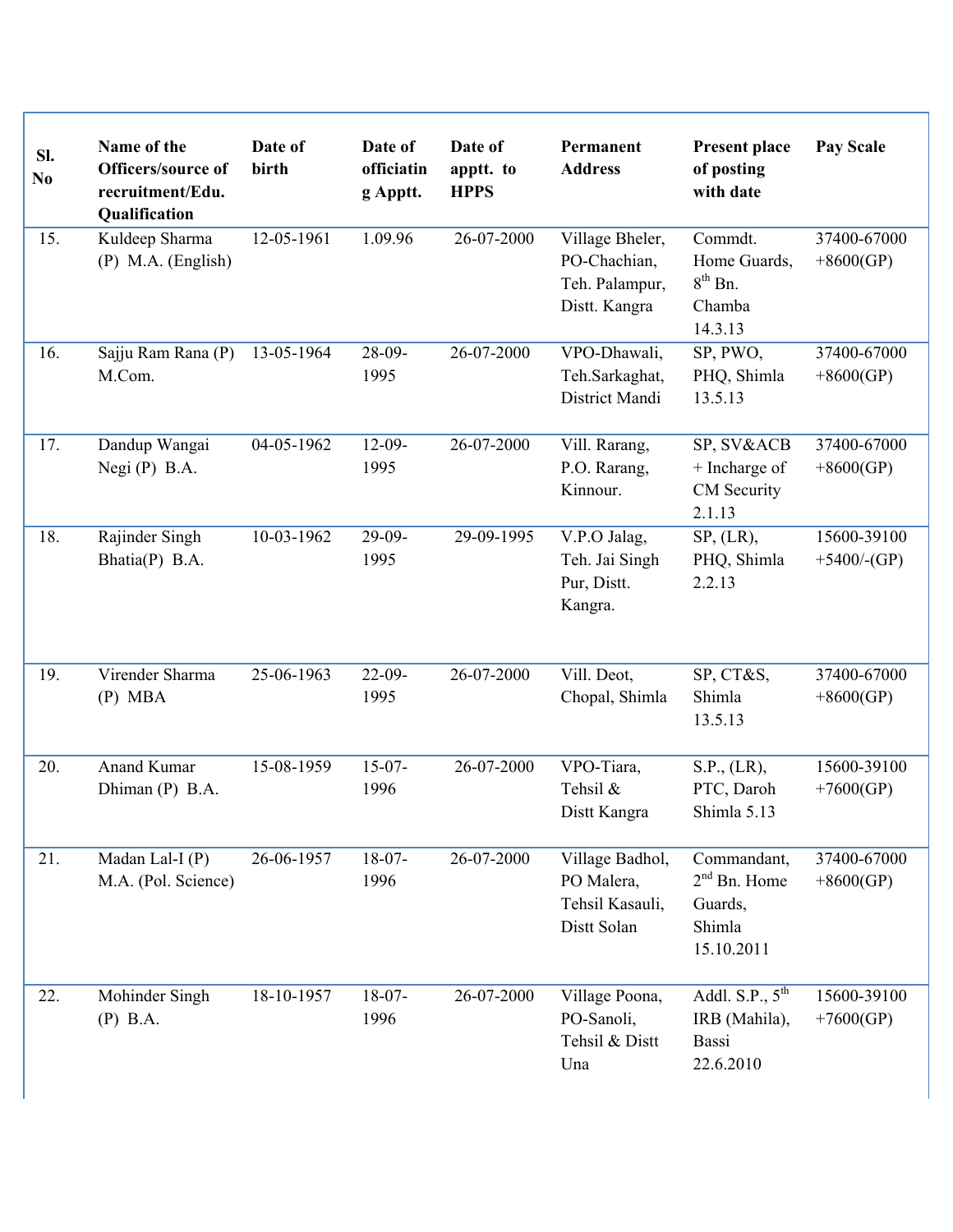| 23. | Ajay Singh Bodh<br>$(P)$ BA            | 16-11-1961 | $30-07-$<br>1996    | 30-07-2000 | Village Jatanu,<br>Tehsil -<br>Nirmand,<br>District Kullu                         | SP, Kinnaur                                                      | 37400-67000<br>$+8600(GP)$ |
|-----|----------------------------------------|------------|---------------------|------------|-----------------------------------------------------------------------------------|------------------------------------------------------------------|----------------------------|
| 24. | Satish Kumar (P)<br><b>BA</b>          | 24-04-1957 | $16-07-$<br>1996    | 26-07-2000 | VPO-<br>Dharampur,<br>District Solan                                              | Addl.S.P.,<br>SV&ACB,<br>Shimla 21.2.12                          | 37400-67000<br>$+8600(GP)$ |
| 25. | Surinder Kumar<br>Verma (P)<br>MA(Eco) | 03-11-1957 | $27-07-$<br>1996    | 26-07-2000 | Village & P.O-<br>Lower Koti,<br>Tehsil Rohru,<br>District Shimla                 | $SP(LR)$ , $PHQ$ ,<br>Shimla                                     | 37400-67000<br>$+8600(GP)$ |
| 26. | Hira Singh (P) BA                      | 24-08-1956 | $14-07-$<br>1997    | 26-07-2000 | House No. 277,<br>New Colony<br>Dhalpur, Kullu                                    | Addl. SP3 <sup>rd</sup><br>IRBn, Pandoh<br>11.5.12               | 37400-67000<br>$+8600(GP)$ |
| 27. | Padam Chand (P)<br><b>BA</b>           | 05-04-1966 | $17-07-$<br>1996    | 26-07-2000 | Village Sharda,<br>PO-Lower<br>Kothi, Teh-<br>Rohru, District<br>Shimla           | Addl. SP,<br>Solan 8.1.13                                        | 37400-67000<br>$+8600(GP)$ |
| 28. | Jitender Parkash<br>$(P)$ BA           | 19-09-1956 | $19-07-$<br>1996    | 26-07-2000 | House No.<br>244/13, Somu<br>Cottage, Nr. ITI<br>Hostle Paddle,<br>District Mandi | Addl. S.P., $4^{\text{th}}$<br>IRB,<br>Jangalberi<br>20.4.2010   | 37400-67000<br>$+8600(GP)$ |
| 29. | Basher Singh (P)<br>BA                 | 14-07-1959 | $07 - 08 -$<br>1997 | 26-07-2000 | Vill.- Rohtan,<br>P.O.- Mandal<br>(Jubbal), Shimla                                | Addl. SP,<br>Kangra at<br>Dharamshala<br>10.10.11                | 37400-67000<br>$+8600(GP)$ |
| 30. | Krishan Gopal<br>Kapur $(P)$           | 20-02-1957 | $02 - 08 -$<br>1999 | 26-07-2000 | Village Bohan,<br>PO-Jwalamukhi,<br>Distt Kangra<br>(HP)                          | Addl. $S.P., 4th$<br>IRBn.<br>Jangleberi,<br>Hamirpur<br>12.4.13 | 15600-39100<br>$+7600(GP)$ |
| 31. | Surinder Sharma<br>$(P)$ BA            | 27-11-1956 | $29-07-$<br>1997    | 29-07-2000 | VPO-Dhalpur,<br>District Kullu                                                    | Addl. S.P., $3^{\text{rd}}$<br>IRB, Pandoh<br>11.11.2009         | 37400-67000<br>$+8600(GP)$ |

I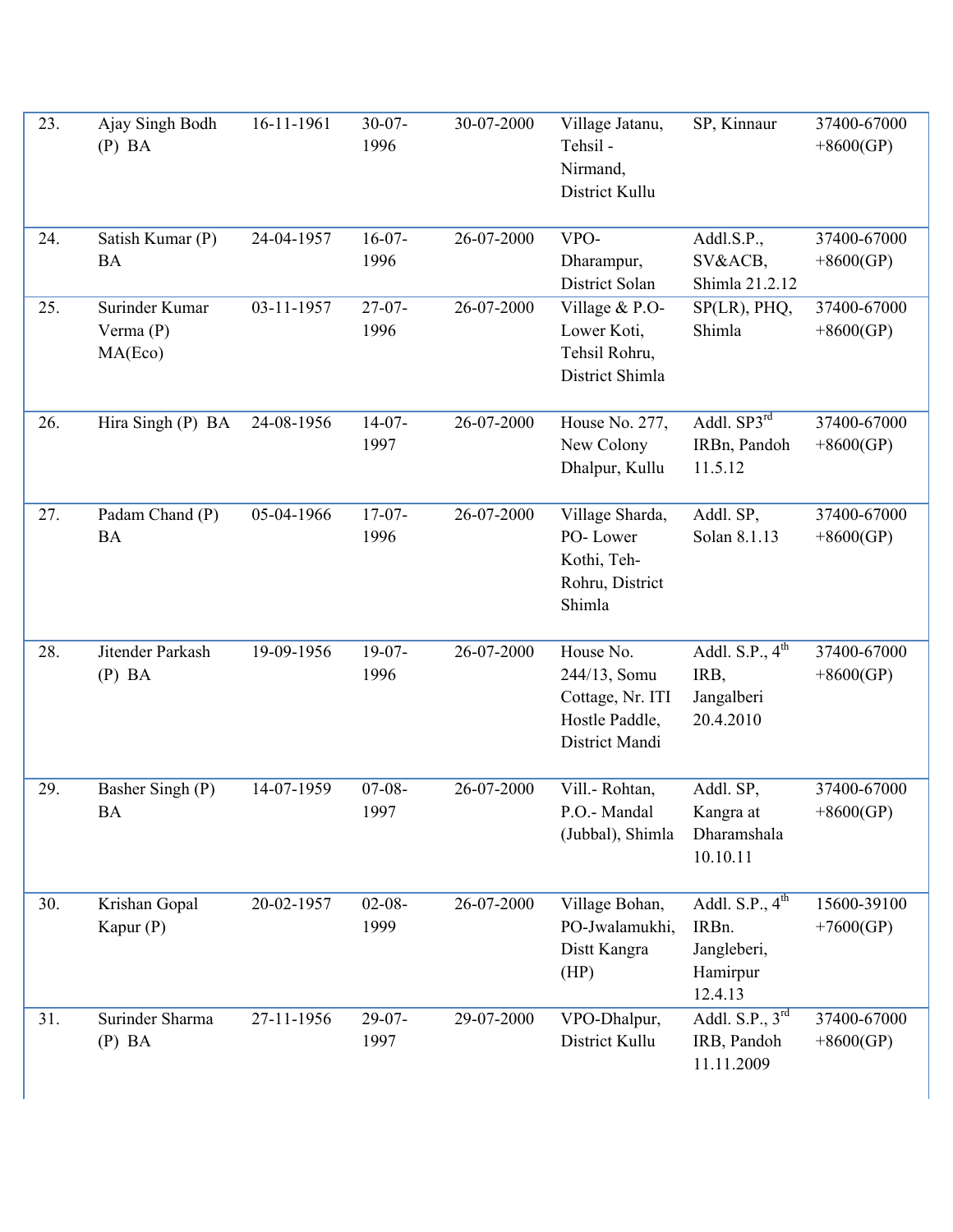| SI.<br>N <sub>0</sub> | Name of the<br>Officers/source of<br>recruitment/Edu.<br>Qualification                                 | Date of<br>birth | Date of<br>officiatin<br>g Apptt.             | Date of<br>apptt. to<br><b>HPPS</b> | Permanent<br><b>Address</b>                                                                    | <b>Present place</b><br>of posting<br>with date           | Pay Scale                  |
|-----------------------|--------------------------------------------------------------------------------------------------------|------------------|-----------------------------------------------|-------------------------------------|------------------------------------------------------------------------------------------------|-----------------------------------------------------------|----------------------------|
| 32.                   | Bhagat Singh (P)<br>B.Com., NIS                                                                        | 22-11-1965       | $\blacksquare$<br>28.03.200<br>$\overline{2}$ | 27-03-2002                          | Village Shekel,<br>Tehsil Rohru,<br>District Shimla                                            | Addl.S.P(HQ<br>Nahan, Distt.<br>Sirmour<br>13.3.13        | 15600-39100<br>$+7600(GP)$ |
| 33.                   | Sandeep Kumar<br>Dhawal (DT)<br>BE(Machenical<br>Engg.), PG<br>Diploma in<br>Operational<br>Management | 06-05-1971       | -----                                         | 24-08-2001                          | <b>B-3 Friends</b><br>Colony,<br>Sundernagar,<br>Distt. Gurdaspur<br>(PB)                      | Addl. S.P.,<br>Shimla<br>13.3.13                          | 15600-39100<br>$+7600(GP)$ |
| 34.                   | Rakesh Singh (DT)<br>B.Com., MFC,<br>MA(Pol. Science)                                                  | 26-05-1974       | -----                                         | 31-12-2002                          | Choudhary<br>Niwas, Below<br>Satyam Hotel,<br>Kuchi Ghati,<br>PO-Tara Devi,<br>District Shimla | Addl. $SP$ , $6th$<br>IRBn. Kollar<br>at Nahan<br>27.5.13 | 15600-39100<br>$+7600(GP)$ |
| 35.                   | Arvind Chaudhary<br>(DT) B.Sc., MTA                                                                    | 08-04-1974       | -----                                         | 04-01-2003                          | Ward No. 8, PO<br>Nurpur, Distt<br>Kangra                                                      | Addl.SP, $5^{th}$<br>IRBn. Bassi,<br>Bilaspur             | 15600-39100<br>$+6600(GP)$ |
| 36.                   | Sandeep Kumar<br>Bhardwaj(DT)<br>M.Sc. (Maths),<br>MA(Sociology)<br><b>PGJMC</b>                       | 16-04-1969       |                                               | 11-03-2005                          | Village Serdhar,<br>PO-Shiwan,<br>Tehsil<br>Kumarsain,<br>District Shimla                      | ADC to<br>Governor<br>15.3.2011                           | 15600-39100<br>$+6600(GP)$ |
| 37.                   | Nihal Chand (P)<br>BA                                                                                  | 30-03-1960       | 22.07-<br>1999                                | 29-04-2006                          | VPO-Tandi,<br>District L&S                                                                     | Addl. S.P.,<br>(HQ), Kullu<br>1.4.13                      | 15600-39100<br>$+7600(GP)$ |
| 38.                   | Jog Raj (P) BA                                                                                         | 04-03-1959       | $05-08-$<br>1999                              | 29-04-2006                          | Bear Biasa<br>Mour Akhara<br>Bazar, Kullu                                                      | Addl. SP.,<br>SV&ACB,<br>Dharamshala<br>29.09.11          | 15600-39100<br>$+5400(GP)$ |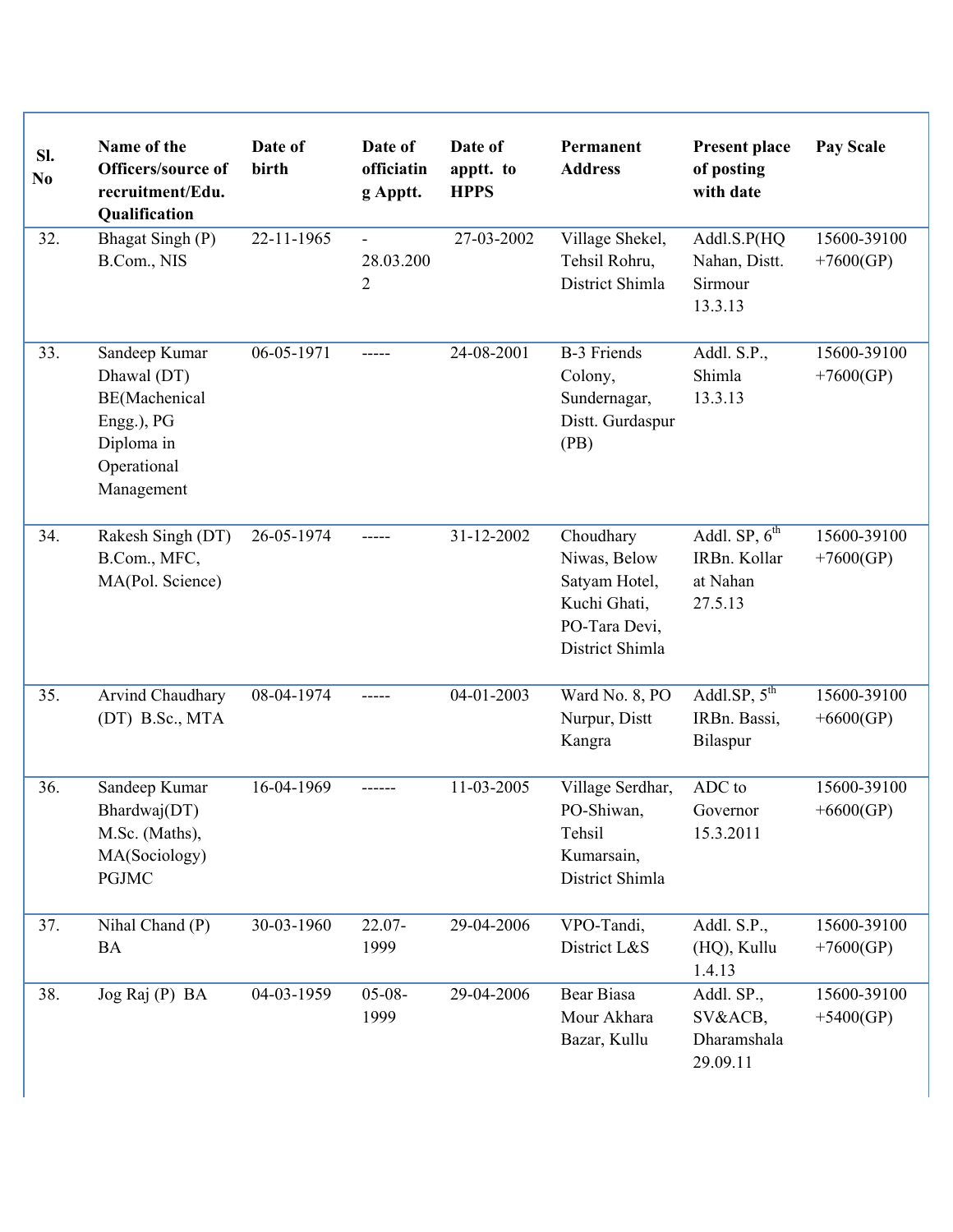| Sl.<br>N <sub>0</sub> | Name of the<br>Officers/source of<br>recruitment/Edu.<br>Qualification | Date of<br>birth | Date of<br>officiatin<br>g Apptt. | Date of<br>apptt. to<br><b>HPPS</b> | Permanent<br><b>Address</b>                                              | <b>Present place</b><br>of posting<br>with date                  | <b>Pay Scale</b>           |
|-----------------------|------------------------------------------------------------------------|------------------|-----------------------------------|-------------------------------------|--------------------------------------------------------------------------|------------------------------------------------------------------|----------------------------|
| 39.                   | Ramesh Pathania<br>(P) MA(English)                                     | 26-09-1959       | $14-07-$<br>1999                  | 29-04-2006                          | Village Lacchh,<br>PO Bassa<br>Hazian, Tehsil<br>Nurpur, Distt<br>Kangra | Addl. S.P., $6th$<br>IRBn, Kollar<br>7.1.13                      | 15600-39100<br>$+7600(GP)$ |
| 40.                   | Hirdu Ram (P) BA                                                       | 12-05-1960       | $20 - 07 -$<br>1999               | 29-04-2006                          | Village Samkal,<br>PO-Upper<br>Behli,<br>Teh.Sunderna-<br>gar, Mandi     | Addl. $S.P., 3rd$<br>IRB, Pandoh<br>21.5.13                      | 15600-39100<br>$+7600(GP)$ |
| 41.                   | Sanjeev Lakhanpal<br>$(P)$ BA                                          | 17-01-1964       | $10-07-$<br>1999                  | 29-04-2006                          | H.No. 168/2,<br>Purani Mandi,<br>District Mandi                          | Addl.SP,<br>Chamba<br>boarder duty<br>27.2.13                    | 15600-39100<br>$+7600(GP)$ |
| 42.                   | Vinod Kumar (P)<br>B.Sc., LLB                                          | 31-05-1957       | $09-10-$<br>2001                  | 29-04-2006                          | Sheela Bhawan,<br>Nav Bahar, Nr.<br>White Gate,<br>Chotta Shimla         | Addl. SP.<br>PTC, Daroh                                          | 15600-39100<br>$+6600(GP)$ |
| 43.                   | Suresh Kumar (P)<br><b>BA</b>                                          | 08-05-1959       | $11-05-$<br>2005                  | 29-04-2006                          | VPO-Sujanpur,<br>Distt Hamirpur                                          | Addl. $SP_{\cdot}$ , $1^{st}$<br>IRBn.<br>Bangarh, Una<br>3.6.13 | 15600-39100<br>$+6600(GP)$ |
| 44.                   | Kuldeep Chand<br>Rana (P) BA                                           | 28-12-1962       | 19.7.99                           | 29-04-2006                          | Village Patt,<br>PO-Chhobin,<br>Baijnath, Distt<br>Kangra                | Addl. SP<br>(HQ), Mandi<br>11.3.13                               | 15600-39100<br>$+7600(GP)$ |
| 45.                   | Yash Pal (P)<br>MA(Eco)                                                | 27-11-1959       | $09-10-$<br>2001                  | 29-04-2006                          | Village Thala,<br>PO-<br>Munishbahali,<br>Tehsil Rampur,<br>Distt Shimla | Addl. SP, CID,<br>Shimla<br>24.1.13                              | 15600-39100<br>$+6600(GP)$ |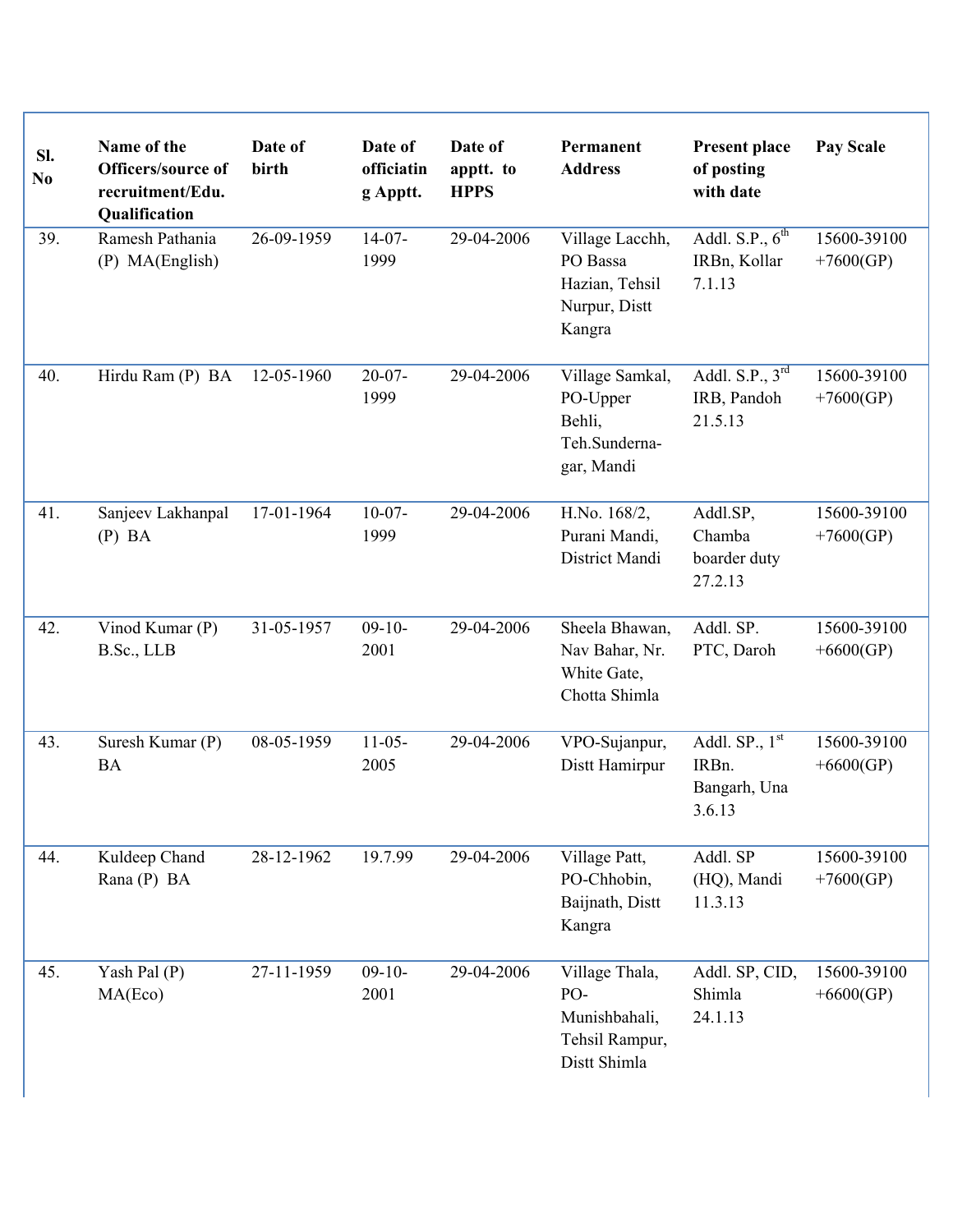| Sl.<br>No | Name of the<br>Officers/source of<br>recruitment/Edu.<br>Qualification | Date of<br>birth | Date of<br>officiatin<br>g Apptt. | Date of<br>apptt. to<br><b>HPPS</b> | Permanent<br><b>Address</b>                                    | <b>Present place</b><br>of posting<br>with date              | Pay Scale                  |
|-----------|------------------------------------------------------------------------|------------------|-----------------------------------|-------------------------------------|----------------------------------------------------------------|--------------------------------------------------------------|----------------------------|
| 46.       | Virender Singh (P)<br><b>MA</b>                                        | 14-05-1963       | $17 - 11 -$<br>2001               | 29-04-2006                          | Village Langha,<br>PO Bhararu,<br>Jogindernagar<br>Distt Mandi | Addl. SP.,<br>(HQ), Una<br>10.5.13                           | 15600-39100<br>$+6600(GP)$ |
| 47.       | Kulwant Singh (P)<br>MA                                                | 31-03-1961       | $13-07-$<br>2004                  | 21-12-2006                          | VPO-Sandhol,<br>JogindernagarDi<br>strict Mandi                | Addl. SP,<br>(HQ), Chamba<br>2.5.12                          | 15600-39100<br>$+5400(GP)$ |
| 48.       | Bhag Mal (P)<br>B.Sc., B.Ed.                                           | 30-05-1970       | 7-07-2004                         | 21-12-2006                          | Village Pandal,<br>District Mandi                              | Addl. $SP. 4th$<br>IRBn. Jangle<br>beri, Hamirpur<br>18.2.13 | 15600-39100<br>$+6600(GP)$ |
| 49.       | Rajesh Kumar (P)<br>B.Sc.                                              | 08-02-1974       | ------------                      | $31 - 1.07$                         | VPO-Bahadpur,<br>Tehsil Indora,<br>Distt Kangra                | Addl. SP on<br>S/L                                           | 15600-39100<br>$+6600(GP)$ |
| 50.       | Shamsher Singh<br>$(P)$ B.Sc., MTA,<br>MA(Sociology)                   | 22-06-1972       | ------------<br>--                | 21-12-2006                          | VPO-Mandhol,<br>District Shimla                                | Addl. SP,<br>(HQ), Hamirpu                                   | 15600-39100<br>$+6600(GP)$ |
| 51.       | Virender Kalia (P)<br>MA                                               | 06-01-1974       | --------                          | 22-12-2006                          | Vill.- Bajhog,<br>PO-Sarog,<br>Theog<br>Distt Shimla           | Addl. SP, on<br>study leave                                  | 15600-39100<br>$+6600(GP)$ |
| 52.       | <b>Bhupinder Singh-I</b><br>$(P)$ MA, LLB                              | 22-08-1970       |                                   | 27-12-2006                          | Vill.- Kyari,<br>PO-Halog<br>Dhami, Teh.&<br>Distt. Shimla     | Addl. SP,<br>(HQ), Bilaspur                                  | 15600-39100<br>$+6600(GP)$ |
| 53.       | Naresh Kumar(P)<br>MA(Eco. &<br>Sociology)                             | 06-07-1972       |                                   | 21-12-2006                          | Village Sahoga,<br>PO-Jassorgarh,<br>Tissa, Distt<br>Chamba    | Addl. SP,<br>SV&ACB,<br>Kullu                                | 15600-39100<br>$+6600(GP)$ |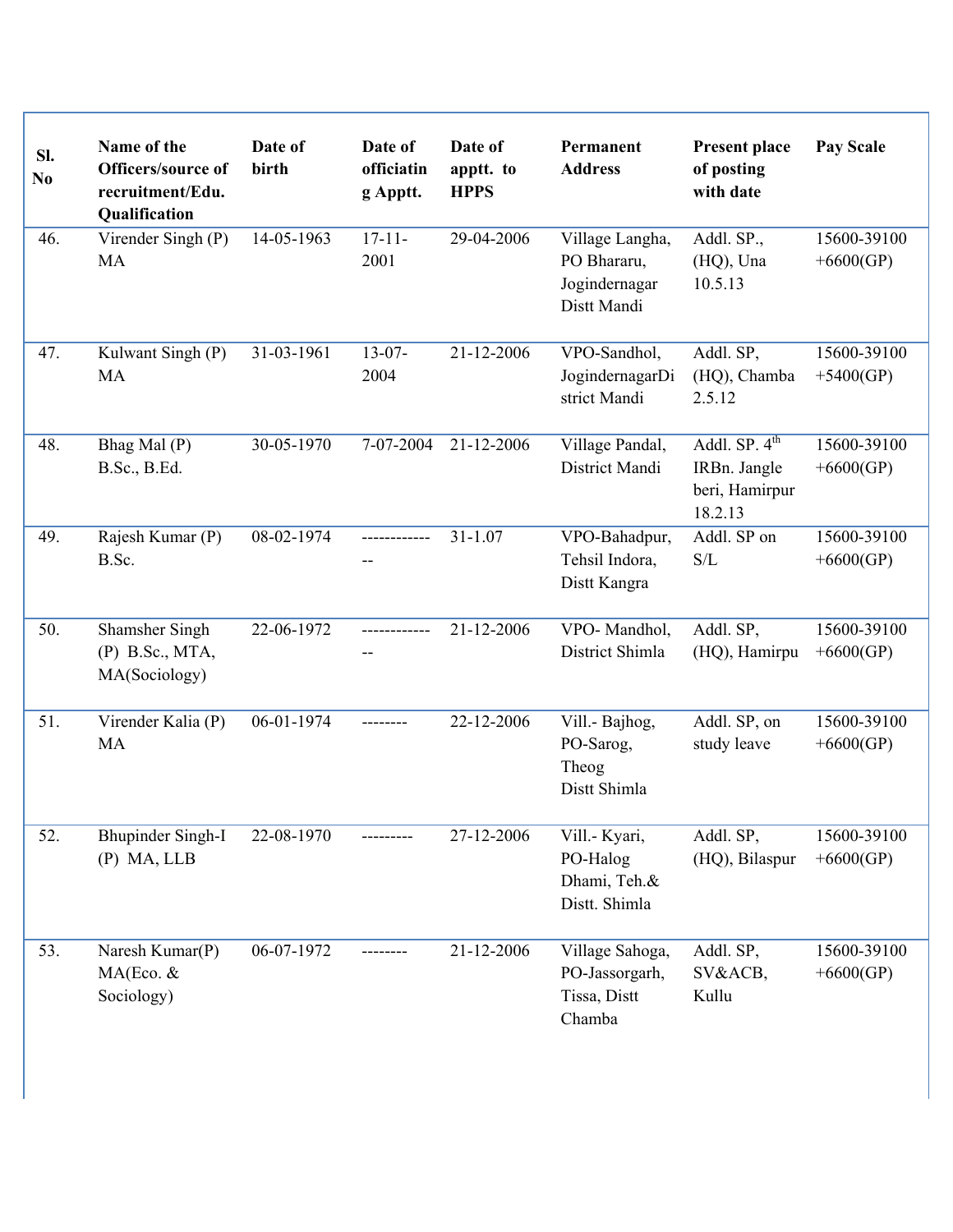| Sl.<br>N <sub>0</sub> | Name of the<br>Officers/source of<br>recruitment/Edu.<br>Qualification | Date of<br>birth | Date of<br>officiatin<br>g Apptt. | Date of<br>apptt. to<br><b>HPPS</b> | Permanent<br><b>Address</b>                                   | <b>Present place</b><br>of posting<br>with date                  | <b>Pay Scale</b>            |
|-----------------------|------------------------------------------------------------------------|------------------|-----------------------------------|-------------------------------------|---------------------------------------------------------------|------------------------------------------------------------------|-----------------------------|
| 54.                   | Vinod Kumar-II(P)<br><b>BA</b>                                         | 25-08-1973       | ---------                         | 22-12-2006                          | VPO-<br>Dharampur,<br>District Solan                          | Addl. SP on<br>$\ensuremath{\mathrm{S}}/\ensuremath{\mathrm{L}}$ | 15600-39100<br>$+6600(GP)$  |
| 55.                   | Madan Lal-II (P)<br>MA(Pol. Science)                                   | 16-04-1973       | ---------                         | 12.7.07                             | Village Rajol<br>Palaian, PO<br>Ghallour, Distt<br>Kangra     | u/t as Addl.<br>SP, 1 <sup>st</sup> IRBn.<br>Bangarh, Una        | 15600-39100<br>$+5400(GP)$  |
| 56.                   | Shiv Kumar (DT)<br>M.Sc.,<br>M.Phil.(Botany)                           | 05-10-1982       | --------                          | 29-11-2007                          | VPO-Dadhol,<br>Distt Bilaspur                                 | Addl. SP,<br>Kangra (HQ)                                         | 15600-39100<br>$+5400(GP)$  |
| 57.                   | <b>Balbir Singh-II</b><br>(DT)<br>M.Sc.(Physics)                       | 14-11-1970       | --------                          | 30-11-2007                          | VPO-<br>Lehrisarail,<br>Teh.-<br>Ghumarwin,<br>Distt Bilaspur | Addl. SP,<br>SV&ACB,<br>Hamirpur                                 | 15600-39100<br>$+5400(GP)$  |
| 58.                   | Raman<br>Sharma(DT)<br>MBA, M.Phil                                     | 10-04-1974       | --------                          | 29-11-2007                          | 322, Civil<br>Bazar,<br>Dharamshala                           | SDPO,<br>Dalhousie<br>20-11-2010                                 | 15600-39100<br>$+5400(GP)$  |
| 59.                   | Sushil Kumar (DT)<br>M.Sc.                                             | 24-11-1975       | --------                          | 29-11-2007                          | Village Kallar,<br>PO-Bharoli<br>Kalan,<br>Distt Bilaspur     | SDPO,<br>Parwanoo                                                | 15600-39100<br>$+5400(GP)$  |
| 60.                   | Nishchint Singh<br>Negi (DT) M.A.<br>Sociology                         | 02-02-1975       |                                   | 28-11-2007                          | VPO-Ribbar,<br>Distt Kinnaur                                  | SDPO,<br>Nalagarh                                                | 15600-39100<br>$+5400(GP)$  |
| 61.                   | Pankaj Sharma<br>(DT) MA(English)                                      | 30-07-1972       |                                   | 29-11-2007                          | Village Maloh,<br>PO Shargaon,<br>Distt Sirmour               | Dy.SP (City),<br>Shimla 4.2.13                                   | 15600-39100<br>$+5400$ (GP) |
| 62.                   | Vinod Kumar-III<br>(DT) B.Sc., B.Ed.                                   | 06-09-1978       |                                   | 3.12.2007                           | VPO-Guler,<br>Teh.- Dehra,<br>District kangra                 | SDPO,<br>Dharlaghat<br>4.2.13                                    | 15600-39100<br>$+5400(GP)$  |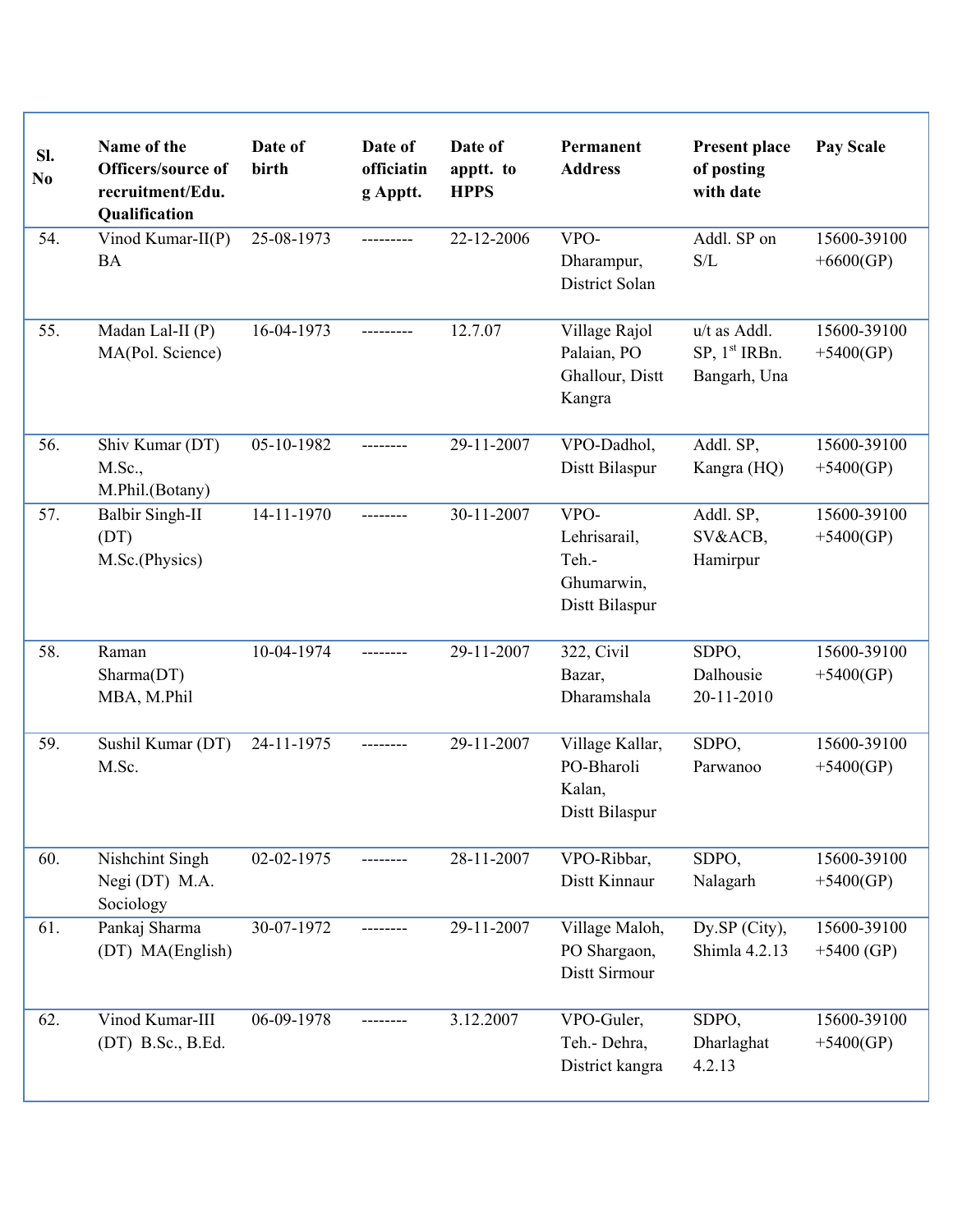| SI.<br>No | Name of the<br>Officers/source of<br>recruitment/Edu.<br>Qualification    | Date of<br>birth | Date of<br>officiatin<br>g Apptt. | Date of<br>apptt. to<br><b>HPPS</b> | Permanent<br><b>Address</b>                                         | <b>Present place</b><br>of posting<br>with date                             | <b>Pay Scale</b>           |
|-----------|---------------------------------------------------------------------------|------------------|-----------------------------------|-------------------------------------|---------------------------------------------------------------------|-----------------------------------------------------------------------------|----------------------------|
| 63.       | Vijay Kumar (DT)<br>MA(Eng.), B.Ed.,<br>Diploma in<br>Mechanical Engg.    | 26-04-1969       | --------                          | 30-11-2007                          | Village Joal, PO<br>Sandhol,<br>District Mandi                      | Dy.SP,<br>SV&ACB,<br>Una 23.3.13                                            | 15600-39100<br>$+5400(GP)$ |
| 64.       | <b>Bhupinder Singh</b><br>Negi (P) BA                                     | 27-06-1969       | --------                          | 17-10-2008                          | Village Bohli,<br>Teh. Rampur,<br>District Shimla                   | on central<br>deputation<br>with<br>Enforcement<br>Directorate at<br>Shimla | 15600-39100<br>$+5400(GP)$ |
| 65.       | Kulbhushan Verma<br>(DT) MA, LLB                                          | 11-02-1982       | --------                          | 15-10-2008                          | Village Nimla,<br>PO-Nigan,<br>District Kullu                       | SDPO, Sunder<br>Nagar<br>12.3.13                                            | 15600-39100<br>$+5400(GP)$ |
| 66.       | Dinesh Kumar (P)<br><b>B.Sc.</b> (Chemistry<br>Hons.), LLB,<br>PGDPM & LW | 14-11-1970       | $30-07-$<br>2004<br>(A.N)         | 07-10-2008                          | Village Saras,<br>PO-<br>Kangoo, Sundern<br>agar, District<br>Mandi | Dy.SP,<br>SV&ACB,<br>Shimla                                                 | 15600-39100<br>$+6600(GP)$ |
| 67.       | Suresh Kumar (P)<br>MA                                                    | 27-05-1970       | ---------                         | 15.12.08                            | Village Khani,<br>PO-Anni,<br>District Kullu                        | On Study<br>Leave                                                           | 15600-39100<br>$+5400(GP)$ |
| 68.       | Manmohan Singh<br>(DT) B.V.Sc. $&$<br>AM                                  | 08-04-1977       |                                   | 15-10-2008                          | Village Nalda,<br>PO-Jhalman,<br>District L&S                       | Dy.SP H.H.<br>Dalai Lama<br>Security,<br>D/Shala                            | 15600-39100<br>$+5400(GP)$ |
| 69.       | Badri Singh (P)<br>MA                                                     | 23-12-1972       |                                   | 28-10-2008                          | VPO-Kot<br>Tungal, District<br>Mandi                                | Dy.SP, CID,<br>D/Shala<br>10.4.13                                           | 15600-39100<br>$+5400(GP)$ |
| 70.       | Praveer Thakur<br>(DT)<br>M.Com.(hons),<br>M.Phil., MBE                   | 15-07-1976       |                                   | 15-10-2008                          | Prem Deep<br>Bhawan,<br>Sarkaghat, Distt.<br>Mandi                  | SDPO, Anni                                                                  | 15600-39100<br>$+5400(GP)$ |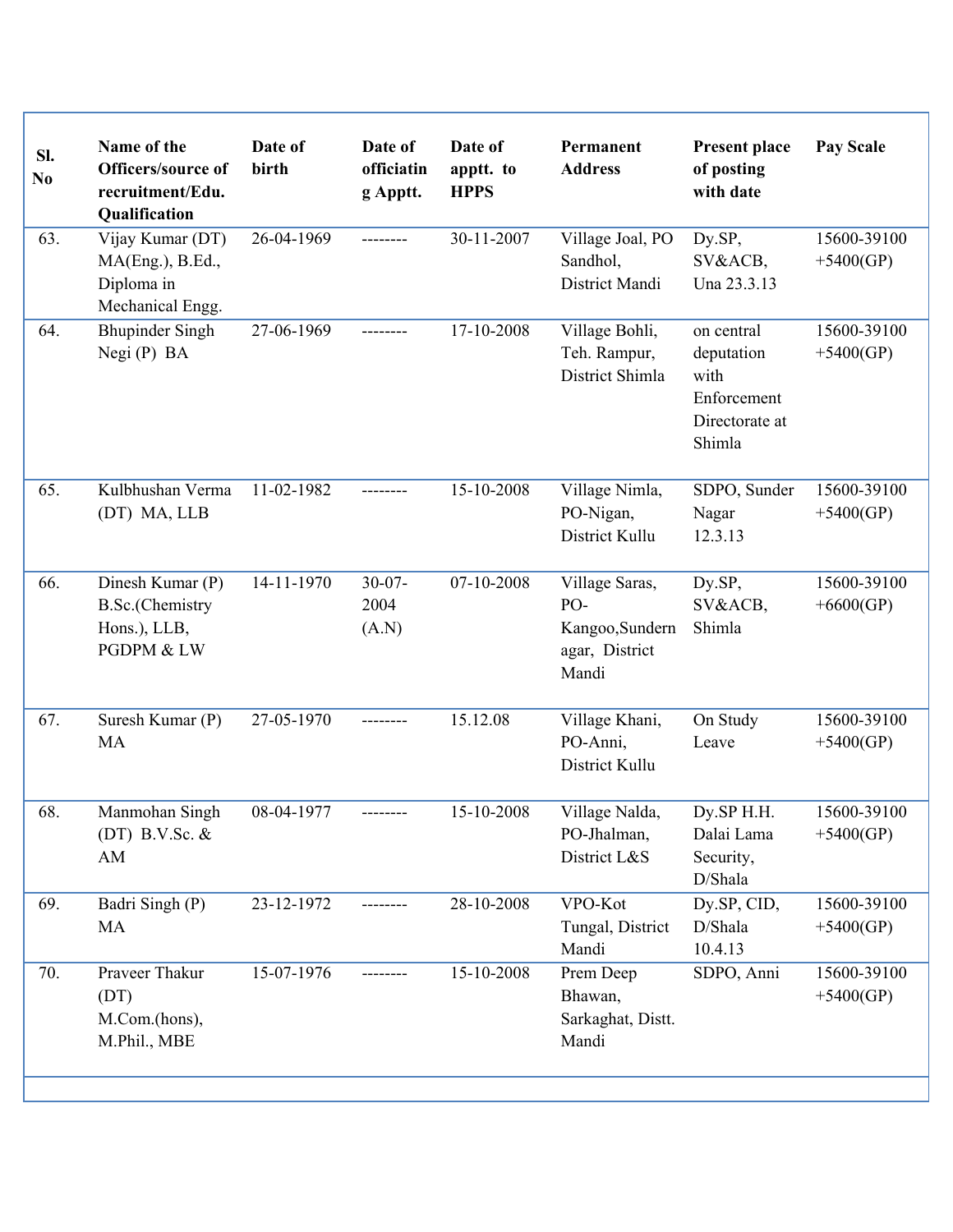| Sl.<br>No | Name of the<br>Officers/source of<br>recruitment/Edu.<br><b>Qualification</b> | Date of<br>birth | Date of<br>officiatin<br>g Apptt. | Date of<br>apptt. to<br><b>HPPS</b> | Permanent<br><b>Address</b>                                             | <b>Present place</b><br>of posting<br>with date     | Pay Scale                  |
|-----------|-------------------------------------------------------------------------------|------------------|-----------------------------------|-------------------------------------|-------------------------------------------------------------------------|-----------------------------------------------------|----------------------------|
| 71.       | Shiv Ram<br>Chaudhary (P) BA                                                  | 29-09-1974       | --------                          | 30-10-2008                          | Vill-Dhanotu,<br>P.O-Mahadev,<br>Teh.-<br>Sundernagar,<br>Distt. Mandi, | Dy.SP,<br>Security<br>Officer, HPU,<br>Shimla-5     | 15600-39100<br>$+5400(GP)$ |
| 72.       | Sagar Chandra<br>(DT) B.Tech.                                                 | 08-04-1971       | ---------                         | 20-10-2008                          | VPO-Maira,<br>Distt Kangra,<br>Teh.- Jwali                              | SDPO, Theog,<br>Shimla<br>7.05.11                   | 15600-39100<br>$+5400(GP)$ |
| 73.       | Anil Dutt (P) MA,<br><b>B.Ed</b>                                              | 06-07-1970       |                                   | 05-11-2008                          | Village Sehoti,<br>PO Khudian,<br>Distt Kangra                          | Dy.SP, $1st$<br>IRB, Bangarh<br>15.3.2010           | 15600-39100<br>$+5400(GP)$ |
| 74.       | Amit Sharma (DT)<br>BA, LLB, MBA                                              | 29-07-1979       | --------                          | 15-10-2008                          | VPO-Swana,<br>Teh.-Jaswan<br>Distt Kangra                               | Dy.SP, $1st$<br>IRBn.<br>Bangarh, Una<br>2.4.13     | 15600-39100<br>$+5400(GP)$ |
| 75.       | Narinder Kumar<br>$(P)$ BA                                                    | 14-06-1972       | --------                          | 20.10.08                            | Near AIR<br>Colony, VPO-<br>Sakoh,<br>Distt Kangra                      | SDPO, Baddi<br>12.3.13                              | 15600-39100<br>$+5400(GP)$ |
| 76.       | Raj Kumar (P)<br>MA                                                           | 02-07-1971       |                                   | 17-10-2008                          | VPO-<br>Behnajattan,<br>District Bilaspur                               | SDPO, Rohru<br>4.5.12                               | 15600-39100<br>$+5400(GP)$ |
| 77.       | Praveen Dhiman<br>(DT)<br>M.Sc.(Agriculture<br>Extension)                     | 27-12-1975       |                                   | 15-10-2008                          | VPO-Kuthera,<br>Distt Bilaspur                                          | $Dy$ .SP, $4^{th}$<br>IRBn.<br>Jagleberi<br>18.3.12 | 15600-39100<br>$+5400(GP)$ |
| 78.       | Puneet Raghu (DT)<br>BA(Hons. In<br>English),<br>MA(Eng), LLB                 | 22-03-1981       | -------                           | 15-10-2008                          | Village Delag,<br>Bhater Nichli,<br>Distt Bilaspur                      | SDPO,<br>Baijnath                                   | 15600-39100<br>$+5400(GP)$ |
| 79.       | Ajay Kumar (P)<br>B.Sc.                                                       | 23-01-1971       |                                   | 24-10-2008                          | VPO Upper<br>Lang,<br>Distt. Kangra                                     | SDPO, Salooni                                       | 15600-39100<br>$+5400(GP)$ |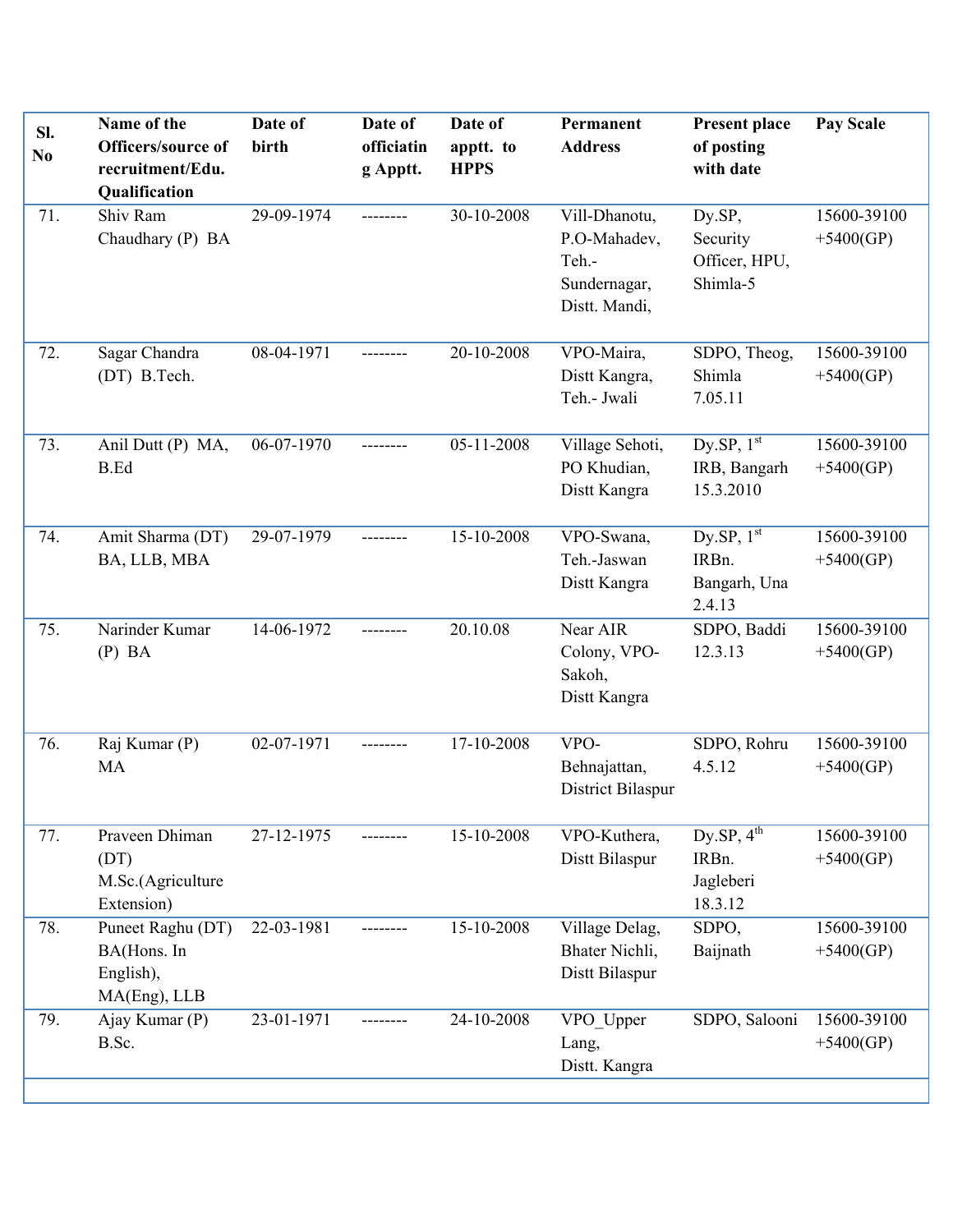| Sl.<br>No | Name of the<br>Officers/source of<br>recruitment/Edu.<br>Qualification | Date of<br>birth | Date of<br>officiatin<br>g Apptt. | Date of<br>apptt. to<br><b>HPPS</b> | Permanent<br><b>Address</b>                                                  | <b>Present place</b><br>of posting<br>with date | Pay Scale                  |
|-----------|------------------------------------------------------------------------|------------------|-----------------------------------|-------------------------------------|------------------------------------------------------------------------------|-------------------------------------------------|----------------------------|
| 80.       | Ashish Sharma (P)<br><b>BA</b>                                         | 19-08-1971       | --------                          | 19-10-2008                          | 72, Ram Nagar,<br>Dharamshala,<br>Distt. Kangra                              | SDPO, Kaza                                      | 15600-39100<br>$+5400(GP)$ |
| 81.       | Rajesh Kumar<br>(DT) M.com.                                            | 16-11-1975       | --------                          | 15-10-2008                          | House No.<br>142/I, Vashno<br>Bhawan, Surva<br>Vihar, Rajgarh<br>Road, Solan | Dy.SP, $(HQ)$ ,<br>Mandi                        | 15600-39100<br>$+5400(GP)$ |
| 82.       | Babita Rana (P)<br>M.Sc., M.Phil.<br>(Zoology)                         | 09-05-1969       | ---------                         | 18-10-2008                          | VPO Behdala,<br>District Una                                                 | Dy.SP, $6^{th}$<br>IRBn. Kollar                 | 15600-39100<br>$+5400(GP)$ |
| 83.       | Parmod Shukla (P)<br>B.Sc.                                             | 18-04-1963       | --------                          | $1 - 11 - 2008$                     | VPO-Sadar<br>Bilaspur                                                        | Dy.SP, $1st$<br>HPAP, Junga,<br>Shimla          | 15600-39100<br>$+5400(GP)$ |
| 84.       | Narvir Singh (P)<br><b>BA</b>                                          | 15-08-1973       | --------                          | 16-10-2008                          | Village Kumbra,<br>PO-Dewat,<br>Chopal, Distt<br>Shimla                      | u/t Dy. SP,<br>Bangarh, Una                     | 15600-39100<br>$+5400(GP)$ |
| 85.       | Ashok Kumar (P)<br>MA                                                  | 01-09-1968       | --------                          | 17-10-2008                          | Village Jole,<br>PO-Gharan via<br>Talai, District<br>Bilaspur                | SDPO, Kangra<br>4.4.13                          | 15600-39100<br>$+5400(GP)$ |
| 86.       | Vijay Kumar (P)<br>B.Sc., B.Ed.,<br>MA(Eco)                            | 24-08-1964       |                                   | $1 - 11 - 2008$                     | Village Malehri,<br>PO-Dangar,<br>Distt Bilaspur                             | Dy.SP.,<br>CID(Cime),<br>Shimla<br>10.5.11      | 15600-39100<br>$+5400(GP)$ |
| 87.       | Brijesh Sood (P)<br><b>BA</b>                                          | 11-06-1970       | --------                          | 30-10-2008                          | VPO-Paprola,<br>Distt Kangra                                                 | Dy.SP, SCRB,<br>Shimla 11.3.13                  | 15600-39100<br>$+5400(GP)$ |
| 88.       | Balbir Singh (P)<br>BA, B.Ed.                                          | 09-03-1965       | --------                          | 4.11.08                             | VPO-Bharol,<br>JogindernagarDi<br>strict Mandi                               | DSP, CID<br>Shimla 1.5.12                       | 15600-39100<br>$+5400(GP)$ |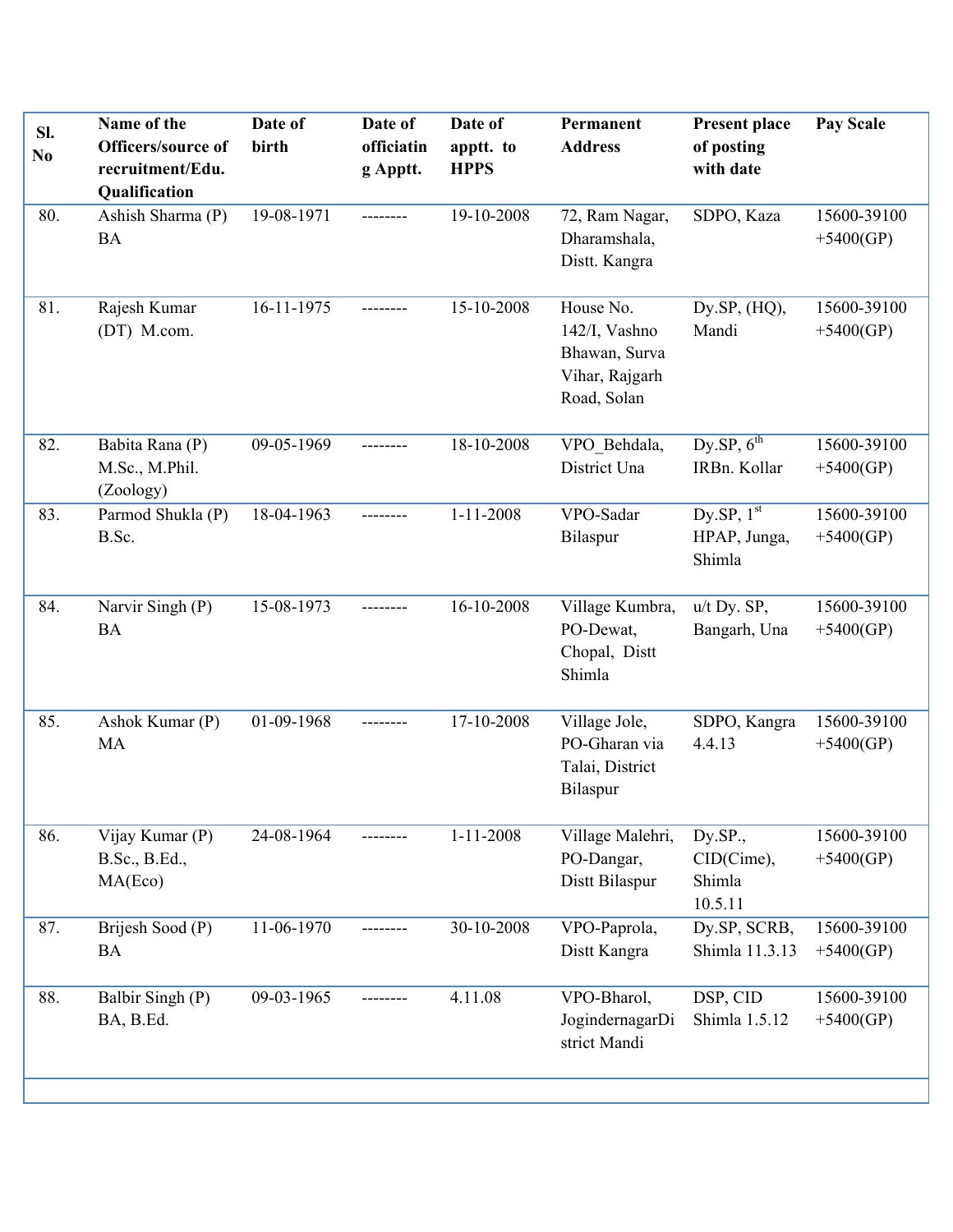| SI.<br>No | Name of the<br>Officers/source of<br>recruitment/Edu.<br>Qualification | Date of<br>birth | Date of<br>officiatin<br>g Apptt. | Date of<br>apptt. to<br><b>HPPS</b> | Permanent<br><b>Address</b>                                   | Present place<br>of posting<br>with date           | Pay Scale                  |
|-----------|------------------------------------------------------------------------|------------------|-----------------------------------|-------------------------------------|---------------------------------------------------------------|----------------------------------------------------|----------------------------|
| 89.       | Rajesh Kumar (P)<br>B.Sc.                                              | 05-03-1971       | --------                          | 2-11-2008                           | VPO-Bhaura,<br>Distt Kangra                                   | DSP, PTC,<br>Daroh<br>25.10.2010                   | 15600-39100<br>$+5400(GP)$ |
| 90.       | Rajinder Kumar (P)<br>MA                                               | 24-11-1973       | --------                          | 1.12.2008                           | Village Batail,<br>PO Bhambla,<br>District Mandi              | Dy.SP,<br>SV&ACB,<br>Shimla                        | 15600-39100<br>$+5400(GP)$ |
| 91.       | Kali Dass (P)<br>M.Com., B.Ed.,<br>Diploma in<br>D.E.C.E.              | 05-01-1959       |                                   | 03.11.2008                          | Village<br>Soankher,<br>PO Halwar,<br>Distt Bilaspur          | DSP,<br>SV&ACB,<br>Chamba<br>15.2.13               | 15600-39100<br>$+5400(GP)$ |
| 92.       | Ram Lal (P) BA                                                         | 24-02-1962       | --------                          | 26-11-2008                          | Village Nag,<br>PO-Binola, Distt<br>Bilaspur                  | Dy.SP,<br>SV&ACB,<br>Shimla 13.5.13                | 15600-39100<br>$+5400(GP)$ |
| 93.       | Sunil Dutt (P) BA                                                      | 13-03-1969       |                                   | 25.7.09                             | VPO-Kalpa,<br>Distt Kinnaur                                   | SDPO,<br>Rampur<br>12.3.13                         | 15600-39100<br>$+5400(GP)$ |
| 94.       | Manoher Lal (P)<br>MA(Eco)                                             | 11-06-1970       |                                   | 19-06-2009                          | VPO-Nandi,<br>District Mandi                                  | $4th$ IRBn.<br>Jangle beri,<br>Hamirpur<br>30.3.13 | 15600-39100<br>$+5400(GP)$ |
| 95.       | Ramesh Kumar (P)<br>B.Sc.                                              | 04-11-1969       | --------                          | 20-06-2009                          | Village Thana,<br>PO Jamna,<br>Poanta Sahib,<br>Distt Sirmour | DSP,<br>SV&ACB,<br>Solan<br>24.7.2009              | 15600-39100<br>$+5400(GP)$ |
| 96.       | Anjani Kumar (P)<br>BA, B.Ed.                                          | 05-09-1958       |                                   | 20-06-2009                          | Village Jheer,<br>PO Gehrh,<br>S/Ghat, Distt<br>Mandi         | SDPO,<br>Ghumarwin<br>11.3.13                      | 15600-39100<br>$+5400(GP)$ |
| 97.       | Manoj Kumar (P)<br>MA, M.Ed.                                           | 15-12-1971       |                                   | 20-06-2009<br>A.N                   | Village Dhirar,<br>PO Nagrota<br>Gazian,<br>Distt Hamirpur    | On Study<br>Leave                                  | 15600-39100<br>$+5400(GP)$ |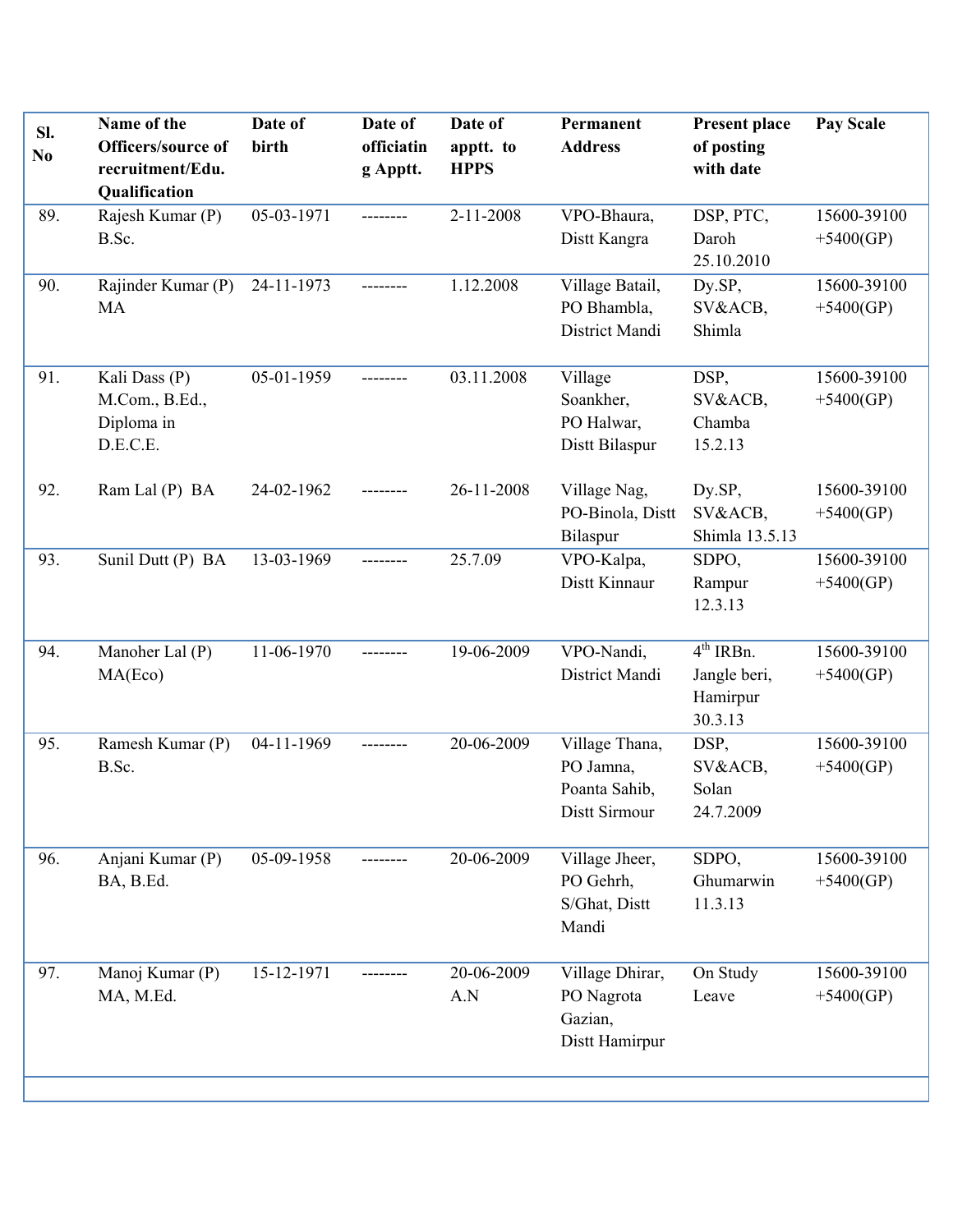| Sl.<br>N <sub>0</sub> | Name of the<br>Officers/source of<br>recruitment/Edu.<br>Qualification | Date of<br>birth | Date of<br>officiatin<br>g Apptt. | Date of<br>apptt. to<br><b>HPPS</b> | Permanent<br><b>Address</b>                                                                | Present place<br>of posting<br>with date                                | Pay Scale                  |
|-----------------------|------------------------------------------------------------------------|------------------|-----------------------------------|-------------------------------------|--------------------------------------------------------------------------------------------|-------------------------------------------------------------------------|----------------------------|
| 98.                   | Surinder Kumar (P)<br>B.Sc., B.Ed.                                     | 15-02-1972       | --------                          | 22-06-2009<br>A.N                   | Village Sidhot,<br>Himgiri,<br>Distt Chamba                                                | Dy. SP, (HQ),<br>Una                                                    | 15600-39100<br>$+5400(GP)$ |
| 99.                   | Taranjeet Singh (P)<br>B.Sc., B.Ed.                                    | 19-10-1972       |                                   | 29-06-2009                          | New Totu Near<br>Power House,<br>PO-Totu,<br>Distt Shimla                                  | DSP,<br>SV&ACB,<br>Bilaspur 6.8.12                                      | 15600-39100<br>$+5400(GP)$ |
| 100.                  | Bhajan Dev Negi<br>$(P)$ BA                                            | 20-03-1959       | --------                          | 23-06-2009                          | VPO Miroo,<br>Distt Kinnaur                                                                | Dy. $SP$ , $(HQ)$ ,<br>Shimla<br>11.3.13                                | 15600-39100<br>$+5400(GP)$ |
| 101.                  | Abhimanyou<br>Verma (DT) MA                                            | 28-02-1972       |                                   | 04.10.2010                          | VPO-Bharai,<br>District Kullu                                                              | Dy.SP.<br>SV&ACB,<br>Mandi 13.6.13                                      | 15600-39100<br>$+5400(GP)$ |
| 102.                  | Sanjeev Kumar (P)<br>BSc, MTA                                          | 18.05.1971       | ---                               | 06.07.2010                          | House No. 238,<br>Ward No. I,<br>Krishna Nagar,<br>Hamirpur                                | Dy. $SP, 4th$<br>IRB <sub>n</sub><br>Jangleberi,<br>Hamirpur<br>13.3.13 | 15600-39100<br>$+5400(GP)$ |
| 103.                  | Shweta (DT)<br>MA(Pub. Admn.)                                          | 03.02.1982       | $---$                             | 04.10.2010                          | House No. 26,<br>Village Thana<br>(masina),<br>PO Turan via<br>Hatkoti, District<br>Shimla | Dy.SP. $(LR)$ ,<br>PHQ attch.<br>with SP office<br>Solan                | 15600-39100<br>$+5400(GP)$ |
| 104.                  | Sanjay Kumar (P)<br>BA, LLB (Hons.)                                    | 09.01.1963       |                                   | 07.07.2010                          | VPO-Bhojpur,<br>District Mandi                                                             | Dy.SP (HQ),<br>Kullu                                                    | 15600-39100<br>$+5400(GP)$ |
| 105.                  | Madan Kant (P)                                                         | 16.10.1965       |                                   | 16.07.2010                          | Vill-Newn, P.O-<br>Nalti, Teh.-<br>Ghmarwin,<br>Distt. Bilaspur,<br>HP                     | Dy.SP, $1st$<br>HPAP, Junga                                             | 15600-39100<br>$+5400(GP)$ |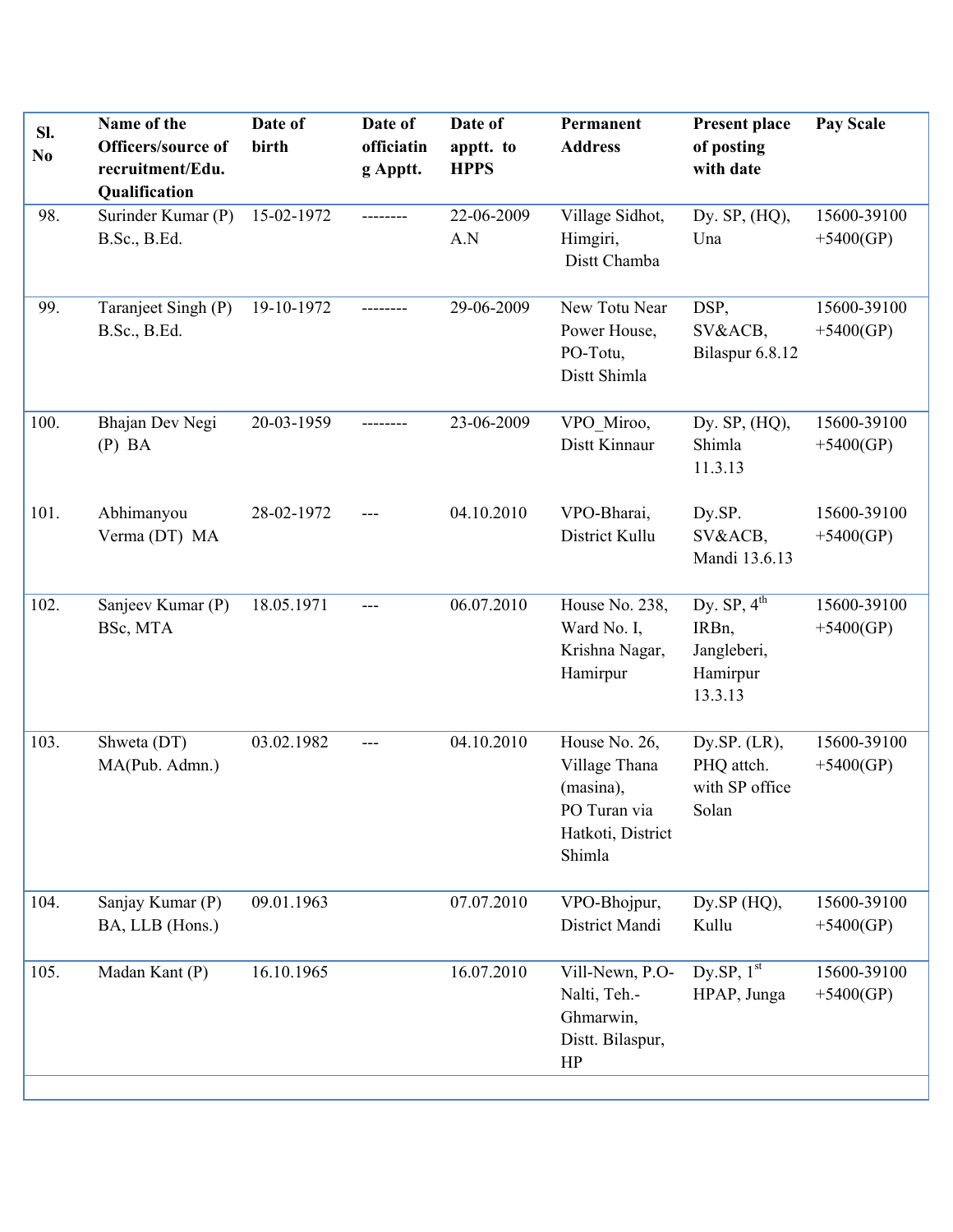| SI.<br>N <sub>0</sub> | Name of the<br>Officers/source of<br>recruitment/Edu.<br>Qualification | Date of<br>birth | Date of<br>officiatin<br>g Apptt. | Date of<br>apptt. to<br><b>HPPS</b> | Permanent<br><b>Address</b>                                                     | <b>Present place</b><br>of posting<br>with date                      | <b>Pay Scale</b>           |
|-----------------------|------------------------------------------------------------------------|------------------|-----------------------------------|-------------------------------------|---------------------------------------------------------------------------------|----------------------------------------------------------------------|----------------------------|
| 106.                  | Hitesh Lakhanpal<br>(DT) BA                                            | 28.07.1985       | $---$                             | 12.11.2010                          | Village Oel,<br>Kehloor Colony,<br>Distt Bilaspur                               | Dy.SP. $(LR)$ ,<br>PHQ attch.<br>with SP office<br>Kangra<br>28.3.13 | 15600-39100<br>$+5400(GP)$ |
| 107.                  | Kuldeep Singh<br>Chandel (P) B.Sc.,<br>B.Ed.                           | 25.02.1957       |                                   | 09.07.2010                          | Village<br>Bhadrug,<br>PO-Naswal,<br>Distt Bilaspur                             | Security<br>Officer,<br>BBMB,<br>Sunder Nagar,<br>Mandi<br>8.3.13    | 15600-39100<br>$+5400(GP)$ |
| 108.                  | Khazana Ram (P)<br><b>BA</b>                                           | 13.06.1969       |                                   | 19.07.2010                          | VPO-Kangoo,<br>District Mandi                                                   | DSP(HQ),<br>Nahan<br>6.2.13                                          | 15600-39100<br>$+5400(GP)$ |
| 109.                  | Rajinder Kumar<br>Sharma<br>(P),                                       | 8.7.63           |                                   | 16.11.2010                          | Village Chatar,<br>PO-Narola,<br>Tehsil<br>Sarkaghat,<br>District Mandi<br>(HP) | Dy.SP,<br>SV&ACB,<br>Shimla                                          | 15600-39100<br>$+5400(GP)$ |
| 110.                  | Renu Kumari (DT)<br>M.Phil(Physics),                                   | 31.01.1981       | ----                              | 04.10.2010                          | VPO-Longni,<br>S/ghat, District<br>Mandi                                        | Dy. $\overline{\text{SP}, 1^{\text{st}}}$<br>IRBn.<br>Bangarh, Una   | 15600-39100<br>$+5400(GP)$ |
| 111.                  | Navdeep Singh<br>(DT) MA(History)                                      | 13.09.1984       |                                   | 04.10.2010                          | Village Manjru,<br>PO-Loharli,<br>Teh.- Barsar,<br>Distt Hamirpur               | SDPO,<br>Palampur                                                    | 15600-39100<br>$+5400(GP)$ |
| 112.                  | Som Dutt (P)<br>BA(Hons)                                               | 14.11.1969       |                                   | 19.07.2010                          | VPO-<br>Meramashit,<br>District Mandi                                           | Dy.SP, $3^{\text{rd}}$<br>IRBn. Pandoh,<br>Mandi                     | 15600-39100<br>$+5400(GP)$ |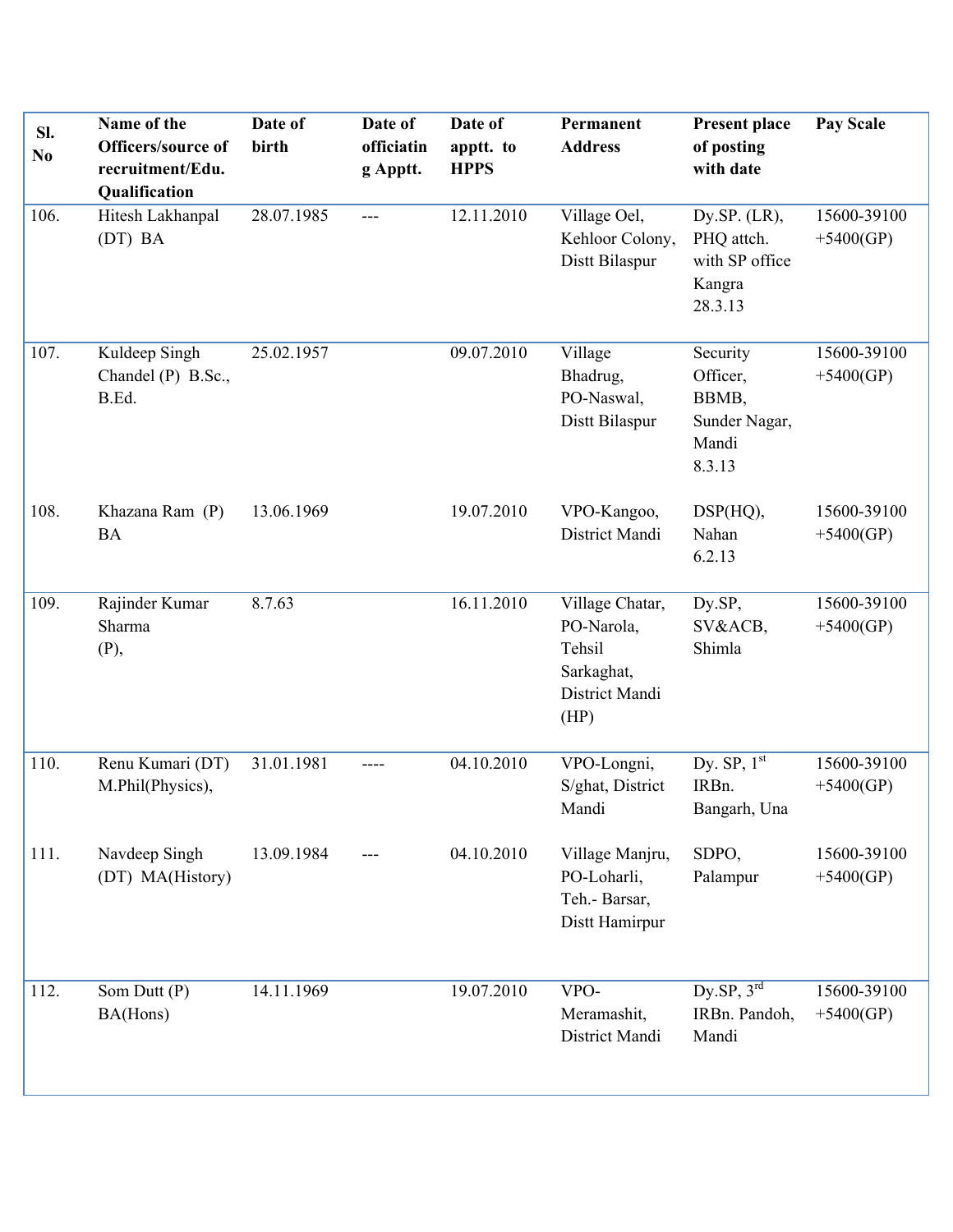| SI.<br>No | Name of the<br>Officers/source of<br>recruitment/Edu.<br>Qualification | Date of<br>birth | Date of<br>officiatin<br>g Apptt. | Date of<br>apptt. to<br><b>HPPS</b> | Permanent<br><b>Address</b>                                                                | <b>Present place</b><br>of posting<br>with date | <b>Pay Scale</b>           |
|-----------|------------------------------------------------------------------------|------------------|-----------------------------------|-------------------------------------|--------------------------------------------------------------------------------------------|-------------------------------------------------|----------------------------|
| 113.      | Yogesh Rolta (DT)<br>LLB, MA(Pub.<br>Admn.)                            | 15.12.1982       | $---$                             | 04.10.2010                          | Village Jashla,<br>PO-Deori<br>Khaneti, District<br>Shimla                                 | SDPO, Paonta<br>Sahib                           | 15600-39100<br>$+5400(GP)$ |
| 114.      | Dinesh Kumar<br>Sharma (DT) BA                                         | 05.10.1980       | ---                               | 04.10.2010                          | Village Beyong,<br>PO-Korag, Distt<br>Sirmour                                              | Dy.SP<br>(Traffic),<br>Shimla                   | 15600-39100<br>$+5400(GP)$ |
| 115.      | <b>Bhopinder Singh</b><br>Bragta (DT)<br>MBA(HRM)                      | 21.03.1969       |                                   | 04.10.2010                          | Village Thana,<br>PO-Chopal,<br>Distt Shimla                                               | SDPO,<br>Rajgarh<br>10.3.13                     | 15600-39100<br>$+5400(GP)$ |
| 116.      | Bram Dass Bhatia,<br>(P)<br>B.A.                                       | 11.3.73          | ---                               | 11.4.11                             | Village Upper<br>Sohar, PO-<br>Sandhol,<br>Tehsil-<br>Sarkaghat,<br>District Mandi<br>(HP) | SDPO-Dehra,<br>Kangra                           | 15600-39100<br>$+5400(GP)$ |
| 117.      | Munish Dhadwal<br>$(DT)$ , B.Sc.<br><b>PGDBM</b>                       | 09-01-1974       | $---$                             | 12-10-2011                          | H.No. 185<br>Village Sham<br>Nagar, PO-<br>Dharamshala,<br>District Kangra<br>(HP)         | Under Trg.                                      | 15600-39100<br>$+5400(GP)$ |
| 118.      | Bir Bahadur, (DT),<br>M.Sc. (Zoology),<br>B.Ed.                        | 11-02-1981       |                                   | 12-10-2011                          | Village Jatehar,<br>PO Bag, District<br>Mandi (HP).                                        | Under Trg.                                      | 15600-39100<br>$+5400(GP)$ |
| 119.      | Parmod Chauhan,<br>$(DT)$ , M.Sc.<br>(Hons.)<br>(Chemistry)            | 07-03-1978       | $---$                             | 12-10-2011                          | VPO-Darkoti,<br>District Shimla<br>$(HP)$ .                                                | Under Trg.                                      | 15600-39100<br>$+5400(GP)$ |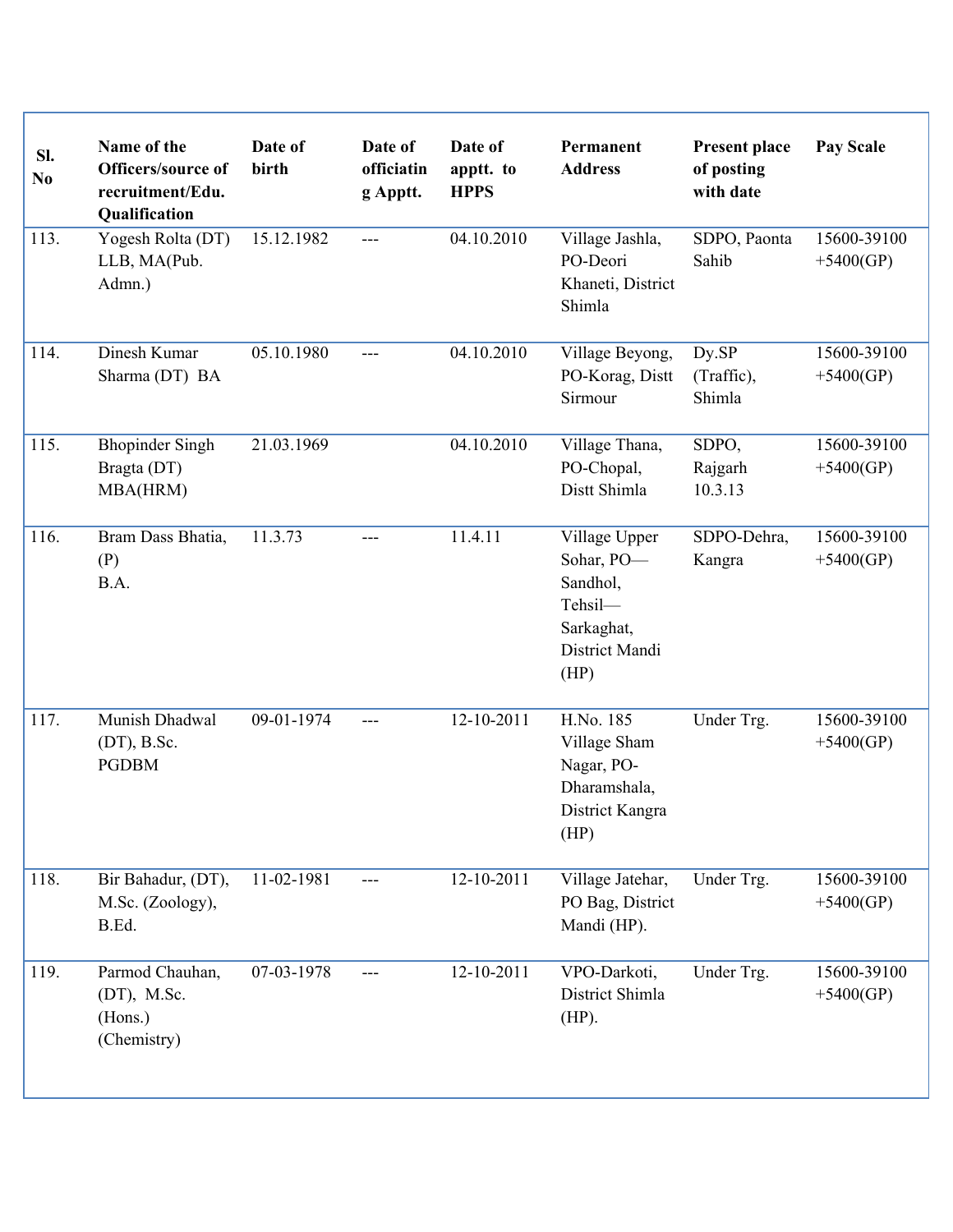| Sl.<br>No | Name of the<br>Officers/source of<br>recruitment/Edu.<br>Qualification               | Date of<br>birth | Date of<br>officiatin<br>g Apptt. | Date of<br>apptt. to<br><b>HPPS</b> | Permanent<br><b>Address</b>                                                          | <b>Present place</b><br>of posting<br>with date | <b>Pay Scale</b>           |
|-----------|--------------------------------------------------------------------------------------|------------------|-----------------------------------|-------------------------------------|--------------------------------------------------------------------------------------|-------------------------------------------------|----------------------------|
| 120.      | Manoj Joshi, (DT),<br>MA (Hindi)                                                     | 29.09.1981       | $---$                             | 12-10-2011                          | House No.<br>287/12,<br>Chiranwali,<br>Nahan, District<br>Sirmour (HP)               | Under Trg.                                      | 15600-39100<br>$+5400(GP)$ |
| 121.      | Santosh Kumar<br>Sharma, (DT),<br>M.A. (Geography),<br>B.Ed., M.Phil.<br>(Geography) | 29.06.1981       | ---                               | 12-10-2011                          | Village Panjorh,<br>PO-Hallan,<br>Tehsil Shillai,<br><b>District Sirmour</b><br>(HP) | Under Trg.                                      | 15600-39100<br>$+5400(GP)$ |
| 122.      | Rattan Singh, (DT),<br>B.Tech.                                                       | 26-10-1977       | ---                               | 12-10-2011                          | Village/PO-<br>Kanam, Tehsil<br>Pooh, District<br>Kinnaur (HP)                       | Under Trg.                                      | 15600-39100<br>$+5400(GP)$ |
| 123.      | Kuldeep Kumar,<br>(DT)<br>M.Sc.(Botany),<br>B.Ed.                                    | 13-10-1980       |                                   | 12-10-2011                          | Village Kotla<br>Khurd, District<br>Una $(HP)$ .                                     | Under Trg.                                      | 15600-39100<br>$+5400(GP)$ |
| 124.      | Suresh Chauhan,<br>(DT), B.A., B.Ed.                                                 | 25-11-1962       |                                   | 12-10-2011                          | Village/PO<br>Jarait, Chopal,<br>District Shimla                                     | Under Trg.                                      | 15600-39100<br>$+5400(GP)$ |
| 125.      | Gurdial, $(P)$ , B.A.                                                                | 20.10.1956       |                                   | 17.12.2011                          | Village Binan,<br>PO-Poeg,<br>District Kullu<br>$(HP)$ .                             | Dy.SP,<br>SV&ACB,<br>Kinnaur,<br>2.12.2011      | 15600-39100<br>$+5400(GP)$ |
| 126.      | Amit Thakur (DT)                                                                     |                  |                                   |                                     | Vill. & P.O.<br>Sarahn, Teh.-<br>Pachhad, Distt.<br>$-$ Sirmour.                     | Under Trg.                                      | 15600-39100<br>$+5400(GP)$ |
| 127.      | Amit Sharma (DT)                                                                     |                  |                                   |                                     | House No. 14/2-<br>B, Village<br>Vihar, Khalini,<br>Shimla-171002                    | Under Trg.                                      | 15600-39100<br>$+5400(GP)$ |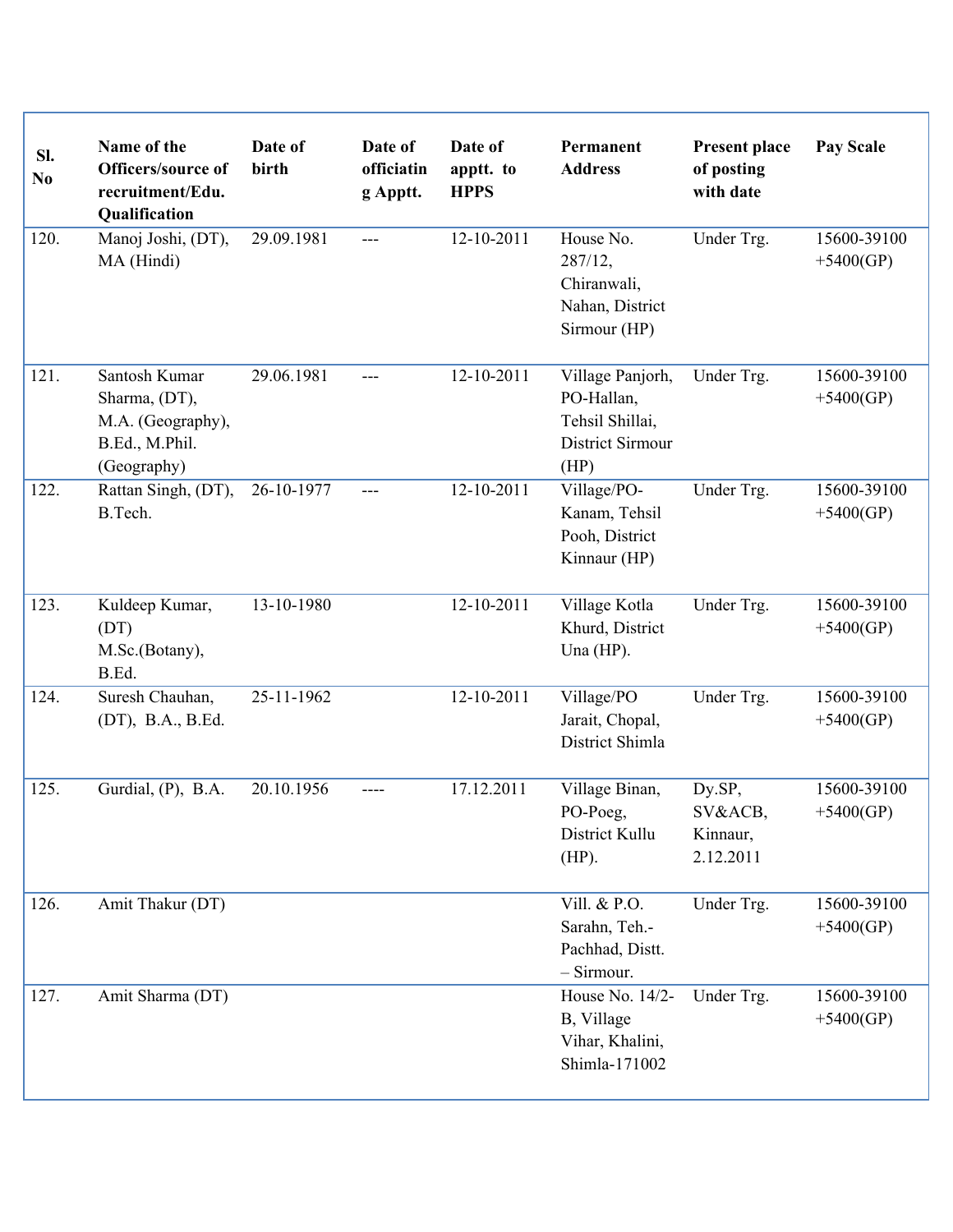| SI.<br>N <sub>0</sub> | Name of the<br>Officers/source of<br>recruitment/Edu.<br>Qualification | Date of<br>birth | Date of<br>officiatin<br>g Apptt. | Date of<br>apptt. to<br><b>HPPS</b> | Permanent<br><b>Address</b>                                                              | <b>Present place</b><br>of posting<br>with date | <b>Pay Scale</b>           |
|-----------------------|------------------------------------------------------------------------|------------------|-----------------------------------|-------------------------------------|------------------------------------------------------------------------------------------|-------------------------------------------------|----------------------------|
| 128.                  | Vikash Kumar<br>Dhiman (DT)                                            |                  |                                   |                                     | H.No. 29, Type-<br>IV, Govt.<br>Polytechnic,<br>Sunder Nagar,<br>Distt. Mandi-<br>175018 | Under Trg.                                      | 15600-39100<br>$+5400(GP)$ |
| 129.                  | Kulvinder Singh<br>(DT)                                                |                  |                                   |                                     | New Colony<br>Dattowal, Teh.<br>& P.O.<br>Nalagarh, Distt.<br>Solan-174101               | Under Trg.                                      | 15600-39100<br>$+5400(GP)$ |
| 130.                  | Partap Singh (P)                                                       | 1.2.73           |                                   | 4.5.12                              | Vill. Pangon,<br>P.O.- Kolang,<br>Distt. Mandi,<br>H.P                                   | $DSP(HQ)$ ,<br>Bilaspur                         | 15,600-39100<br>$+5400$    |
| 131.                  | Kushal Kumar (P)                                                       | 14.5.61          |                                   | 6.5.12                              | Suhara Mohalla-<br>(Ravi) Nagar<br>Huse No. 55/4<br>Distt. Mandi,<br>H.P                 | Dy. $SP(HQ)$<br>Kinnaur                         | 15,600-39100<br>$+5400$    |
| 132.                  | Rajiv Attri                                                            | 5.2.59           |                                   | 2.5.12                              | Vill-Harigiri<br>Ashram Kakira,<br>P.O-Bakloh,<br>Distt. Chamba<br>(HP)                  | SDPO, Nurpur<br>14.3.13                         | 15,600-39100<br>$+5400$    |
| 133.                  | Hemant Kumar (P)                                                       | 22.11.69         |                                   | 5.5.11                              |                                                                                          | Dy. $SP$ , $(HQ)$<br>Solan                      | 15,600-39100<br>$+5400$    |
| 134.                  | Lal Man $(P)$                                                          | 8.7.70           |                                   | 4.5.12                              | Vill-Laka, P.O.<br>$\&$<br>Teh.Sarkaghat,<br>Mandi, H.P                                  | SDPO, Barsar                                    | 15,600-39100<br>$+5400$    |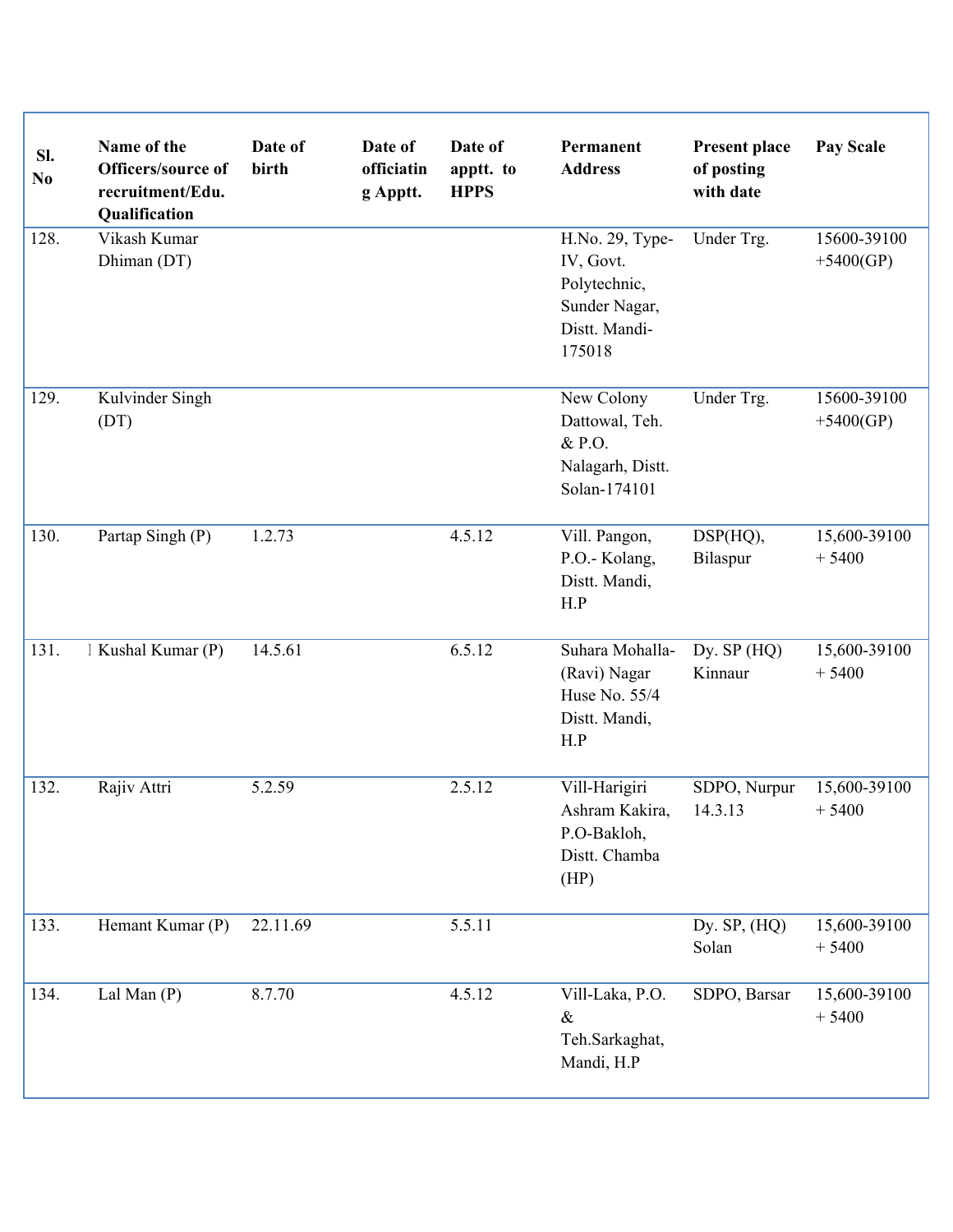| Sl.<br>No | Name of the<br>Officers/source of<br>recruitment/Edu.<br><b>Qualification</b> | Date of<br>birth | Date of<br>officiatin<br>g Apptt. | Date of<br>apptt. to<br><b>HPPS</b> | Permanent<br><b>Address</b>                                          | <b>Present place</b><br>of posting<br>with date  | <b>Pay Scale</b>        |
|-----------|-------------------------------------------------------------------------------|------------------|-----------------------------------|-------------------------------------|----------------------------------------------------------------------|--------------------------------------------------|-------------------------|
| 135.      | Tajinder Kumar<br>Verma $(P)$                                                 | 6.3.72           |                                   | 2.5.12                              | Vill-Behli, P.O-<br>Sujhaila, Teh.-<br>Arki, Distt-<br>Solan, H.P    | Dy. $SP(HQ)$ ,<br>Keylong                        | 15,600-39100<br>$+5400$ |
| 136.      | Dharam Chand (P)                                                              | 9.3.69           |                                   | 4.5.12                              | Vill-Salori, P.O-<br>Diur, Distt-<br>Chamba, H.P                     | SDPO, Jawali<br>3.5.13                           | 15,600-39100<br>$+5400$ |
| 137.      | Sanjeev Kumar (P)                                                             | 20.09.71         |                                   | 7.5.12                              | Vill-Dadari,<br>P.O-Praghur,<br>Teh.Dehra,<br>Distt. Kangra,<br>H.P  | SDPO,<br>Sarkaghat                               | 15,600-39100<br>$+5400$ |
| 138.      | Vinod Kumar (P)                                                               | 9.1.65           |                                   | 23.9.12                             | Vill-Beetan,<br>Distt. Una, HP                                       | SDPO, Naina<br>Devi Ji                           | 15,600-39100<br>$+5400$ |
| 139.      | Jitender Kumar (P)                                                            | 12.03.69         |                                   | 22.9.11                             | Vill-Panjsara,<br>P.O-Raja ka<br>Talab, Distt. -<br>Kangra, H.P      | Dy. $SP(HQ)$ ,<br>Chamba                         | 15,600-39100<br>$+5400$ |
| 140.      | Puran Chand (P)                                                               | 24.04.1966       |                                   | 11.9.12                             | Vill-Jawan,<br>Distt. Mandi,<br>H.P                                  | SDPO, Manali                                     | 15,600-39100<br>$+5400$ |
| 141.      | Ram Prasad Jaswal<br>(P)                                                      | 10.01.71         |                                   | 11.9.12                             | Vill & P.O-<br>Bhopal,<br>Teh.Ghumarwin<br>, Distt. Bilaspur,<br>H.P | Dy.SP,<br>SV&ACB,<br>Sirmour at<br>Nahan 12.6.13 | 15,600-39100<br>$+5400$ |
| 142.      | Sahil Arora (D)                                                               |                  |                                   | 2013                                |                                                                      | Under Trg.                                       | 15,600-39100<br>$+5400$ |
| 143.      | Harish Kumar<br>Sharma (D)                                                    |                  |                                   | 2013                                |                                                                      | Under Trg.                                       | 15,600-39100<br>$+5400$ |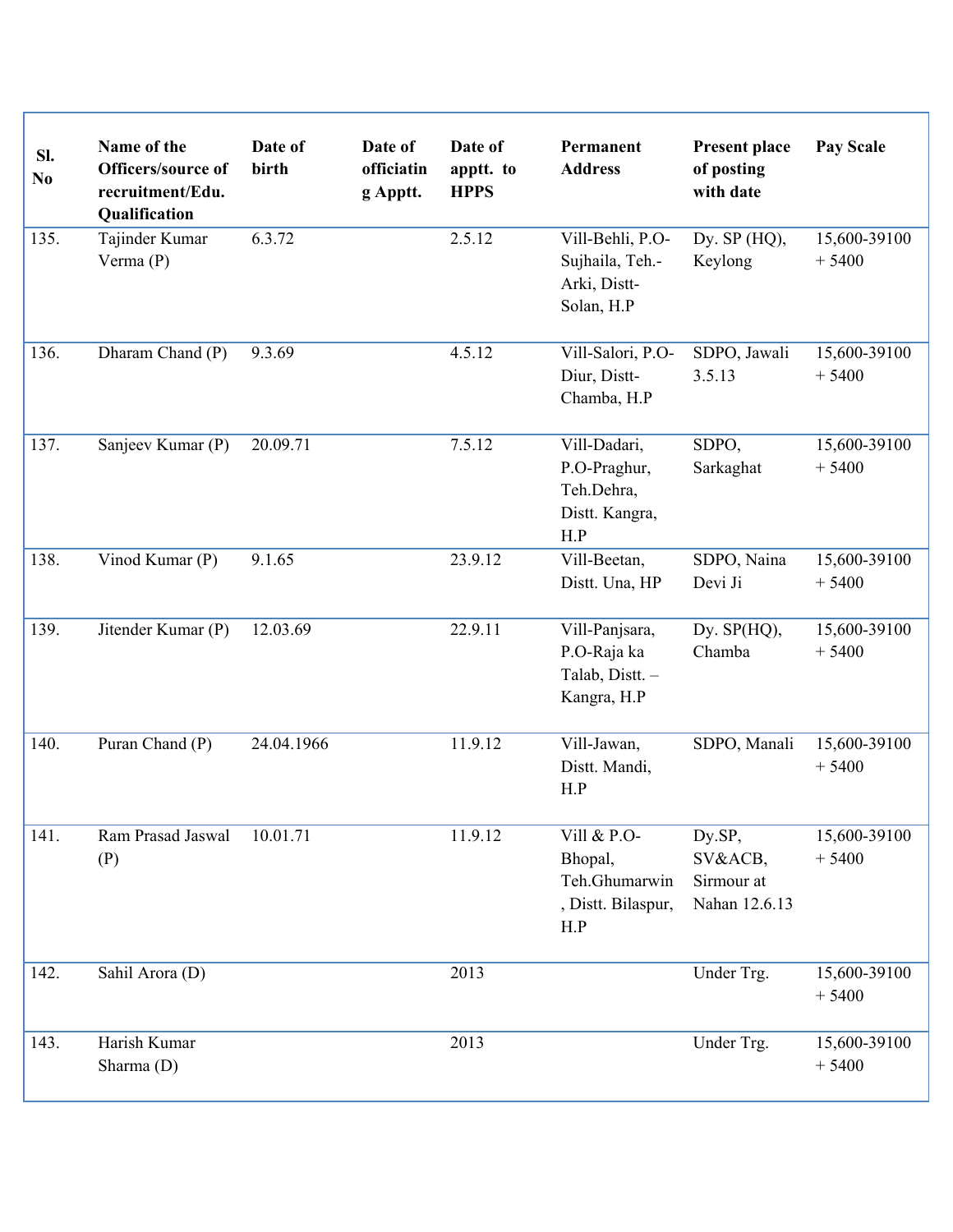| SI.<br>$\mathbf{N}\mathbf{o}$ | Name of the<br>Officers/source of<br>recruitment/Edu.<br>Qualification | Date of<br>birth | Date of<br>officiatin<br>g Apptt. | Date of<br>apptt. to<br><b>HPPS</b> | Permanent<br><b>Address</b>                                        | <b>Present place</b><br>of posting<br>with date                                                         | <b>Pay Scale</b>        |
|-------------------------------|------------------------------------------------------------------------|------------------|-----------------------------------|-------------------------------------|--------------------------------------------------------------------|---------------------------------------------------------------------------------------------------------|-------------------------|
| 144.                          | Ashish Dhahiya<br>(D)                                                  |                  |                                   | 2013                                |                                                                    | Under Trg.                                                                                              | 15,600-39100<br>$+5400$ |
| 145.                          | Baldev Dutt (D)                                                        |                  |                                   | 2013                                |                                                                    | Under Trg.                                                                                              | 15,600-39100<br>$+5400$ |
| 146.                          | Dushyant Sarpal<br>(D)                                                 |                  |                                   |                                     |                                                                    | Under Trg.                                                                                              | 15,600-39100<br>$+5400$ |
| 147.                          | Rahul Sharma (P)                                                       | 02.06.1966       | 11.2.13                           | 2.11.2013                           | Precy villa-A<br>upper Kaithu,<br>Shimla-3                         | Dy.SP, $3^{\text{rd}}$ .<br>IRBn (on ad-<br>hoc basis)<br>attch with o/o<br>ADGP, CID,<br>Shimla 1.1.13 | 15,600-39100<br>$+5400$ |
| 148.                          | Padam Dass<br>Thakur (P)                                               | 15.08.1964       | 2.1.13                            | 2.11.2013                           | Vill Nalog, P.O-<br>Taklech, Teh.<br>Rampur, Distt.<br>Shimla, H.P | Dy.SP, CM<br>Security, H.P.<br>Shimla (on<br>ad-hoc basis)<br>1.1.13                                    | 15,600-39100<br>$+5400$ |
| 149.                          | Yogesh Dutt (P)                                                        |                  |                                   | 2.11.2013                           |                                                                    | Dy.SP, $6^{th}$<br>IRBn. Kollar                                                                         | 15,600-39100<br>$+5400$ |
| 150.                          | Kamal Kishor (P)                                                       |                  |                                   | 2.11.13                             |                                                                    | Dy.SP,<br>SV&ACB,<br>Shimla                                                                             | 15,600-39100<br>$+5400$ |
| 151.                          | Bhagwan Dass (P)                                                       |                  |                                   | 2.11.13                             |                                                                    | Dy.SP, CID,<br>Shimla                                                                                   | 15,600-39100<br>$+5400$ |
| 152.                          | Shakuntla Devi (P)                                                     |                  |                                   | 2.11.2013                           |                                                                    | $Dy$ .SP, $5^{th}$<br>IRBn.<br>(Mahila),<br>Bassi, Bilaspur                                             | 15,600-39100<br>$+5400$ |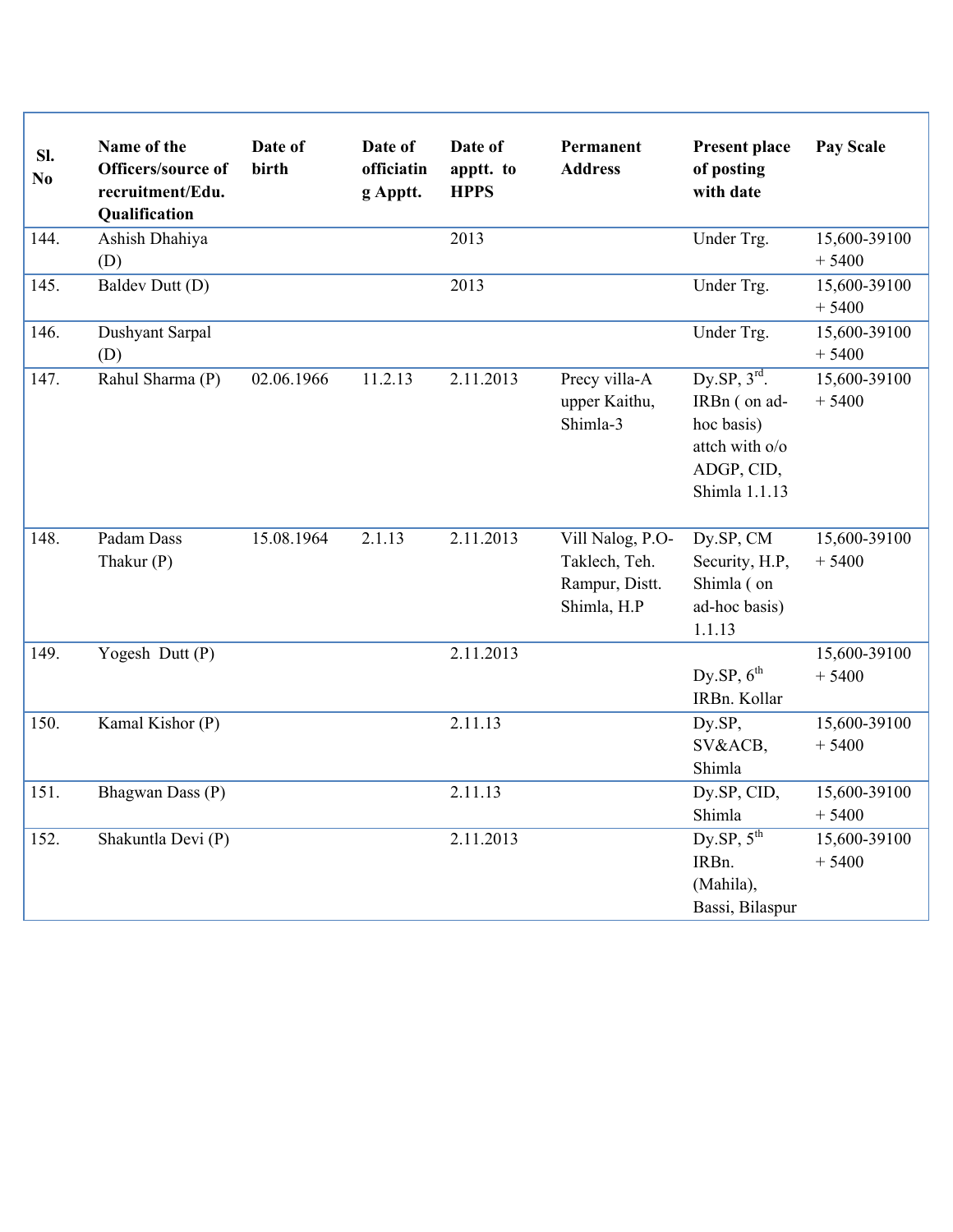## **SANCTIONED STRENGTH OF Communication and Technical Services AS ON 16.01.2014**

# **Details of Sanctioned Permanent Posts**

| Sr. No.<br>1. | <b>Designation of the Posts</b><br>2.     | <b>No. of Posts</b><br>3. |
|---------------|-------------------------------------------|---------------------------|
| 1.            | Superintendent of Police (Wireless)       | 1                         |
| 2.            | Addl. Superintendent of Police (Wireless) | 1                         |
| 3.            | Dy. Superintendent of Police (Wireless)   | $\overline{4}$            |
|               | Total                                     | 6                         |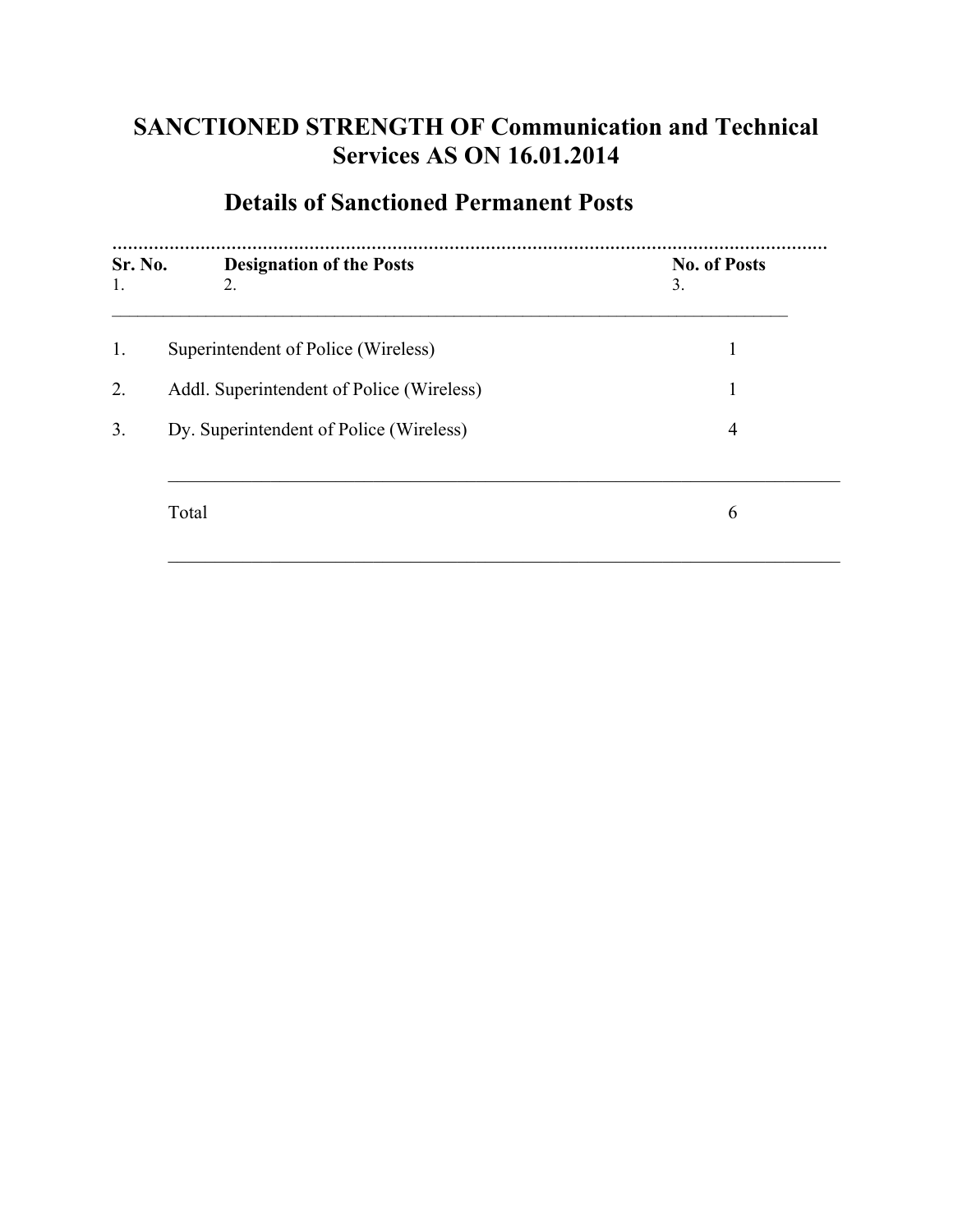### **CIVIL LIST OF HIMACHAL PRADESH, COMMUNICATION AND TECHNICAL SERVICES**

# **AS ON 16.01.2014**

| Sr.<br>N <sub>0</sub> | Name of the<br><b>Officer/Source of</b><br>Rectt., Edu.<br>Qualifications,<br><b>Home Distt./State</b> | Date of Birth/<br>Apptt. as<br>SP/Addl.SP/<br>Dy.SP | Date of<br>Confirmation  | <b>Present</b><br><b>Place of</b><br><b>Posting</b> | Date of<br><b>Posting</b> | <b>Pay Scale</b>                   |
|-----------------------|--------------------------------------------------------------------------------------------------------|-----------------------------------------------------|--------------------------|-----------------------------------------------------|---------------------------|------------------------------------|
| 1.                    | Sh.Rajesh Verma<br>(DT)<br>B.E. (Electronics)<br>Shimla                                                | 16.09.69<br>14.5.2003                               | 15.12.2001<br>as Dy.S.P. | S.P. (LR/<br>Tech.)PTC,<br>Daroh                    | 01.03.2009                | 15600-<br>$39100/-$<br>$+7600(GP)$ |